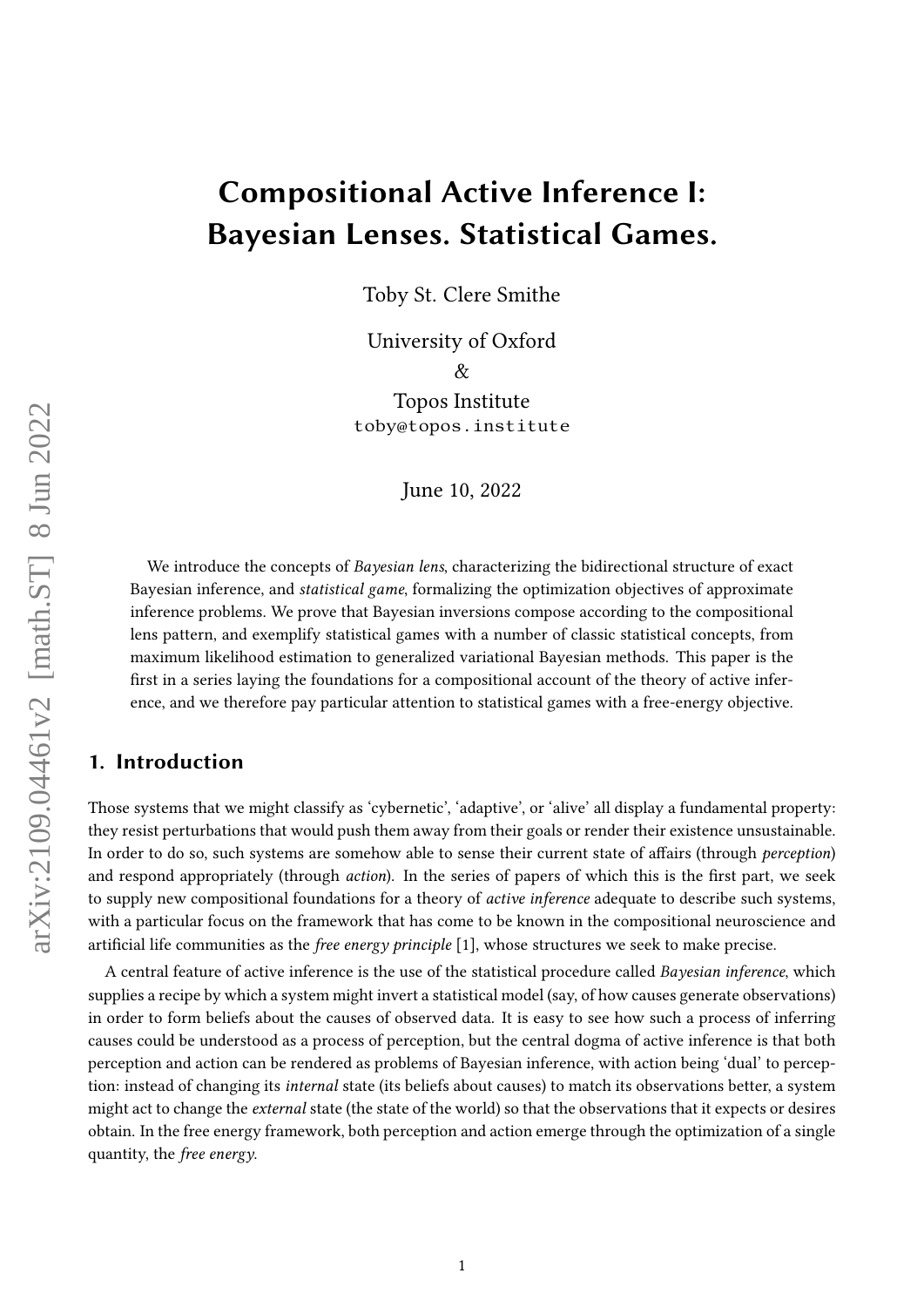Such processes of optimization, and perception and action more generally, are inherently dynamical processes. In this first paper of the series, we put the dynamics temporarily aside, and lay the statistical foundations, characterizing the compositional structure of the generative models instantiated by cybernetic systems and the algebra of their inversion. This algebra is formalized by our concept of Bayesian lens, which we introduce to characterize the inherently bidirectional structure of Bayesian inversion, drawing on the 'lens' pattern that structures bidirectional systems from economic games [2], to databases [3], and machine-learners [4].

This lens structure serves more than an organizing purpose: we prove that the inversion of a composite or 'hierarchical' statistical model is equivalently given (up to almost-equality) by the lens composition rule. This means that cybernetic systems embodying complex composite models can simply invert each component factor of their models and then combine these inversions, in order to obtain an inversion of the whole. In turn, this explains the observation that hierarchical systems in the brain (such as much of the visual cortex) can be explained as a composite of 'local' circuits each performing a form of approximate Bayesian inference call predictive coding [5].

Having established the structures required to state and prove that "Bavesian updates compose optically"<sup>1</sup>. we formalize the "algebra of statistical inference problems" as categories of statistical games. These 'games' consist of a lens paired with a contextual *fitness function*, which define the quantities that we often think of cybernetic systems as optimizing, and where the 'context' formalizes the system's interaction with its environment. In this development, we draw much inspiration from compositional game theory [2, 7]. We exemplify these statistical games with a range of examples from maximum likelihood estimation to generalized variational Bayesian methods.

This paper is the first of a series of papers. The next instalment introduces the structures necessary to supply statistical games with "dynamical semantics", and thus breathe some life into those systems that perform approximate inference. A subsequent paper will then explain how such systems can perform action, and thereby affect the worlds that they inhabit.

Overview of this paper We begin in §2.1 by introducing the basics of compositional probability theory. In §2.2, we introduce the structures necessary to describe the lens pattern, and recall that in 'nice' situations, the resulting categories of lenses are monoidal. In §2.3, we introduce the Para construction, which has been proposed [8] as foundational for categorical cybernetics, and often plays an important role for us, too. Then, in §3, we define *Bayesian lenses* and prove the theorem that Bayesian inversions compose according to the lens pattern; we also give a detailed description of the low-dimensional structure of parameterized Bayesian lenses  $(S3.4)$ . In §4, we define contexts for Bayesian lenses, fitness functions, and the resulting monoidal categories of statistical games. Finally, in §5, we give a number of examples.

Acknowledgements This series of papers is the result of a number of interactions within and around the applied category theory and active inference communities. We thank the reviewers and organizers of the ACT conferences in 2020, 2021, and 2022, as well as those of the SYCO series of symposia. We thank the Topos Institute and Foundational Questions Institute for support and funding. And we particularly thank the following individuals (in no particular order) for stimulating discussions, comments, and encouragement: Samson Abramsky; Matteo Capucci; Bob Coecke; Lance da Costa; Brendan Fong; Karl Friston; Bruno Gavranović; Neil Ghani; Jules Hedges; Johannes Kleiner; Tim Hosgood; Sophie Libkind; David Jaz Myers; Valeria de Paiva; Evan Patterson; Maxwell Ramstead; Dalton Sakthivadivel; Brandon Shapiro; David Spivak; Sam Staton; Sean Tull; Vincent Wang.

<sup>&</sup>lt;sup>1</sup>Although we do not use the heavier machinery of 'optics' here; for that, see our preprint [6] and Remark 2.41 below.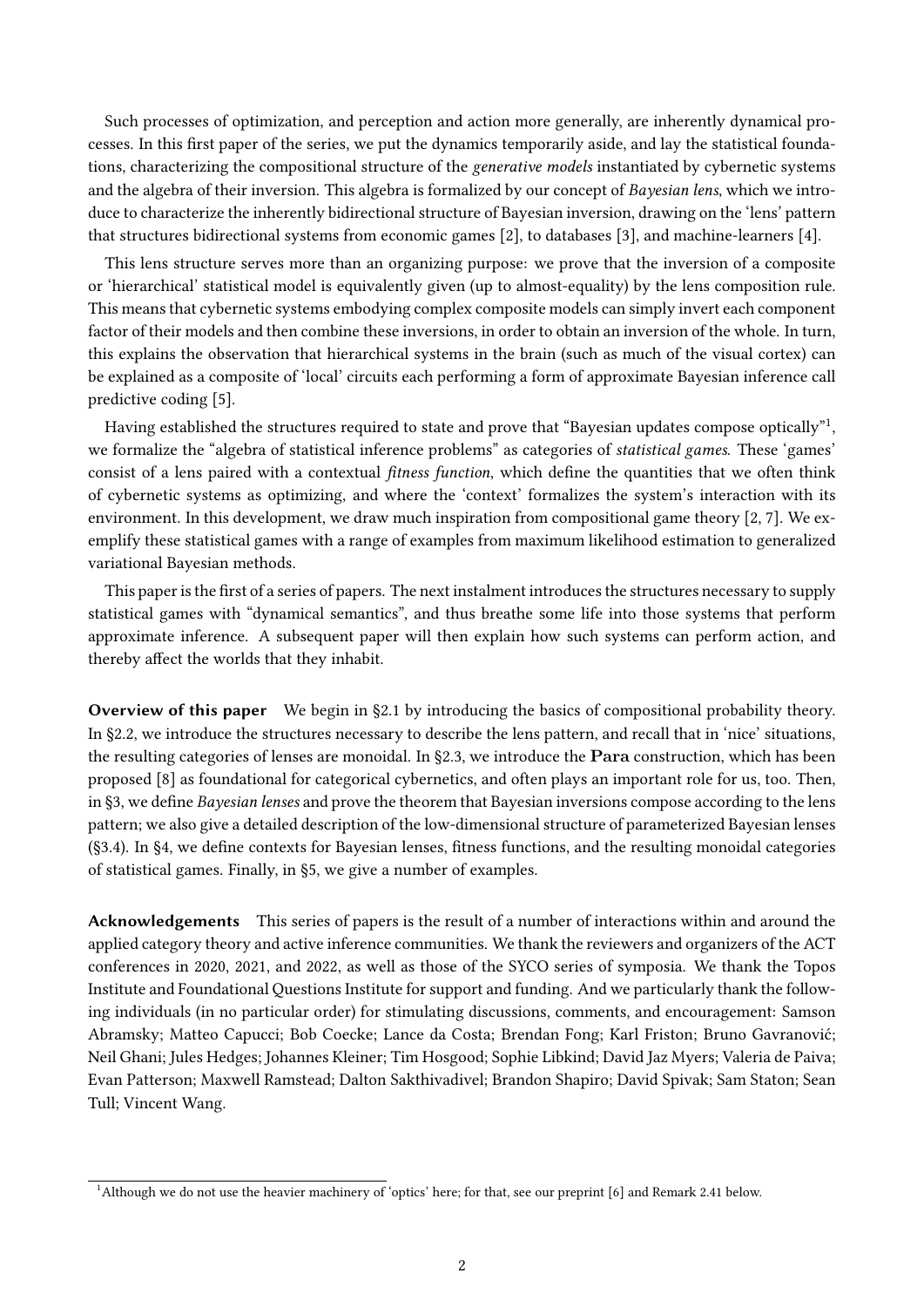# 2. Mathematical background for statistical games

### 2.1. Compositional probability, concretely and abstractly

In order to define Bayesian lenses and statistical games and prove some basic results about them, we will work at a high level of abstraction; then, to exemplify them with applications, we will need to work more concretely. In both instances, our basic categorical setting will be a *copy-delete* or *Markov category*, whose morphisms we will call *stochastic channels* or *Markov kernels* and which behave like functions with uncertain outputs; for us, these model the processes by which observational data are (believed to be) generated by processes in the world, and composite channels model composite (sequences of) processes.

We will typically be interested in applications where the sample spaces are continuous and where the probability measures may have infinite support. A stochastic channel  $c : X \rightarrow Y$  will be something like a function taking values in probability measures over a space, but in applications one will often fix a reference measure and then work with a density function  $p_c : X \times Y \to [0, 1]$  representing the channel c with respect to that measure. We begin this section by introducing the category sf $\bf{Krn}$  of s-finite kernels, where these concepts have precise meanings, before generalizing graphically to the abstract setting of copy-delete categories.

#### 2.1.1. S-finite kernels

We sketch the basic structure of the category sfKrn of s-finite kernels between measurable spaces, and refer the reader to Cho and Jacobs [9] and Staton [10] for elaboration of the details.

**Definition 2.1.** Suppose  $(X, \Sigma_X)$  and  $(Y, \Sigma_Y)$  are measurable spaces, with  $X, Y$  sets and  $\Sigma_X, \Sigma_Y$  the corresponding  $\sigma$ -algebras. A kernel k from X to Y is a function  $k : X \times \Sigma_Y \to [0, \infty]$  satisfying the conditions:

- for all  $x \in X$ ,  $k(x, -) : \Sigma_Y \to [0, \infty]$  is a measure; and
- for all  $B \in \Sigma_Y$ ,  $k(-, B) : X \to [0, \infty]$  is measurable.

A kernel  $k: X \times \Sigma_Y \to [0, \infty]$  is *finite* if there exists some  $r \in [0, \infty)$  such that, for all  $x \in X$ ,  $k(x, Y) \leq r$ . And  $k$  is s-finite if it is the sum of at most countably many finite kernels  $k_n$ ,  $k = \sum_{n:\mathbb{N}} k_n$ .

**Proposition 2.2.** Measurable spaces and s-finite kernels  $(X, \Sigma_X) \rightarrow (Y, \Sigma_Y)$  between them form a category, denoted sfKrn; note that often we will just write X for a measurable space, leaving the  $\sigma$ -algebra  $\Sigma_X$  implicit. Identity morphisms  $id_X : X \rightarrow X$  in sfKrn are Dirac kernels  $\delta_X : X \times \Sigma_X \rightarrow [0, \infty] := x \times A \mapsto 1$  iff  $x \in A$  and 0 otherwise. Composition is given by a Chapman-Kolmogorov equation: suppose  $c : X \rightarrow Y$  and  $d: Y \rightarrow Z$ . Then

$$
d \bullet c : X \times \Sigma_Z \to [0, \infty] := x \times C \mapsto \int_{y:Y} d(C|y) c(\mathrm{d}y|x)
$$

where we have used 'conditional probability' notation  $d(C|y) := d(y, C)$ .

Remark 2.3. In the scientific literature, one often encounters the term conditional probability distribution, which can almost always be interpreted as indicating a probability kernel: we can think of a probability kernel  $c: X \rightarrow Y$  as a function that emits a probability distribution  $c(x): \Sigma_Y \rightarrow [0, \infty]$  over Y for each  $x: X$ . We can then see  $c(x)$  as a probability distribution conditional on the choice or observation of  $x : X$ , hence the notation  $c(-|x)$ . One reads this notation  $-|x|$  as " $-$  given x".

**Proposition 2.4.** There is a monoidal structure  $(\otimes, 1)$  on sfKrn, the unit of which is the singleton set 1 with its trivial sigma-algebra. On objects,  $X \otimes Y$  is the Cartesian product  $(X \times Y, \Sigma_{X \times Y})$  of measurable spaces,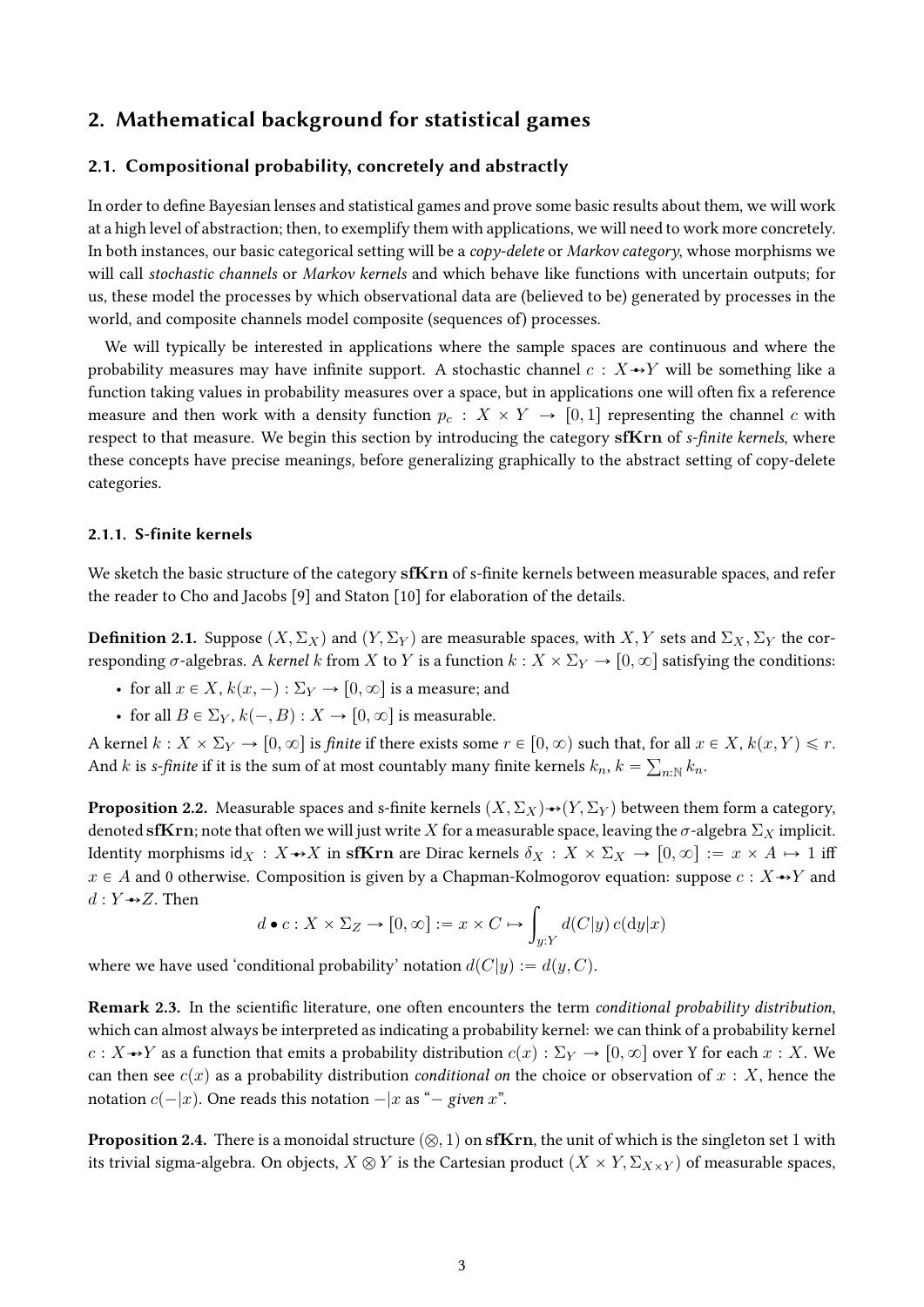with the product sigma-algebra. On morphisms,  $f \otimes g : X \otimes Y \rightarrow A \otimes B$  is given by

$$
f \otimes g : (X \times Y) \times \Sigma_{A \times B} := (x \times y) \times E \mapsto \int_{a:A} \int_{b:B} \delta_{A \otimes B}(E|x, y) f(\mathrm{d}a|x) g(\mathrm{d}b|y)
$$

where, as above,  $\delta_{A\otimes B}(E|a, b) = 1$  iff  $(a, b) \in E$  and 0 otherwise. Note that  $(f\otimes g)(E|x, y) = (g\otimes f)(E|y, x)$ for all s-finite kernels (and all E, x and y), by the Fubini-Tonelli theorem for s-finite measures [9, 10], and so  $\otimes$  is symmetric on sfKrn.

**Remark 2.5** (States and effects). We will call kernels with domain 1 states. A kernel  $1 \rightarrow X$  is equivalently a function  $\Sigma_X \to [0, \infty]$ , which is simply a (possibly improper) measure on the space  $(X, \Sigma_X)$ . Occasionally we will say distribution to mean 'state'. We call a state on a product space, such as  $\omega : 1 \rightarrow X \otimes Y$ , a joint state or joint distribution.

Dually, kernels with codomain 1 will be called *effects*. Note that although 1 is the unit of the preceding monoidal structure, this unit is not terminal in sfKrn: s-finite kernels  $X \rightarrow 1$  are equivalently measurable functions  $X \to [0, \infty]$ , and there are of course many nontrivial examples; of which density functions will form an important class.

**Definition 2.6** (Probability kernel, probability measure, probability space). If a kernel  $k : X \times \Sigma_Y \to [0, \infty]$ satisfies the additional conditions that it takes values in the unit interval [0, 1] and, for all  $x : X, k(Y) = 1$ , then we call k a probability kernel. If k is a state (i.e.,  $X = 1$ ), then we call it a probability measure. A probability space is a pair  $(\Omega, \pi)$  of a measurable space  $\Omega$  with a probabilty measure  $\pi : 1 \rightarrow \Omega$ .

**Remark 2.7** (Giry monad). Probability measures  $1 \rightarrow X$  on each X form the points of a space which we will denote  $\mathcal{G}X$ . This space can be equipped with a canonical  $\sigma$ -algebra, making  $\mathcal{G}$  into a functor Meas  $\to$  Meas which acts on each measurable function  $f : X \to Y$  by returning its pushforward  $f_* : \mathcal{G}X \to \mathcal{G}Y$ , defined by  $f_*\nu : \Sigma_Y \to [0, 1] : B \mapsto \nu(f^{-1}(B))$ .  $\mathcal G$  can in turn be equipped with a monad structure  $(\mu, \eta)$ . Every measurable function  $X \to \mathcal{G}Y$  corresponds to a probability kernel  $X \to Y$ , making the Kleisli category  $\mathcal{K}\ell(\mathcal{G})$ a subcategory of  $\mathbf{sfKrn}.$  Composition of probability kernels  $X \xrightarrow{f} Y \xrightarrow{g} Z$  corresponds accordingly to Kleisli composition  $X \stackrel{f}{\to} \mathcal{G}Y \stackrel{\mathcal{G}g}{\to} \mathcal{G}\mathcal{G}Z \stackrel{\mu_Z}{\to} \mathcal{G}Z$ , and the components of the monad unit correspond to the Dirac (identity) kernels  $\delta_X : X \rightarrow X$ . We refer the reader to Fritz [11, §4] and the references therein for elaboration. The slice  $1/K\ell(G)$  of  $K\ell(G)$  under 1 is the category of probability spaces and measure-preserving kernels between them, called ProbStoch by Fritz [11].

Remark 2.8 (Convex spaces and expectations). A convex space is an algebra of the Giry monad; that is, a space X equipped with a measurable function  $\mathcal{G}X \to X$  called the algebra evaluation or *expected value*. Each measurable function  $f : X \to X$  induces an expected value  $\mathbb{E}_f : \mathcal{G}X \to X$  defined as

$$
\mathbb{E}_f(\pi) := \int_{x:X} f(x) \, \pi(\mathrm{d}x) \, .
$$

We will typically instead write

$$
\mathop{\mathbb{E}}_{x \sim \pi} [f] := \mathop{\mathbb{E}}_f(\pi)
$$

where the notation  $x \sim \pi$  should be read as "x distributed according to  $\pi$ ". More generally, we have an operator  $\mathbb{E}: \mathbf{Meas}(\Omega, X) \times \mathcal{G}\Omega \to X$  defined similarly by

$$
\mathop{\mathbb{E}}_{\omega \sim \pi} [p] := \int_{\omega:\Omega} p(\omega) \, \pi(\mathrm{d}\omega)
$$

where  $p : \Omega \to X$  and  $\pi : \mathcal{G}\Omega$ . Note that this subsumes the case where p is an X-valued random variable defined on a probability space  $(\Omega, \pi)$ . Commonly, we will have  $X = \mathbb{R}$  or  $X = [0, \infty]$ .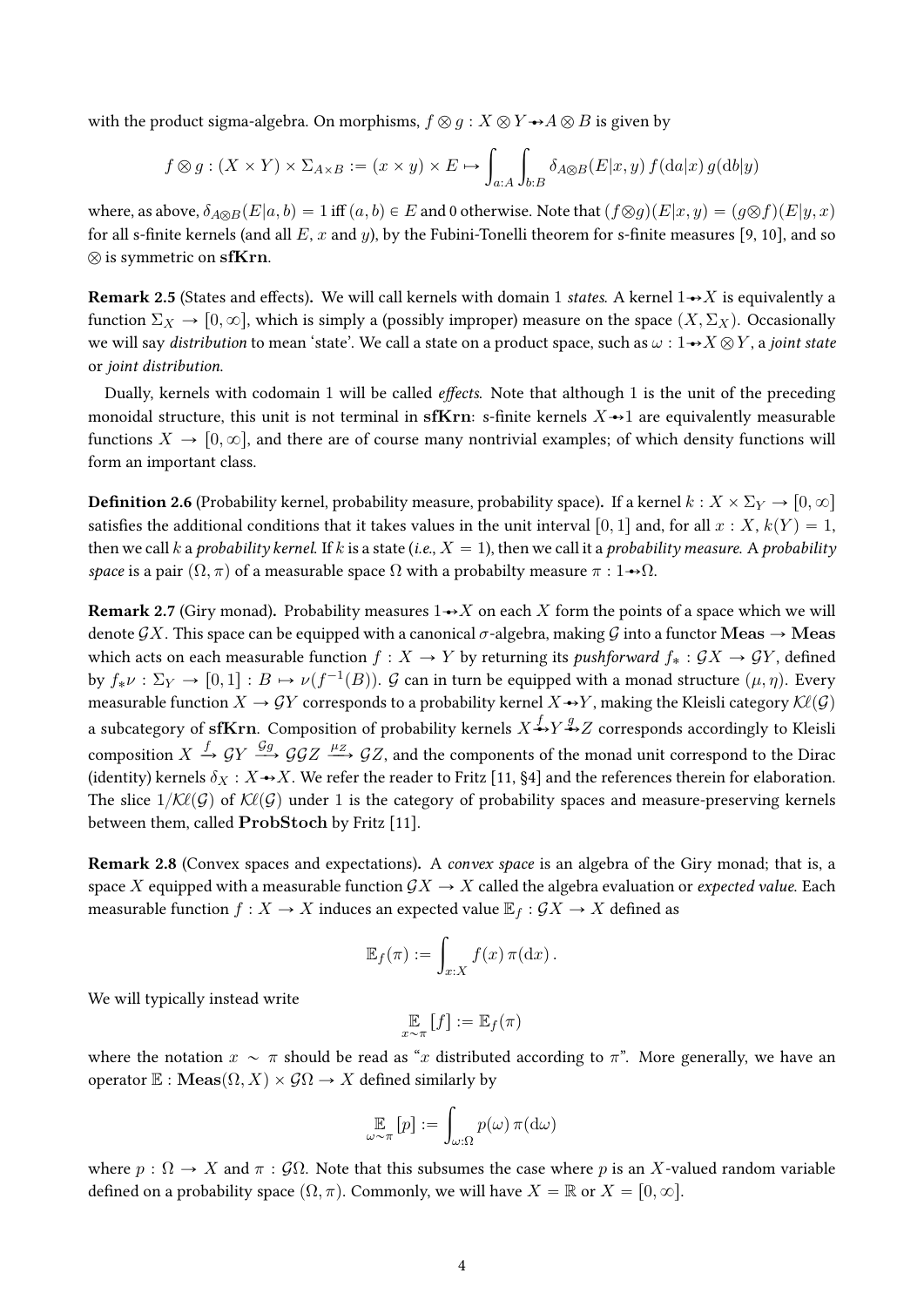**Remark 2.9** (Effects and validities). A special case of the preceding expectation operator occurs when  $X =$  $[0, \infty]$ . In this case, maps  $\Omega \to [0, \infty]$  are of course effects  $\Omega \to 1$  in sfKrn, and for each state  $\pi : 1 \to \Omega$  and effect  $p : \Omega \rightarrow 1$ , the expectation operator simply computes the composte  $p \bullet \omega$ . That is, we have in this case  $\mathbb{E}_{\omega \sim \pi}[p] = p \bullet \omega$ , and we might then call p a predicate on  $\Omega$  and the expectation  $\mathbb{E}_{\omega \sim \pi}[p]$  the validity of p in the state  $\pi$ . We refer the reader to Cho et al. [12, §5] for more on this perspective, where the validity is written  $\pi \models p$ .

**Observation 2.10.** Each space X in sfKrn is equipped with a canonical effect  $\bar{\tau}_X : X \rightarrow 1$ , the constant effect  $x \mapsto 1$ . We denote this family of effects by the 'ground' symbol  $\bar{\pm}$  and call the components discarding maps with the intuition that they act by 'discarding' information ("wiring to ground"). Another way to characterize probability kernels, and thus  $\mathcal{K}\ell(\mathcal{G})$ , is that they make discarding natural, satisfying  $\bar{\tau} \bullet c = \bar{\tau}$ . We call such channels or processes *causal*: they cannot affect the outcomes of processes earlier in a sequence of composites.

Not only can we discard information in  $\mathbf{sfKrn}$ , but we can also *copy* it. In other words, each object is equipped with a canonical copy-delete structure, making it into a comonoid, with which we can duplicate and discard states of the corresponding type. In the terms of Fong and Spivak [13], sfKrn supplies comonoids.

**Proposition 2.11 (sfKrn** supplies comonoids). Each object  $X$  is equipped with a canonical comonoid structure  $(\check{Y}_X, \bar{\bar{\tau}}_X)$ , with  $\check{Y}_X : X \to X \otimes X$  and  $\bar{\bar{\tau}}_X : X \to 1$  satisfying the usual comonoid laws. Discarding is given by the family of effects  $\bar{f}_X : X \to [0, \infty] := x \mapsto 1$ , and copying is Dirac-like:  $\forall_X : X \times \Sigma_{X \times X} :=$  $x \times E \mapsto 1$  iff  $(x, x) \in E$  and 0 otherwise.

Discarding part of a joint state gives us marginals (or "marginal distributions").

**Definition 2.12.** Given a joint distribution  $\omega : 1 \rightarrow X \otimes Y$ , we call  $\omega_X := (\text{id}_X \otimes \overline{\tau}_Y) \bullet \omega : 1 \rightarrow X$  and  $\omega_Y := (\bar{\tau}_X \otimes id_Y) \bullet \omega : 1 \rightarrow Y$  the marginals of  $\omega$ . We define projection (or marginalization) operators by  $\mathsf{proj}_X := \mathsf{id}_X \otimes \bar{\top}_Y : X \otimes Y \to X \otimes 1 \xrightarrow{\sim} X \text{ and } \mathsf{proj}_Y := \bar{\top}_X \otimes \mathsf{id}_Y : X \otimes Y \to 1 \otimes Y \xrightarrow{\sim} Y.$ 

In this work, we are interested in the problem of inverting stochastic channels  $X \rightarrow Y$  in order to obtain channels  $Y \rightarrow X$ , and we are particularly interested in what is known as Bayesian inversion. As we will see, the Bayesian inversion of a channel  $c : X \rightarrow Y$  is determined in conjunction with a state  $\pi : 1 \rightarrow X$ .

**Definition 2.13.** We call the pairing  $(\pi, c)$  of a state  $\pi : 1 \rightarrow X$  with a channel  $c : X \rightarrow Y$  a generative model  $X \to Y$ . It induces a joint distribution  $\omega_{(\pi,c)} := (\mathsf{id}_X \otimes c) \bullet \check{\blacktriangledown}_X \bullet \pi : 1 \to X \otimes Y$ . The marginals of  $\omega_{(\pi,c)}$  are  $\pi$  and  $c \bullet \pi$ .

In the informal scientific literature, the Bayesian inversion of a channel  $X \rightarrow Y$  (typically called the 'likelihood') with respect to a state  $1 \rightarrow X$  (typically called the 'prior') is often written as the expression

$$
p(x|y) = \frac{p(y|x) p(x)}{p(y)} = \frac{p(y|x) p(x)}{\int_{x':X} p(y|x') p(x') dx'},
$$
\n(1)

but this expression is very ill-defined: what is  $p(y|x)$ , and how does it relate to a channel  $c : X \rightarrow Y$ ? Why are the clearly different terms  $p(x|y), p(y|x), p(x)$ ,  $p(y)$  all written with the same symbol p?

To answer these questions and clarify such expressions, we use density functions.

**Definition 2.14** (Density functions). We will say that a kernel  $c : X \rightarrow Y$  is represented by the effect  $p_c$ :  $X \otimes Y \rightarrow 1$  with respect to the state  $\mu : 1 \rightarrow Y$  when

$$
c: X \times \Sigma_Y \to [0, \infty] := x \times B \mapsto \int_{y:B} \mu(\mathrm{d}y) \, p_c(y|x).
$$

We call the corresponding function  $p_c : X \times Y \to [0, \infty]$  a density function for c. Note that we also use conditional probability notation for density functions, and so  $p_c(y|x) := p_c(x, y)$ .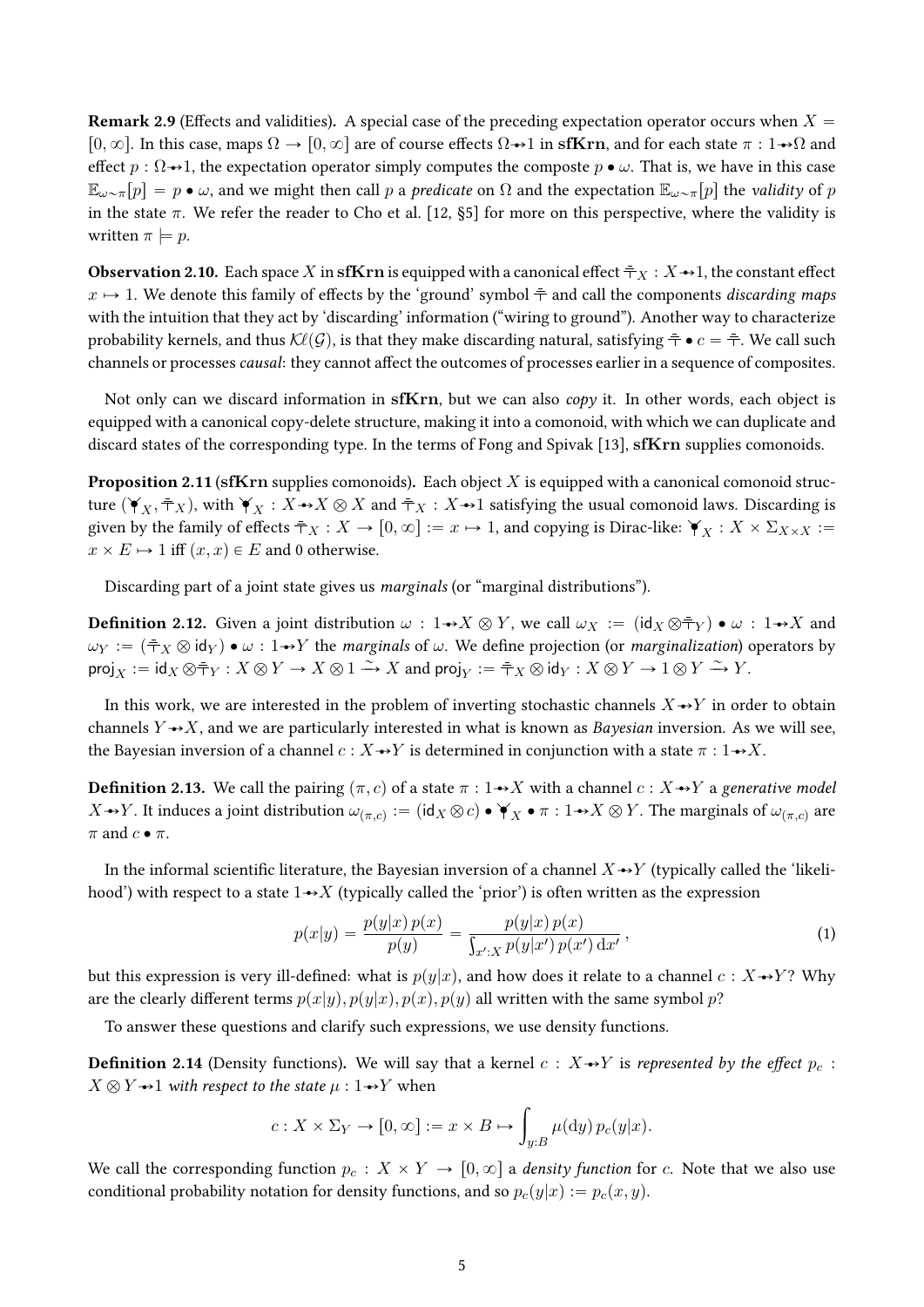**Remark 2.15.** When a channel c is associated with a density function, we will adopt the convention of naming the density function  $p_c$ ; that is, with a subscript indicating the corresponding channel. In this way, we can rewrite Equation (1) as

$$
p_{c_{\pi}^{\dagger}}(x|y) = \frac{p_c(y|x) \, p_{\pi}(x)}{p_{c \bullet \pi}(y)} = \frac{p_c(y|x) \, p_{\pi}(x)}{\int_{x':X} p_c(y|x') \, p_{\pi}(x') \, dx'}.
$$
 (2)

**Remark 2.16.** We will also adopt the convention of denoting a Bayesian inversion of the channel c with respect to the state  $\pi$  by the symbol  $c^\dagger_\pi.$  We adopt this symbol because it is known that Bayesian inversion induces a 'dagger' functor [14] on (a quotient of) the category  $1/K\ell(G)$  of probability spaces and measurepreserving functions [11, Remark 13.9]; when we 'forget' the measures associated with the probability spaces which form the 'priors' for the inversions—then we have to explicitly incorporate them into the structure, which we indicate with the subscript  $\pi$  in  $c_{\pi}^{\dagger}.$ 

We wrote "a Bayesian inversion" in the preceding remark since in a general measurable setting Bayesian inversions need not always exist [15], and when they do they may only be unique up to almost-equality.

**Definition 2.17** (Almost-equality). Given a state  $\pi : 1 \rightarrow X$ , we say that two parallel channels c, d :  $X \rightarrow Y$ are π-almost-equal, denoted  $c\stackrel{\pi}{\sim}d$ , if the joint distributions of the two generative models  $(\pi, c)$  and  $(\pi, d)$  are equal; that is, if  $(id \otimes c) \bullet \check{\blacklozenge} \bullet \pi = (id \otimes d) \bullet \check{\blacklozenge} \bullet \pi$ .

Remark 2.18. Like the notion of joint distribution for a generative model, the meaning of the definition of  $\pi$ -almost equality—that the induced joint states are equal—will be rendered clearer in the graphical calculus.

We are now in a position to define Bayesian inversions for channels in  $sfKrn$ , although we leave the abstract definition satisfied by the following until Definition 2.30.

**Proposition 2.19** (Cho and Jacobs [9, Example 8.4]). Suppose  $(\pi, c)$  is a generative model  $X \rightarrow Y$  in sfKrn, where c is represented by the effect  $p_c$  with respect to the state  $\mu : 1 \rightarrow X$ . Then, when it exists, the channel  $c_\pi^\dagger : Y{\rightarrow \!\!\rightarrow} X$  defined as follows is a Bayesian inversion of  $c$  with respect to  $\pi$ :

$$
c_{\pi}^{\dagger} : Y \times \Sigma_X \to [0, \infty] := y \times A \mapsto \left( \int_{x:A} \pi(\mathrm{d}x) \, p_c(y|x) \right) p_c^{-1}(y)
$$

$$
= p_c^{-1}(y) \int_{x:A} p_c(y|x) \, \pi(\mathrm{d}x),
$$

where  $p_c^{-1}:Y{\rightarrowtail} I$  is given up to  $\mu$ -almost-equality by

$$
p_c^{-1}: Y \to [0, \infty] := y \mapsto \left(\int_{x:X} p_c(y|x) \,\pi(\mathrm{d} x)\right)^{-1}
$$

.

Note that from the preceding proposition we recover the informal form of Bayes' rule (Equation (2)). Suppose  $\pi$  is itself represented by a density function  $p_{\pi}$  with respect to the Lebesgue measure dx. Then

$$
c_{\pi}^{\dagger}(A|y) = \int_{x:A} \frac{p_c(y|x) p_{\pi}(x)}{\int_{x':X} p_c(y|x') p_{\pi}(x') dx'} dx.
$$

#### 2.1.2. Copy-delete categories and their graphical calculus

While most of our examples and applications will found in sfKrn, most of our definitions and results hold more generally, and it is in such more general terms that they are most naturally expressed. Our main language will be that of categories like sfKrn in which information can be transformed, copied, and deleted.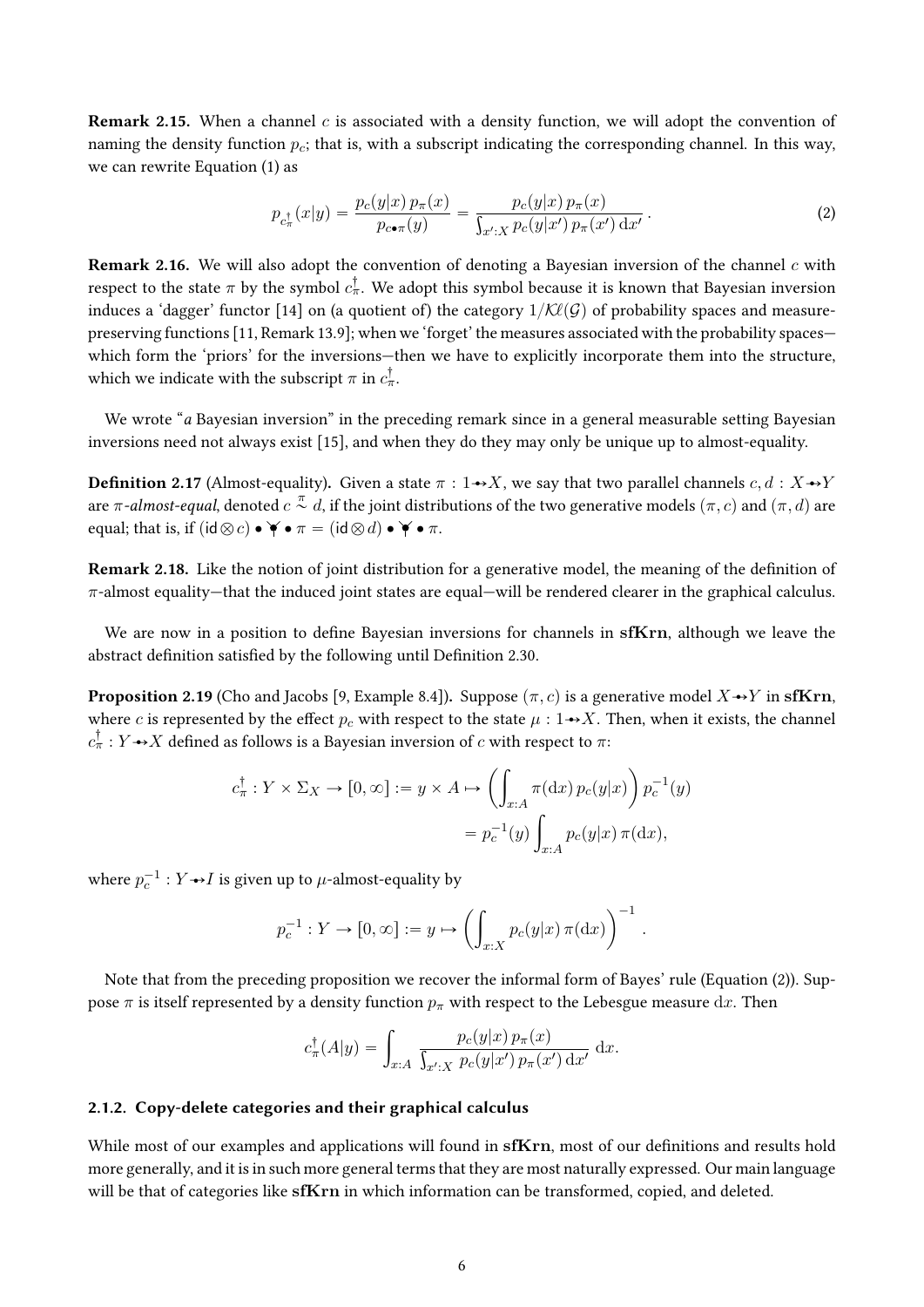**Definition 2.20** (Cho and Jacobs [9, Def. 2.2]). A *copy-delete category* is a symmetric monoidal category  $(\mathcal{C}, \otimes, I)$  in which every object X is supplied with a commutative comonoid structure  $(\check{\bm{Y}}_X, \bar{\bm{\tau}}_X)$  compatible with the monoidal structure of  $(Q, I)$ . An affine copy-delete category, or Markov category [11], is a copydelete category in which every channel c is causal in the sense that  $\bar{\tau} \bullet c = \bar{\tau}$ . Equivalently, a Markov category is a copy-delete category in which the monoidal unit  $I$  is the terminal object.

**Example 2.21.** sfKrn is a copy-delete category, while  $K\ell(G)$  is a Markov category.

Monoidal categories, and (co)monoids within them, admit a formal graphical calculus that substantially simplifies many calculations involving complex morphisms: proofs of many equalities reduce to visual demonstrations of isotopy, and structural morphisms such as the symmetry of the monoidal product acquire intuitive topological depictions. We make substantial use of this calculus below, and summarize its features here. For more details, see Cho and Jacobs [9, §2] or Fritz [11, §2] or the references cited therein.

Depiction 2.22 (Basic conventions). String diagrams in this paper will be read vertically, with information flowing upwards (from bottom to top); in later parts, we will have diagrams oriented left-to-right. Sequential composition is represented by connecting strings together; and parallel composition  $\otimes$  by placing diagrams adjacent to one another. This way,  $c:X \to Y$ , id $_X:X \to X$ ,  $d\bullet c:X \stackrel{c}{\to} Y \stackrel{d}{\to} Z$ , and  $f \otimes g:X \otimes Y \to A \otimes B$ are depicted respectively as:



We represent (the identity morphism on) the monoidal unit  $I$  as an empty diagram: that is, we leave it implicit in the graphical representation.

**Depiction 2.23** (States and effects). States  $\sigma : I \rightarrow X$  and effects  $\eta : X \rightarrow I$  will be depicted as follows:



Definition 2.24 (Causality). We say that a morphism is causal if it satisfies the following condition, where  $\bar{\bar{\tau}}$  is the canonical discarding map (supplied by the copy-delete category structure) of the appropriate type; compare Observation 2.10.

$$
\begin{array}{c}\n\frac{1}{\sqrt{2}} \\
\frac{1}{\sqrt{2}} \\
\frac{1}{\sqrt{2}}\n\end{array}
$$

Remark 2.25. Observe that, if the monoidal unit is terminal, then every morphism is causal.

 $\bf Depiction~2.26$  (Monoidal symmetry). The symmetry of the monoidal structure swap $_{XY}:X\!\otimes\! Y\stackrel{\sim}{\rightarrow} Y\!\otimes\! X$ is depicted as the swapping of wires, and satisfies the equations below. The left says that swapping is an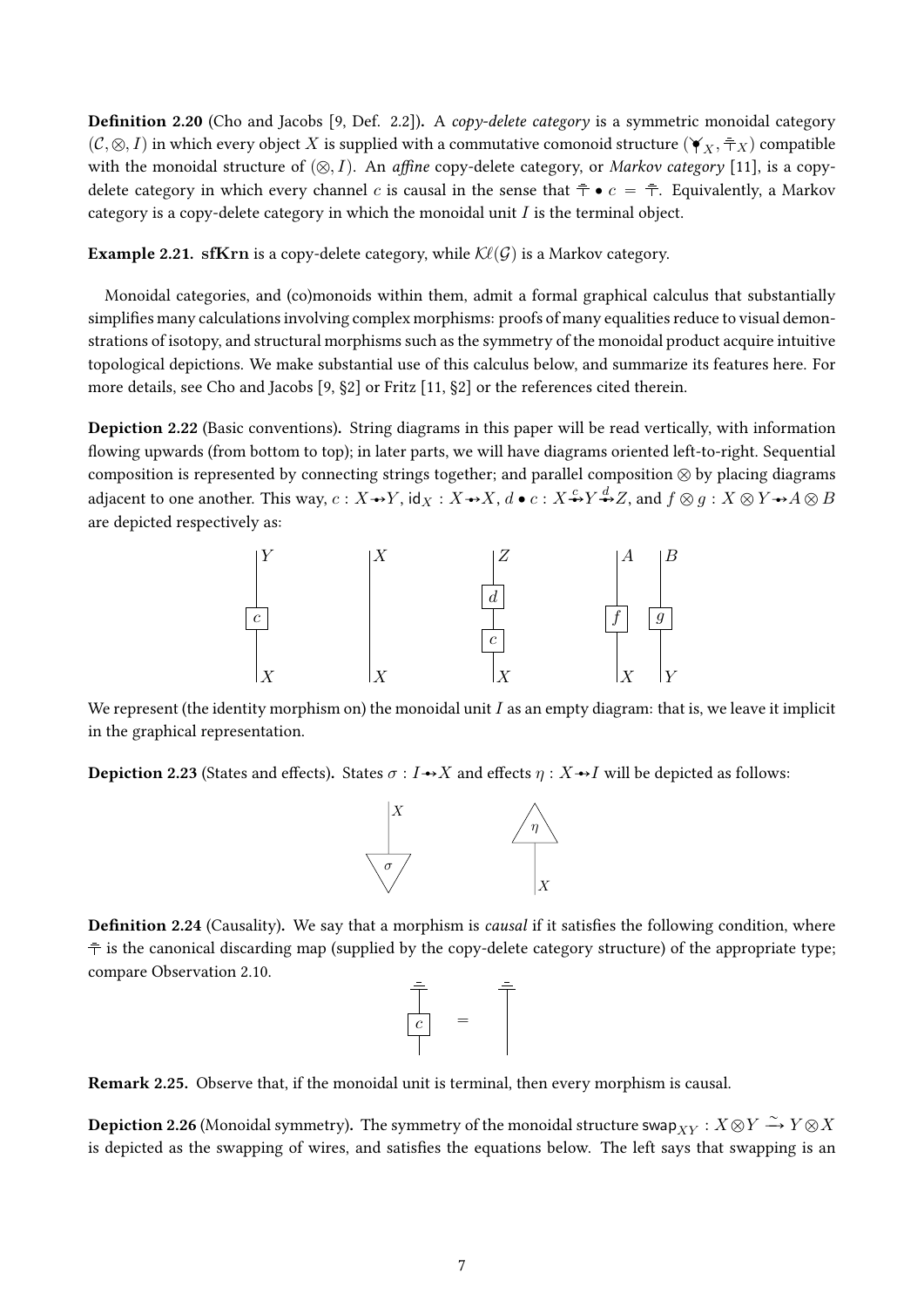isomorphism; the right says that it commutes with copying, making every object a *commutative* comonoid:



**Depiction 2.27** (Comonoid laws). The copy-delete structure  $(\check{\bullet}, \bar{\pm})$  is required to satisfy the comonoid laws, depicted below, of unitality (left depiction) and associativity (right depiction):



**Depiction 2.28** (Marginalization of joint states). The discarding maps induce projections  $X \otimes Y \xrightarrow{\text{id} \otimes \overline{T}}$  $X \otimes I \xrightarrow{\sim} X$  and  $X \otimes Y \xrightarrow{\dagger \otimes id} I \otimes Y \xrightarrow{\sim} Y$ , with which we can obtain the marginals of joint states; compare Definition 2.12. Suppose then that a joint state  $\omega : I \rightarrow X \otimes Y$  has marginals  $\omega_1 : I \rightarrow X$  and  $\omega_2 : I \rightarrow Y$ . Then we have



**Depiction 2.29** (Generative models). A generative model  $(\pi, c): X \rightarrow Y$  induces a joint state  $\omega$  on  $X \otimes Y$  by



with marginals  $\pi$  and  $c \bullet \pi$  given by



(Compare Definition 2.13.)

**Definition 2.30** (Bayesian inversion). We say that a channel  $c: X \rightarrow Y$  admits Bayesian inversion with respect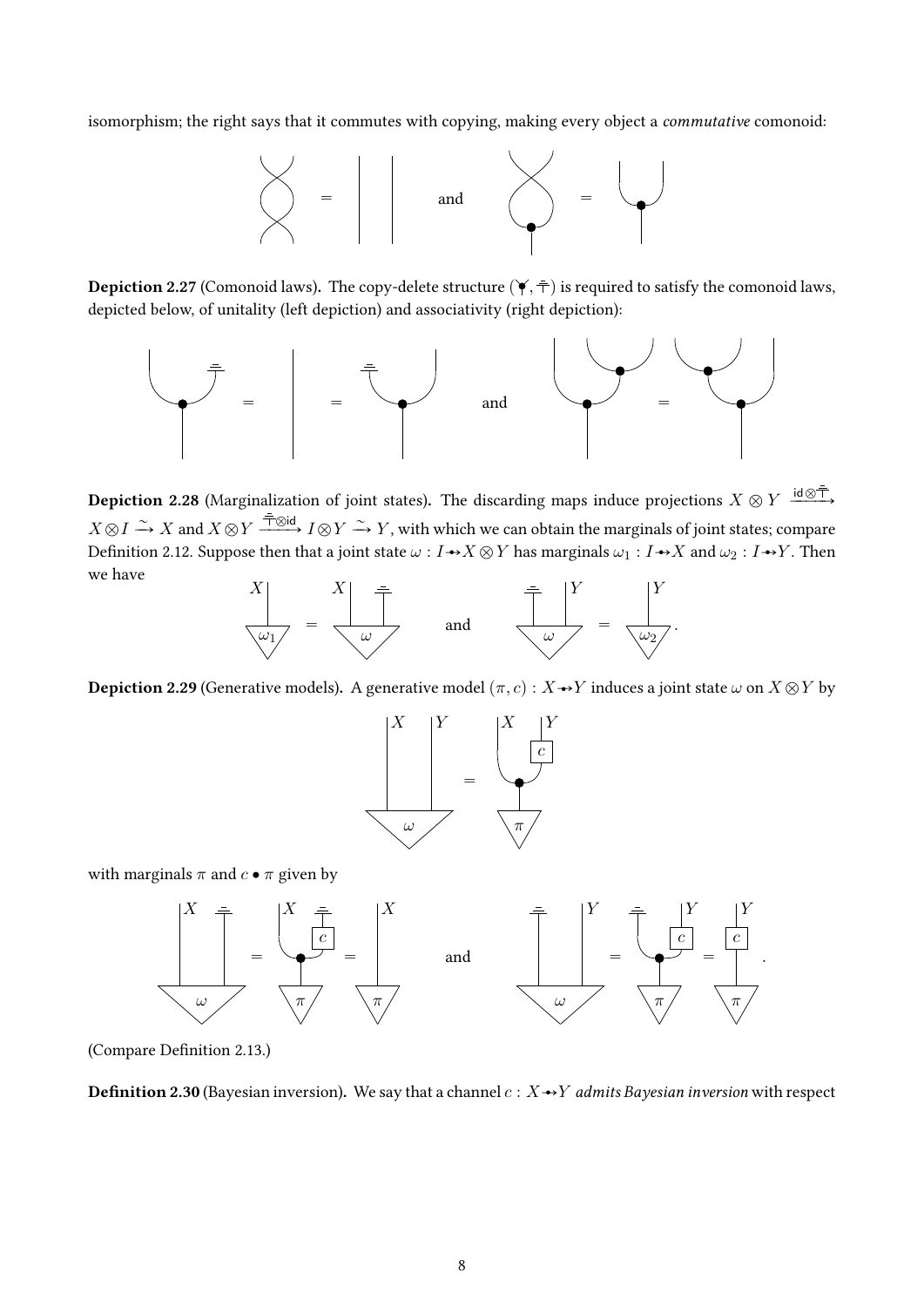to  $\pi : I \rightarrow X$  if there exists a channel  $c_{\pi}^{\dagger} : Y \rightarrow X$  satisfying the following equation [9, eq. 5]:



We say that  $c$  admits Bayesian inversion tout court if  $c$  admits Bayesian inversion with respect to all states  $\pi : I \rightarrow X$  such that  $c \bullet \pi$  has non-empty support. We say that a category C admits Bayesian inversion if all its morphisms admit Bayesian inversion tout court.

**Depiction 2.31** (Density functions). A channel  $c: X \rightarrow Y$  is said to be represented by the effect  $p_c: X \otimes Y \rightarrow I$ with respect to  $\mu : I \rightarrow Y$  if



We call  $p_c$  a *density function* for  $c$ ; compare Definition 2.14.

**Definition 2.32** (Almost-equality). Given a state  $\pi : I \rightarrow X$ , we say that two channels  $c : X \rightarrow Y$  and d :  $X{\rightarrow} Y$  are  $\pi$ -almost-equal, denoted  $c\stackrel{\pi}{\sim} d$ , if



**Proposition 2.33** (Composition preserves almost-equality). If  $c \overset{\pi}{\sim} d$ , then  $f \bullet c \overset{\pi}{\sim} f \bullet d$ .

Proof. Immediate from the definition of almost-equality.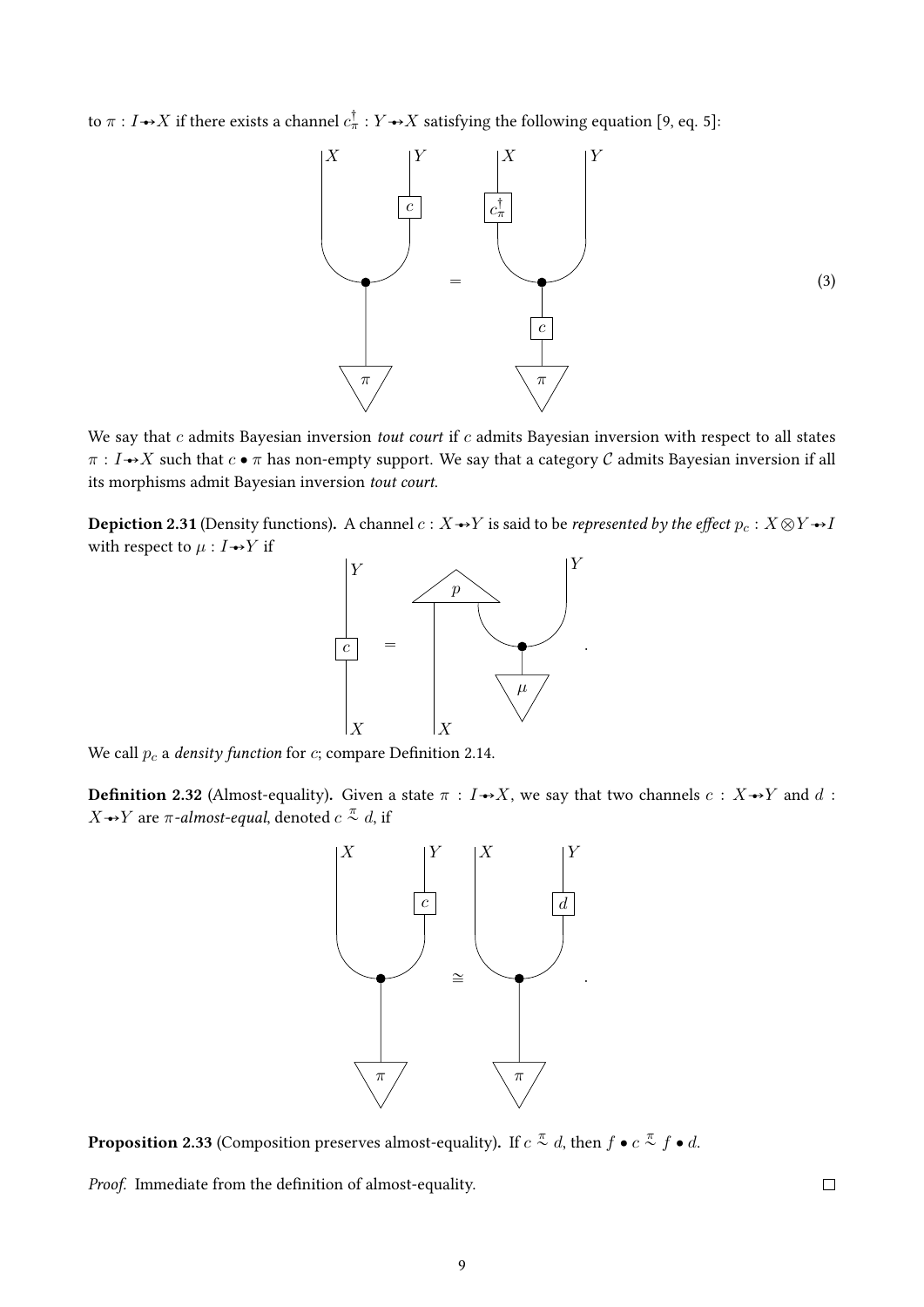**Proposition 2.34** (Bayesian inverses are almost-equal). Suppose  $\alpha : Y \rightarrow X$  and  $\beta : Y \rightarrow X$  are both Bayesian inversions of the channel  $c: X{\rightarrow} Y$  with respect to  $\pi: I{\rightarrow} X.$  Then  $\alpha\stackrel{c\bullet\pi}{\sim}\beta.$ 

Proof. Immediate from Equation (3).

## 2.2. Lenses for dependent bidirectional processes

The Bayesian inversion of a stochastic channel  $c: X{\to} Y$  is a family of channels  $c^\dagger_\pi: Y{\to} X$  in the opposite direction, indexed by states on  $X.$  Pairs  $(c, c^\dagger)$  of a morphism  $c$  with a  $c$ -dependent opposite morphism  $c^\dagger$ often fall into the compositional 'lens' pattern, and the Bayesian case is no exception. In this section, we sketch the basic theory of lenses, and refer the reader to our preprint [6] for further exposition. The central element of the structure is a (pseudo)functor picking out, for each morphism  $c$ , the category in which  $c^\dagger$  lives. With this piece to hand, an entire corresponding category of lenses can defined most concisely.

**Definition 2.35** (Spivak [16, Def. 3.3]). The category  $\mathbf{GrLens}_F$  of *Grothendieck lenses* for a pseudofunctor  $F: \mathcal{C}^{\text{op}} \to \mathbf{Cat}$  is the total category of the Grothendieck construction for the pointwise opposite of F.

 $\bf{Proposition~2.36}$  ( $\bf{GrLens}_F$  is a category). The objects  $(\bf{GrLens}_F)_0$  of  $\bf{GrLens}_F$  are (dependent) pairs  $(C, X)$  with  $C : \mathcal{C}$  and  $X : F(C)$ , and its hom-sets  $\mathbf{GrLens}_{F}\big((C, X), (C', X')\big)$  are dependent sums

$$
\mathbf{GrLens}_{F}\big((C,X),(C',X')\big)=\sum_{f:\mathcal{C}(C,C')}F(C)\big(F(f)(X'),X\big)
$$

so that a morphism  $(C, X) \nrightarrow (C', X')$  is a pair  $(f, f^{\dagger})$  of  $f: \mathcal{C}(C, C')$  and  $f^{\dagger}: F(C)$  $F(f)(X'), X$ ). We call such pairs Grothendieck lenses for  $F$  or  $F$ -lenses.

*Proof sketch.* The identity Grothendieck lens on  $(C, X)$  is  $\text{id}_{(C, X)} = (\text{id}_{C}, \text{id}_{X})$ . Sequential composition is as follows. Given  $(f, f^{\dagger}) : (C, X) \rightarrow (C', X')$  and  $(g, g^{\dagger}) : (C', X') \rightarrow (D, Y)$ , their composite  $(g, g^{\dagger}) \phi(f, f^{\dagger})$ follows. Given  $(f, f') : (C, X) \to (C', X')$  and  $(g, g') : (C', X') \to (D, Y)$ , their composite  $(g, g') \circ (f, f')$ <br>is defined to be the lens  $(g \circ f, F(f)(g^{\dagger})) : (C, X) \to (D, Y)$ . Associativity and unitality of composition follow from functoriality of F.  $\Box$ 

**Definition 2.37.** Suppose  $F(C)_0 = C_0$ , with  $F : C^{\text{op}} \to \textbf{Cat}$  a pseudofunctor. Define  $\textbf{SimpGrLens}_{F}$ to be the full subcategory of  $\mathbf{GrLens}_{F}$  whose objects are duplicate pairs  $(C, C)$  of objects C in C. We call  $\mathbf{SimpGrLens}_{F}$  the category of simple F-lenses. More generally, any lens between such duplicate pairs will be called a simple lens. Since duplicating the objects in the pairs  $(X, X)$  is redundant, we will write the objects simply as  $X$ .

Another name for a pseudofunctor  $F: \mathcal{C}^{\mathrm{op}} \to \mathbf{Cat}$  is an *indexed category*. When  $\mathcal C$  is a monoidal category with which  $F$  is appropriately compatible, then we can 'upgrade' the notions of indexed category and Grothendieck construction accordingly. In this work, the domain categories  $C$  are only trivially bicategories, and the pseudofunctors  $F$  are really just functors; we will restrict ourselves to the 1-categorical case of monoidal indexed categories, too.

**Definition 2.38** (Moeller and Vasilakopoulou [17, §3.2]). Suppose  $(C, \otimes, I)$  is a monoidal category. We say that  $F$  is a *monoidal indexed category* when  $F$  is a weak lax monoidal functor  $(F, \mu, \mu_0): ({\cal{C}}^{\rm op}, \otimes^{\rm op}, I) \to$ (Cat,  $\times$ , 1). This means that the laxator  $\mu$  is given by a natural family of functors  $\mu_{A,B} : FA \times FB \Rightarrow$  $F(A \otimes B)$  along with, for any morphisms  $f : A \to A'$  and  $g : B \to B'$  in C, a natural isomorphism  $\mu_{f,g}$ :  $\mu_{A',B'}\circ (Ff\times Fg)\Rightarrow F(f\otimes g)\circ \mu_{A,B}.$  The laxator and the unitor  $\mu_0: \textbf{1}\to FI$  together satisfy standard axioms of associativity and unitality. All told, this structure makes  $(F, \otimes, \mu, I, \mu_0)$  into a pseudomonoid in the monoidal 2-category of indexed categories and indexed functors.

 $\Box$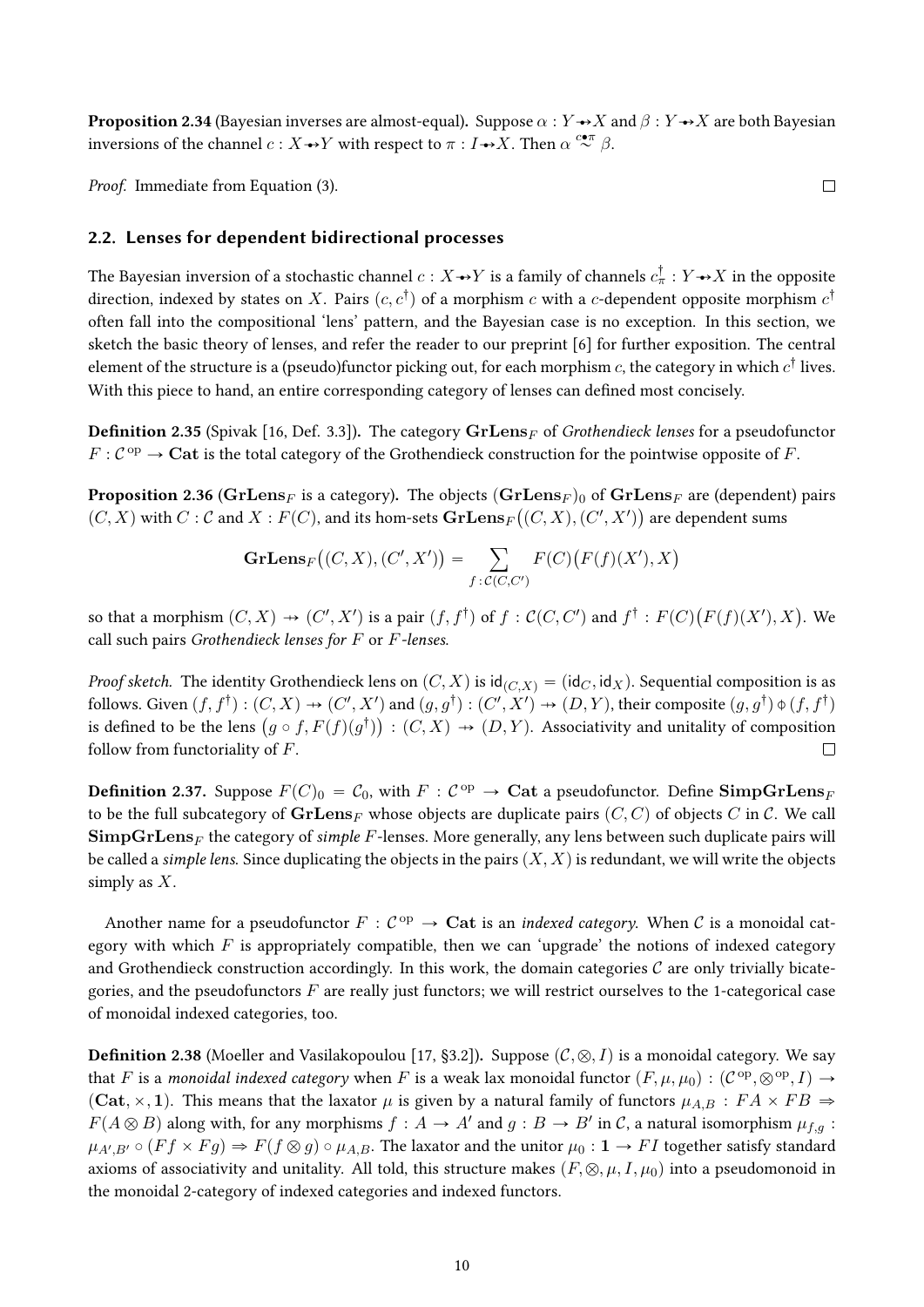**Proposition 2.39** (Moeller and Vasilakopoulou [17, §6.1]). Suppose  $(F, \mu, \mu_0): (\mathcal{C}^{\text{op}}, \otimes^{\text{op}}, I) \to (\mathbf{Cat}, \times, \mathbf{1})$ **Proposition 2.39** (Moeller and vasilakopoulou [17, §6.1]). Suppose  $(F, \mu, \mu_0) : (C^{\circ P}, \otimes^{\circ P}, I) \to (\mathbf{Cat}, \times, \mathbf{I})$  is a monoidal indexed category. Then the total category of the Grothendieck construction  $\int F$  obtains a monoidal structure  $(\otimes_{\mu}, I_{\mu})$ . On objects, define

$$
(C, X) \otimes_{\mu} (D, Y) := (C \otimes D, \mu_{CD}(X, Y))
$$

where  $\mu_{CD}: FC \times FD \to F(C \otimes D)$  is the component of  $\mu$  at  $(C,D)$ . On morphisms  $(f, f^{\dagger}): (C,X) \twoheadrightarrow$  $(C', X')$  and  $(g, g^{\dagger}) : (D, Y) \rightarrow (D', Y')$ , define

$$
(f, f^{\dagger}) \otimes_{\mu} (g, g^{\dagger}) := (f \otimes g, \mu_{CD}(f^{\dagger}, g^{\dagger})) .
$$

The monoidal unit  $I_\mu$  is defined to be the object  $I_\mu := \big( I, \mu_0(*) \big)$ . Writing  $\lambda : I \otimes (-) \Rightarrow (-)$  and  $\rho :$ The monoidal unit  $I_{\mu}$  is defined to be the object  $I_{\mu} := (I, \mu_0(*))$ . Writing  $\lambda : I \otimes (-) \Rightarrow (-)$  and  $\rho$   $C \otimes (-) \Rightarrow (-)$  for the left and right unitors of the monoidal structure on C, the left and right unitors in  $\int F$ are given by  $(\lambda, id)$  and  $(\rho, id)$  respectively. Writing  $\alpha$  for the associator of the monoidal structure on C, the are given by  $(\lambda, \text{id})$  and  $(\rho, \text{id})$  respossociator in  $\int F$  is given by  $(\alpha, \text{id})$ .

**Corollary 2.40.** When  $F: C^{op} \to \mathbf{Cat}$  is equipped with a (weak) lax monoidal structure  $(\mu, \mu_0)$ , its category of lenses  $\mathbf{GrLens}_F$  becomes a monoidal category  $(\mathbf{GrLens}_F, \otimes'_{\mu}, I_{\mu}).$  On objects  $\otimes'_{\mu}$  is defined as  $\otimes_{\mu}$  in Proposition 2.39, as is  $I_\mu.$  On morphisms  $(f, f^\dagger) : (C, X) \twoheadrightarrow (C', X')$  and  $(g, g^\dagger) : (D, Y) \twoheadrightarrow (D', Y'),$  define

$$
(f,f^\dagger)\otimes'_\mu (g,g^\dagger):=\left(f\otimes g,\mu_{CD}^{\mathrm{op}}(f^\dagger,g^\dagger)\right)
$$

where  $\mu_{CD}^{op}:F(C)^{op}\times F(D)^{op}\to F(C\otimes D)^{op}$  is the pointwise opposite of  $\mu_{CD}$ . The associator and unitors are defined as in Proposition 2.39.

Remark 2.41. An alternative perspective on lenses is given by the family of structures known as optics [18], which generalize lenses using the kind of actegorical machinery to which we now turn. This machinery puts the categories of forwards and backwards maps on equal footing, unlike the fibrational machinery developed here (which privileges the base category), at the cost of the explicit dependence structure and somewhat heavier categorical tooling. The synthesis of Grothendieck lenses and optics, dependent optics, has recently been articulated [19–21]; while powerful, this structure demands both the machinery of fibrations and of actegories. For its relative simplicity, we therefore stick to the fibrational lens perspective in this paper.

#### 2.3. Categories with parameters

In many applications, we will be interested in *cybernetic* systems, where a single system might have some freedom in the choice of forwards and backwards channel; consider the synaptic strengths or weights of a neural network, which change as the system learns about the world, affecting the predictions it makes and actions it takes. This freedom is well modelled by equipping the morphisms of a category with parameters, and gives rise to a notion of *parameterized category*. In general, the parameterization may have different structure to the processes at hand, and so we describe the 'actegorical' situation in which a category of parameters  $\mathcal M$ acts on on a category of processes  $C$ , generating a category of parameterized processes.

**Definition 2.42** (M-actegory). Suppose M is a monoidal category with tensor  $\boxtimes$  and unit object I. We say that C is a left M-actegory when C is equipped with a functor  $\odot : \mathcal{M} \to \textbf{Cat}(\mathcal{C}, \mathcal{C})$  called the action along with natural unitor and associator isomorphisms  $\lambda_X^\odot:I\odot X\stackrel{\sim}{\to}X$  and  $a_{M,N,X}^\odot:(M\boxtimes N)\odot X\stackrel{\sim}{\to}M\odot(N\odot X)$ compatible with the monoidal structure of  $(M, \boxtimes, I)$ .

**Proposition 2.43** (Capucci et al. [8]). Let  $(C, \odot, \lambda^{\odot}, a^{\odot})$  be an  $(\mathcal{M}, \boxtimes, I)$ -actegory. Then there is a bicategory. of M-parameterized morphisms in C, denoted  $\text{Para}(\odot)$ . Its objects are those of C. For each pair of objects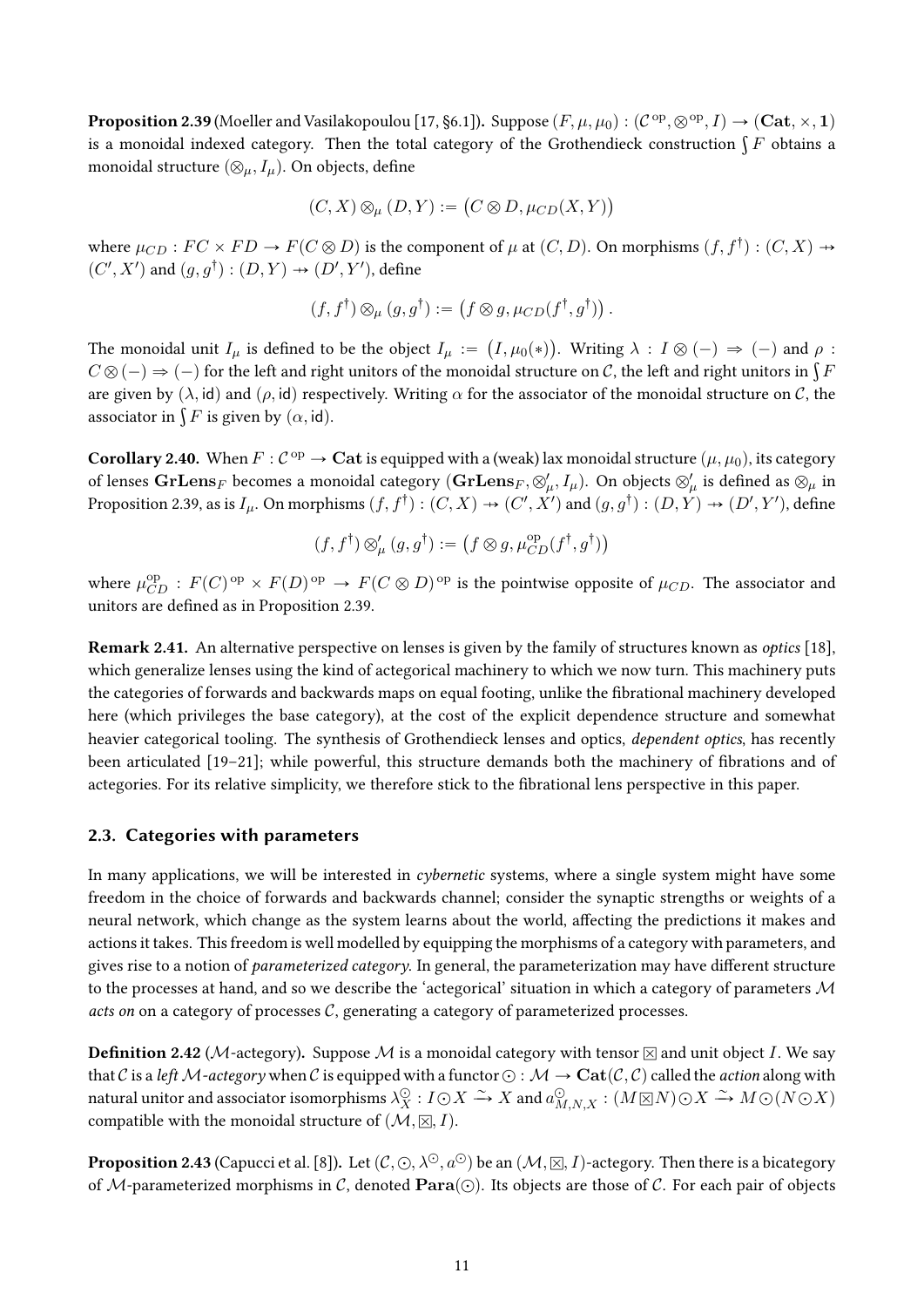X, Y, the set of 1-cells is defined as  $\textbf{Para}(\bigcirc)(X, Y) := \sum_{M : \mathcal{M}} C(M \bigcirc X, Y)$ ; we denote an element  $(M, f)$ of this set by  $f: X \xrightarrow{M} Y$ . Given 1-cells  $f: X \xrightarrow{M} Y$  and  $g: Y \xrightarrow{N} Z$ , their composite  $g \circ f: X \xrightarrow{N \boxtimes M} Z$  is the following morphism in  $C$ :

$$
(N \boxtimes M) \odot X \xrightarrow{a_{N,M,X}^{\odot}} N \odot (M \odot X) \xrightarrow{id_N \odot f} N \odot Y \xrightarrow{g} Z
$$

Given 1-cells  $f: X \xrightarrow{M} Y$  and  $f': X \xrightarrow{M'} Y$ , a 2-cell  $\alpha: f \Rightarrow f'$  is a morphism  $\alpha: M \to M'$  in M such that  $f = f' \circ (\alpha \odot id_X)$  in C; identities and composition of 2-cells are as in C.

**Proposition 2.44.** When C is equipped with both a symmetric monoidal structure  $(\otimes, I)$  and an  $(\mathcal{M}, \boxtimes, I)$ actegory structure, and there is a natural isomorphism  $\mu_{M,X,Y}^r : M \odot (X \otimes Y) \xrightarrow{\sim} X \otimes (M \odot Y)$  called the (right) costrength<sup>2</sup>, the symmetric monoidal structure  $( \otimes, I)$  lifts to  $\textbf{Para}(\odot)$ . First, from the symmetry of  $\otimes$ , one obtains a (left) costrength,  $\mu^l_{M,XY}: M\odot (X\otimes Y)\stackrel{\sim}{\to} (M\odot X)\otimes Y$ . Second, using the two costrengths and the associator of the actegory structure, one obtains a natural isomorphism  $\iota_{M,N,X,Y} : (M \boxtimes N) \odot (X \otimes Y) \xrightarrow{\sim}$  $(M \odot X) \otimes (N \odot Y)$  called the *interchanger*. The tensor of objects in  $\textbf{Para}(\odot)$  is then defined as the tensor of objects in C, and the tensor of morphisms (1-cells)  $f: X \xrightarrow{M} Y$  and  $g: A \xrightarrow{N} B$  is given by the composite

$$
f \otimes g : X \otimes A \xrightarrow{M \boxtimes N} Y \otimes B := (M \boxtimes N) \odot (X \otimes A) \xrightarrow{\iota_{M,N,X,A}} (M \odot A) \otimes (N \odot A) \xrightarrow{f \otimes g} Y \otimes B.
$$

In many simple cases, the parameters will live in the same category as the morphisms being parameterized; this is formalized by the following proposition.

**Proposition 2.45.** If  $(C, \otimes, I)$  is a monoidal category, then it induces a parameterization  $\textbf{Para}(\otimes)$  on itself. For each  $M, X, Y: \mathcal{C}$ , the morphisms  $X \xrightarrow{M} Y$  of  $\mathbf{Para}(\otimes)$  are the morphisms  $M \otimes X \to Y$  in  $\mathcal{C}$ .

**Notation 2.46.** When considering the self-paramterization induced by a monoidal category  $(C, \otimes, I)$ , we will often write  $\textbf{Para}(\mathcal{C})$  instead of  $\textbf{Para}(\otimes)$ .

It will frequently be the case that we do not in fact need the whole bicategory structure. The following proposition tells us that we can also just work 1-categorically, as long as we work with equivalence classes of isomorphically-parameterized maps, in order that composition is suffiently strictly associative.

**Proposition 2.47.** Each bicategory  $\textbf{Para}(\bigcirc)$  induces a 1-category  $\textbf{Para}(\bigcirc)$ <sub>1</sub> by forgetting the bicategorical structure. The hom sets  $\textbf{Para}(\bigcirc)_1(X, Y)$  are given by  $U\textbf{Para}(\bigcirc)(X, Y)/\sim$  where U is the forgetful functor  $U:$  Cat  $\rightarrow$  Set and  $f \sim g$  if and only if there is some 2-cell  $\alpha : f \Rightarrow g$  that is an isomorphism. We call  $\textbf{Para}(\bigcirc)_1$  the 1-categorical truncation of  $\textbf{Para}(\bigcirc)$ . When  $\textbf{Para}(\bigcirc)$  is monoidal, so is  $\textbf{Para}(\bigcirc)_1$ .

## 3. The bidirectional structure of Bayesian updating

In this section, we define a collection of indexed categories, each denoted Stat, whose morphisms can be seen as "generalized Bayesian inversions". Following Proposition 2.36, these induce corresponding categories of lenses which we call Bayesian lenses. We show that, for the subcategories of exact Bayesian lenses whose backward channels correspond to 'exact' Bayesian inversions, the Bayesian inversion of a composite of forward channels is given (up to almost-equality) by the lens composite of the corresponding backward channels. This justifies calling these lenses 'Bayesian', and provides the foundation for the study of approximate (non-exact) Bayesian inversion in the subsequent section.

**Remark.** An alternative account of Bayesian lenses, from an 'optical' perspective, is told in the preprint [6].

<sup>&</sup>lt;sup>2</sup>So named for its similarity to the (co)strength of certain (co)monads; and similarly, too, our costrength should satisfy certain standard coherence laws which we omit here.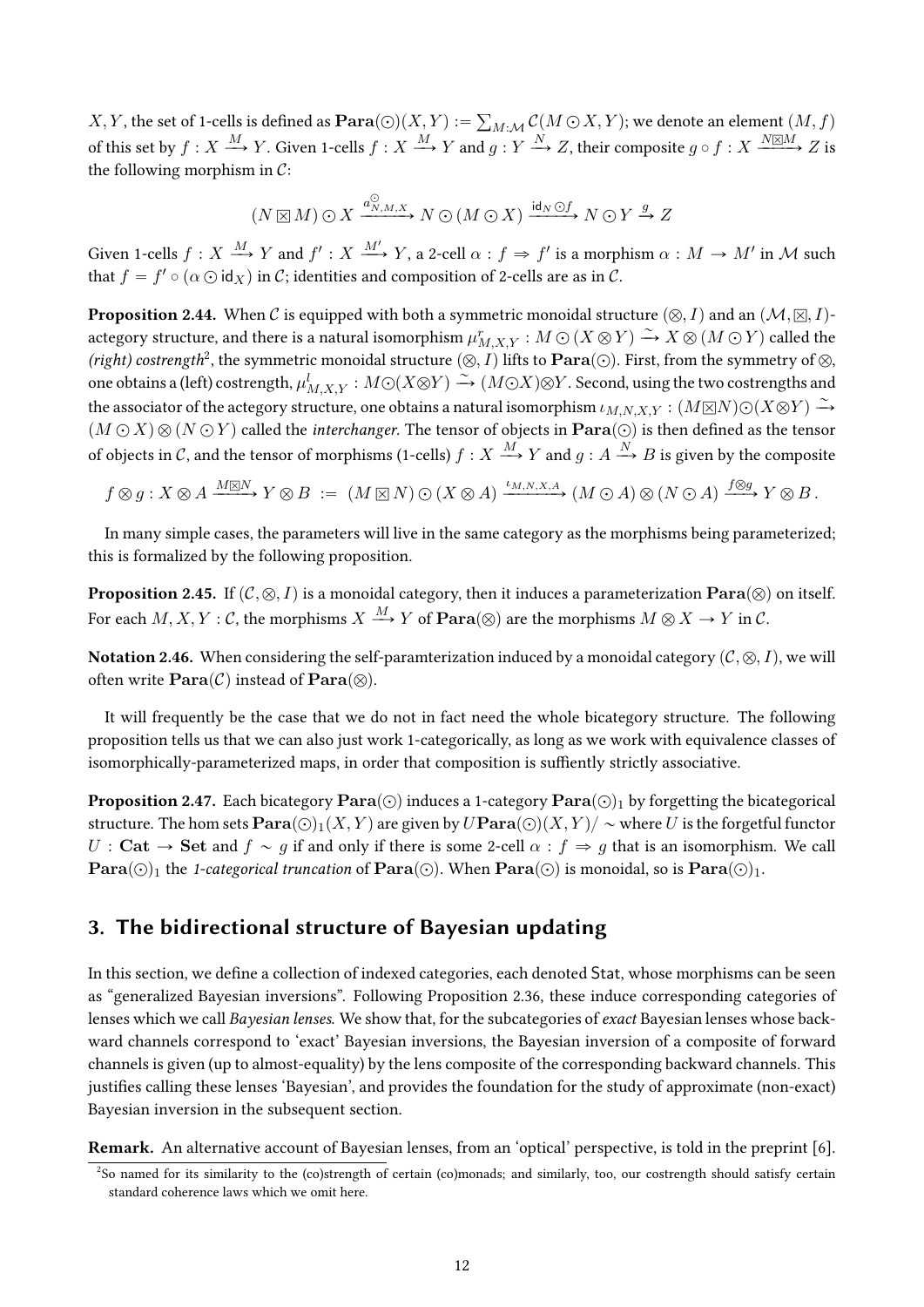#### 3.1. State-dependent channels

A channel  $c: X \rightarrow Y$  admitting a Bayesian inversion induces a family of inverse channels  $c^{\dagger}_\pi: Y \rightarrow X$ , indexed by 'prior' states  $\pi : 1 \rightarrow X$ . Making the state-dependence explicit, in typical cases where c is a probability kernel we obtain a measurable function  $c^{\dagger}$ :  $\mathcal{G}X \times Y \to \mathcal{G}X$ . In more general situations, we obtain a morphism  $c^{\dagger}$ :  $C(I, X) \to C(Y, X)$  in the base of enrichment of the monoidal category  $(C, \otimes, I)$  of c. We call morphisms of this general type *state-dependent channels*, and structure the indexing as an indexed category.

**Definition 3.1.** Let  $(C, \otimes, I)$  be a monoidal category enriched in a Cartesian category V. Define the C-stateindexed category Stat:  $C^{op} \rightarrow V\text{-}\mathbf{Cat}$  as follows.

$$
\mathsf{Stat} \ : \ \mathcal{C}^\mathrm{op} \ \to \ \mathbf{V}\text{-}\mathbf{Cat}
$$

$$
X \mapsto \text{Stat}(X) := \begin{pmatrix} \text{Stat}(X)_0 & := & \mathcal{C}_0 \\ \text{Stat}(X)(A, B) & := & \mathbf{V}(\mathcal{C}(I, X), \mathcal{C}(A, B)) \\ \text{id}_A & : \text{Stat}(X)(A, A) & := & \begin{cases} \text{id}_A : \mathcal{C}(I, X) \to \mathcal{C}(A, A) \\ \rho & \mapsto & \text{id}_A \end{cases} \end{pmatrix}
$$
(4)

$$
f: C(Y, X) \mapsto \begin{pmatrix} \text{Stat}(f) : & \text{Stat}(X) & \rightarrow & \text{Stat}(Y) \\ & \text{Stat}(X)_0 & = & \text{Stat}(Y)_0 \\ & \text{Vect}(I, X), C(A, B)) & \rightarrow & \text{V}(C(I, Y), C(A, B)) \\ & \alpha & \mapsto & f^* \alpha : (\sigma : C(I, Y)) \mapsto (\alpha(f \bullet \sigma) : C(A, B)) \end{pmatrix}
$$

Composition in each fibre Stat(X) is as in C. Explicitly, indicating morphisms  $C(I, X) \to C(A, B)$  in Stat(X) by  $A \rightarrow B$ , and given  $\alpha : A \rightarrow B$  and  $\beta : B \rightarrow C$ , their composite is  $\beta \circ \alpha : A \rightarrow C := \rho \mapsto \beta(\rho) \bullet \alpha(\rho)$ , where here we indicate composition in C by  $\bullet$  and composition in the fibres Stat(X) by  $\circ$ . Given  $f: Y \rightarrow X$  in C, the induced functor  $\text{Stat}(f)$ :  $\text{Stat}(X) \rightarrow \text{Stat}(Y)$  acts by pullback.

**Notation 3.2.** Just as we wrote  $X \xrightarrow{M} Y$  for an M-parameterized morphism in  $C(M \odot X, Y)$  (see Proposition 2.43), we write  $A \rightarrow B$  for an X-state-dependent morphism in  $\mathbf{V}(\mathcal{C}(I,X),\mathcal{C}(A,B))$ . Given a state  $\rho$  in  $\mathcal{C}(I, X)$  and an X-state-dependent morphism  $f: A \rightarrow B$ , we write  $f_{\rho}$  for the resulting morphism in  $\mathcal{C}(A, B)$ .

**Remark 3.3.** We can thus think of Stat as a kind of 'external' parameterization of channels in  $C$ , here by states in  $C$ . Generalizing this notion to "external parameterization by V objects" gives rise to a a cousin of the Para construction: a notion of *category by proxy*, denoted Prox, of which Stat is a (fibred) special case. Correspondingly, we think of Para as capturing parameterization 'internal' to  $C$ . Consider for instance the case where M acts on C by  $\odot$  :  $M \times C \rightarrow C$  and suppose that, for all  $A : C$ , the functors  $(-) \odot A : M \rightarrow C$  are left adjoint to  $[A, -]: \mathcal{C} \to \mathcal{M}$ . Then we have  $\textbf{Para}(\bigcirc)(A, B) \cong \sum_{M:\mathcal{M}} \mathcal{M}(M, [A, B])$ , which is strongly reminiscent of the definition of Stat, and comes close to a definition of Prox. The connections between these constructions are a matter of on-going study; a summary is available in Capucci et al. [22].

**Proposition 3.4.** Stat is lax monoidal. The components  $\mu_{XY}$ : Stat $(X) \times$  Stat $(Y) \rightarrow$  Stat $(X \otimes Y)$  of the laxator are defined on objects by  $\mu_{XY}(A, A') := A \otimes A'$  and on morphisms  $f : A \rightarrow B$  and  $f' : A' \rightarrow B'$  by  $\mu_{XY}(f,f'):=f\otimes f':A\otimes A'\xrightarrow{\dot{X}\otimes Y}B\otimes B',\ \text{where}\ f\otimes f'\ \text{is the }\mathbf{V}\text{-morphism }\mathcal{C}(I,X\otimes Y)\to \mathcal{C}(A\otimes A',B\otimes B')$  $B'$ :  $\omega \mapsto f_{\omega_X} \otimes f'_{\omega_Y}$ . Here,  $\omega_X$  and  $\omega_Y$  are the X and Y marginals of  $\omega$ , defined by  $\omega_X := \text{proj}_X \bullet \omega$  and  $\omega_Y := \text{proj}_Y \bullet \omega$  (see Definition 2.12 and Depiction 2.28). The unit  $\mu_0 : \mathbf{1} \to \text{Stat}(I)$  of the lax monoidal structure is the functor mapping the unique object  $1:1$  to  $I:$  Stat(*I*).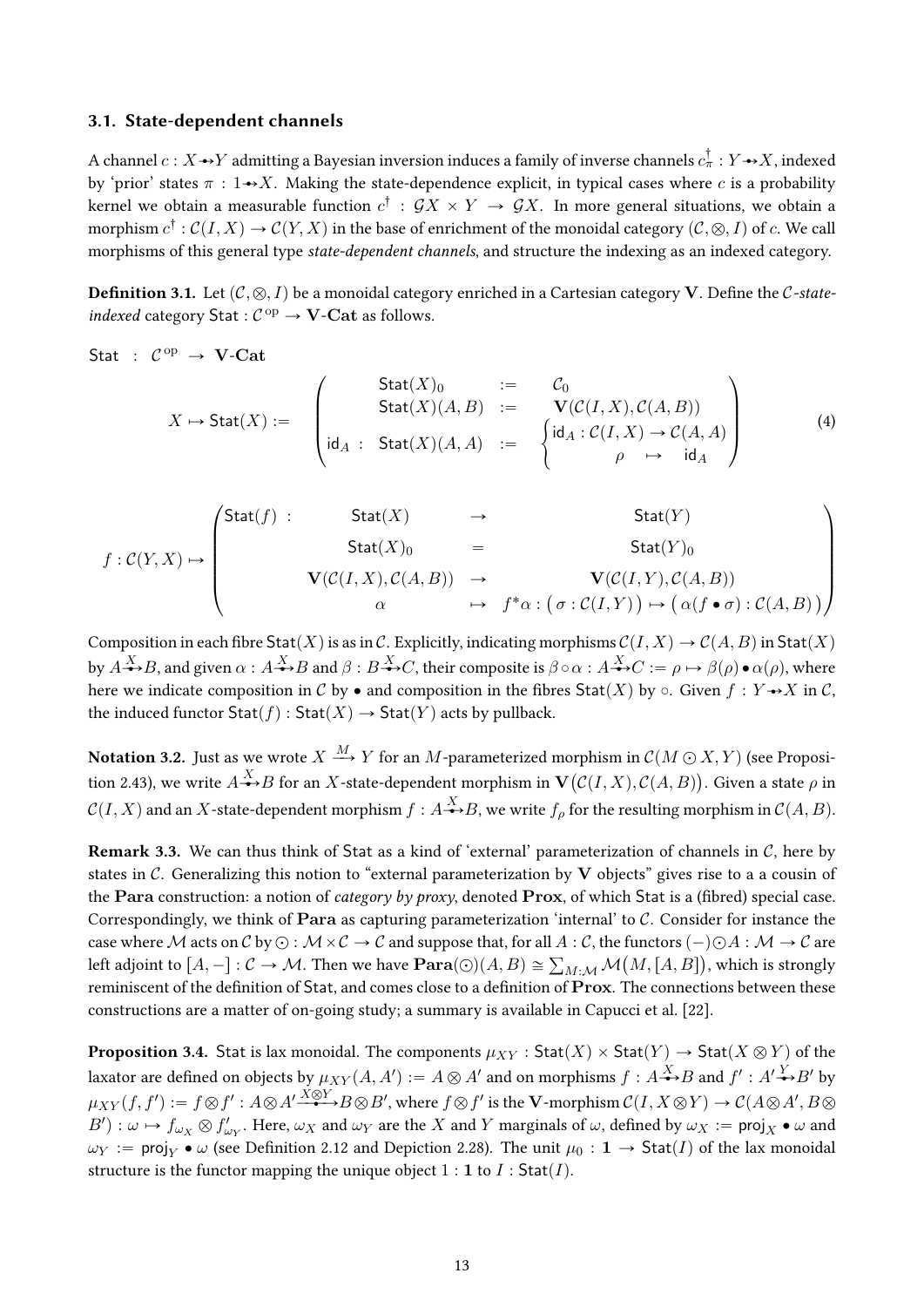Example 3.5. The category Meas of general measurable spaces is not Cartesian closed, as there is no general way to make the evaluation maps  $\text{Meas}(X, Y) \times X \to Y$  measurable, meaning that if we take  $\mathcal{C} = \mathcal{K}\ell(\mathcal{G})$ above, then we are forced to take  ${\bf V}\,=\,{\bf Set}$ . In turn, this makes the inversion maps  $c^\dagger\,:\,\mathcal{K}\ell(\mathcal{G})(1,X)\,\to\,$  $\mathcal{K}\ell(\mathcal{G})(Y, X)$  into mere functions. We can salvage measurability by working instead with  $\mathcal{K}\ell(\mathcal{Q})$ , where  $\mathcal{Q}: \mathbf{QBS} \to \mathbf{QBS}$  is the analogue of the Giry monad for quasi-Borel spaces [23]. The category  $\mathbf{QBS}$ is indeed Cartesian closed, and  $\mathcal{K}(Q)$  is enriched in QBS, so that we can instantiate Stat there, and the corresponding inversion maps are accordingly measurable. Moreover, there is a quasi-Borel analogue of the notion of s-finite kernel  $[24, §11]$ , with which we can define a variant of the category sfKrn.

**Remark 3.6.** When C is a Kleisli category  $K\ell(T)$ , it is of course possible to define a variant of Stat on the other side of the product-exponential adjunction, with state-dependent morphisms  $A\overset{X}{\bullet}B$  having the types  $TX \times A \rightarrow TB$ . This avoids the technical difficulties sketched in the preceding example at the cost of requiring a monad  $T$ . However, the exponential form makes for better exegesis, and so we will stick to that.

#### 3.2. Bayesian lenses

We define the category of Bayesian lenses in  $C$  to be the category of Grothendieck Stat-lenses.

**Definition 3.7.** The category BayesLens<sub>C</sub> of Bayesian lenses in C is the category GrLens<sub>Stat</sub> of Grothendieck lenses for the functor Stat. A *Bayesian lens* is a morphism in  $\bf BayesLens_{\mathcal{C}}$ . Where the category  $\mathcal C$  is evident from the context, we will just write BayesLens.

Unpacking this definition, we find that the objects of  $\mathbf{BayesLens}_{\mathcal{C}}$  are pairs  $(X, A)$  of objects of  $\mathcal{C}$ . Morphisms (that is, Bayesian lenses)  $(X, A) \nrightarrow (Y, B)$  are pairs  $(c, c^\dagger)$  of a channel  $c : X \nrightarrow Y$  and a "generalized Bayesian inversion"  $c^\dagger: B{\overset{X}{\twoheadrightarrow}} A;$  that is, elements of the hom objects

$$
\mathbf{BayesLens}_{\mathcal{C}}\big((X, A), (Y, B)\big) := \mathbf{GrLens}_{\mathsf{Stat}}\big((X, A), (Y, B)\big)
$$
  

$$
\cong \mathcal{C}(X, Y) \times \mathbf{V}\big(\mathcal{C}(I, X), \mathcal{C}(B, A)\big).
$$

The identity Bayesian lens on  $(X, A)$  is  $(id_X, id_A)$ , where by abuse of notation  $id_A : C(I, Y) \to C(A, A)$  is the constant map id<sub>A</sub> defined in Equation (4) that takes any state on Y to the identity on A.

The sequential composite  $(d, d^{\dagger}) \Phi(c, c^{\dagger})$  of  $(c, c^{\dagger}) : (X, A) \rightarrow (Y, B)$  and  $(d, d^{\dagger}) : (Y, B) \rightarrow (Z, C)$  is the The sequential composite  $(a, a)$ <br>Bayesian lens  $((d \bullet c), (c^{\dagger} \circ c^* d^{\dagger}))$  $\overline{ }$  $f: (X, A) \dashrightarrow (Z, C)$  where  $(c^{\dagger} \circ c^* d^{\dagger}) : C \rightarrow{X} A$  takes a state  $\pi : I \rightarrow X$  to the channel  $c_{\pi}^{\dagger} \bullet \mathrm{d}_{c \bullet \pi}^{\dagger} : C \rightarrow A$ .

**Definition 3.8.** Given a Bayesian lens  $(c, c') : (X, A) \rightarrow (Y, B)$ , we will call c its forwards or prediction channel and  $c^\prime$  its *backwards* or *update* channel (even though  $c^\prime$  is really a family of channels).

**Remark 3.9.** Note that the definition of Stat and hence the definition of BayesLens<sub>C</sub> do not require C to be a copy-delete category, even though our motivating categories of stochastic channels are; all that is required for the definition is that  $\mathcal C$  is monoidal.

**Remark 3.10.** On the other hand, the structure of  $C$  might be stronger than merely monoidal. For instance, when C is Cartesian closed, then we can take  $V = C$  and the monoidal structure to be the categorical product  $(x, 1)$ . Then a Bayesian lens  $(X, A) \rightarrow (Y, B)$  is equivalently given by a pair of a forwards map  $X \rightarrow Y$  and a backwards map  $X \times B \to A$ . We call such lenses *Cartesian*, and they characterize the original 'lens' notion; see Remark 3.16.

**Proposition 3.11.**  $\mathbf{BayesLens}_{\mathcal{C}}$  is a monoidal category, with structure  $\big((\otimes,(I,I)\big)$  inherited from  $\mathcal{C}.$  On objects, define  $(A, A') \otimes (B, B') := (A \otimes A', B \otimes B')$ . On morphisms  $(f, f^{\dagger}) : (X, A) \rightarrow (Y, B)$  and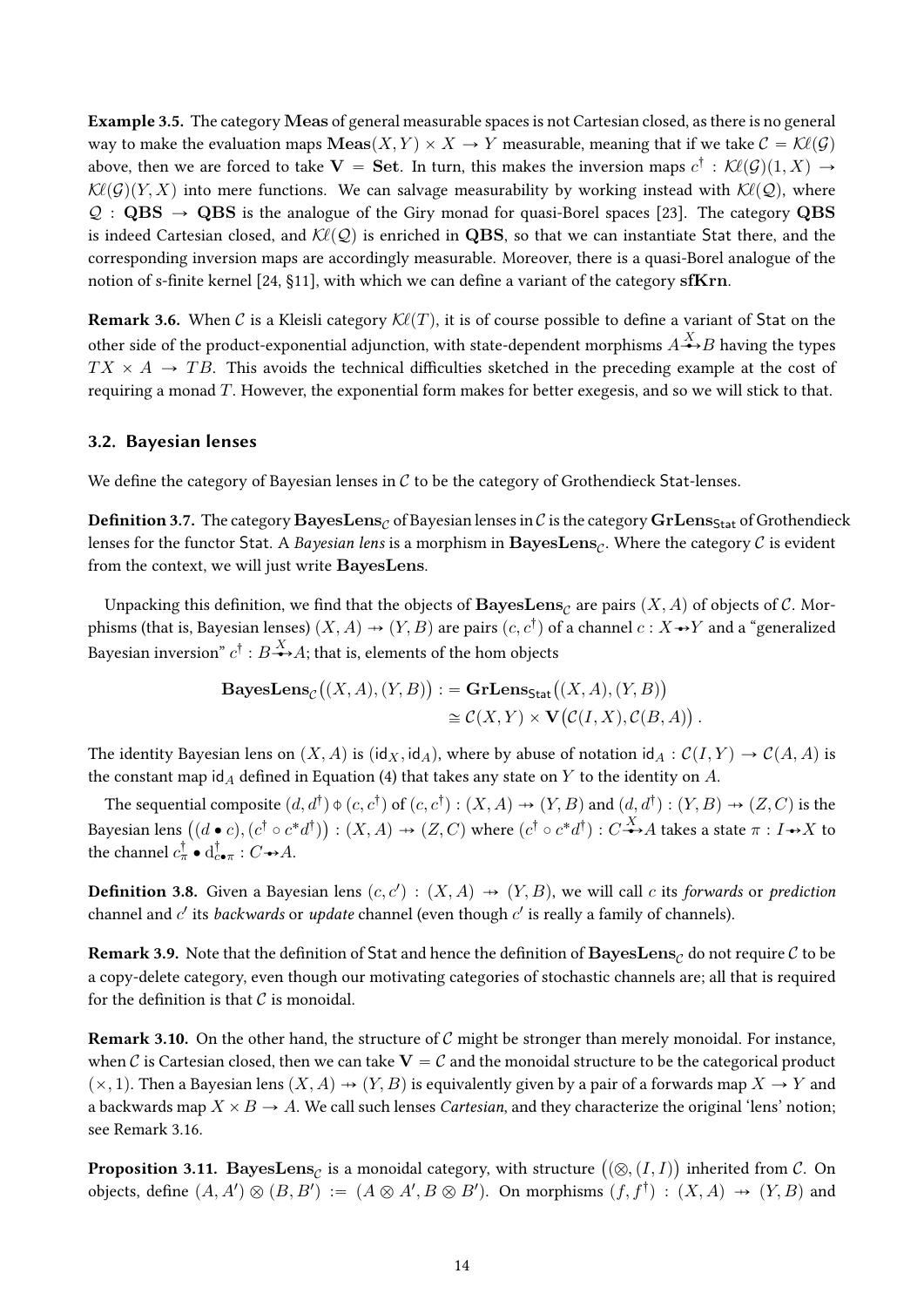$(g, g^{\dagger}) : (X', A') \rightarrow (Y', B')$ , define  $(f, f^{\dagger}) \otimes (g, g^{\dagger}) := (f \otimes g, f^{\dagger} \otimes g^{\dagger})$ , where  $f^{\dagger} \otimes g^{\dagger} : B \otimes B' \xrightarrow{X \otimes X'} A \otimes A'$ acts on states  $\omega : I \rightarrow X \otimes X'$  to return the channel  $f_{\omega_X}^{\dagger} \otimes g_{\omega_Y}^{\dagger}$ , following the definition of the laxator  $\mu$  in Proposition 3.4. The monoidal unit in BayesLens<sub>c</sub> is the pair  $(I, I)$  duplicating the unit in C. When C is moreover symmetric monoidal, so is BayesLens<sub>c</sub>.

*Proof sketch.* The main result is immediate from Proposition 3.4 and Corollary 2.40. When  $\otimes$  is symmetric in C, the symmetry lifts to the fibres of Stat and hence to BayesLens<sub> $c$ </sub>.  $\Box$ 

Remark 3.12. Although  $BayesLens<sub>C</sub>$  is a monoidal category, it does not inherit a copy-delete structure from  $C$ , owing to the bidirectionality of its component morphisms. To see this, we can consider morphisms into the monoidal unit  $(I, I)$ , and find that there is generally no canonical discarding map. For instance, a morphism  $(X, A) \rightarrow (I, I)$  consists in a pair of a channel  $X \rightarrow I$  (which may indeed be a discarding map) and a state-dependent channel  $I \xrightarrow{X} A$ , for which there is generally no suitable choice satisfying the comonoid laws. Note, however, that a lens of the type  $(X, I) \rightarrow (I, B)$  might indeed act by discarding, since we can choose the constant state-dependent channel  $B \stackrel{X}{\rightarrow} I$  on the discarding map  $\frac{1}{T} : B \rightarrow I$ . By contrast, the Grothendieck category Stat is a copy-delete category, as the morphisms  $(X, A) \to (I, I)$  in Stat are pairs  $X \rightarrow I$  and  $A \rightarrow I$ , and so for both components we can choose morphisms witnessing the comonoid structure.

#### 3.3. Bayesian updates compose optically

In this section we prove the fundamental result on which the development of statistical games rests: that the inversion of a composite channel is given up to almost-equality by the lens composite of the backwards components of the associated 'exact' Bayesian lenses.

**Definition 3.13.** Let  $(c, c^{\dagger})$ :  $(X, X) \rightarrow (Y, Y)$  be a Bayesian lens. We say that  $(c, c^{\dagger})$  is *exact* if c admits Bayesian inversion and, for each  $\pi : I \rightarrow X$  such that  $c \bullet \pi$  has non-empty support, c and  $c^{\dagger}_{\pi}$  together satisfy equation (3). Bayesian lenses that are not exact are said to be approximate.

**Theorem 3.14.** Let  $(c, c^{\dagger})$  and  $(d, d^{\dagger})$  be sequentially composable exact Bayesian lenses. Then the contravariant component of the composite lens  $(d, d^{\dagger}) \phi(c, c^{\dagger}) = (d \bullet c, c^{\dagger} \circ c^* d^{\dagger})$  is, up to  $d \bullet c \bullet \pi$ -almost-equality, the Bayesian inversion of  $d \bullet c$  with respect to any state  $\pi$  on the domain of c such that  $c \bullet \pi$  has non-empty support. That is to say, Bayesian updates compose optically:  $(d \bullet c)^{\dagger}_{\pi} \stackrel{d \bullet c \bullet \pi}{\sim} c^{\dagger}_{\pi} \bullet d^{\dagger}_{c \bullet \pi}$ .

*Proof.* Suppose  $c^{\dagger}_\pi : Y \rightarrow X$  is the Bayesian inverse of  $c : X \rightarrow Y$  with respect to  $\pi : I \rightarrow X$ . Suppose also that  $d_{\mathbf{C}\bullet\pi}^{\dagger}: Z \bullet Y$  is the Bayesian inverse of  $d: Y \bullet X$  with respect to  $c \bullet \pi : I \bullet Y$ , and that  $(d \bullet c)_{\pi}^{\dagger}: Z \bullet X$  is the Bayesian inverse of  $d \bullet c : X \rightarrow Z$  with respect to  $\pi : I \rightarrow X$ :

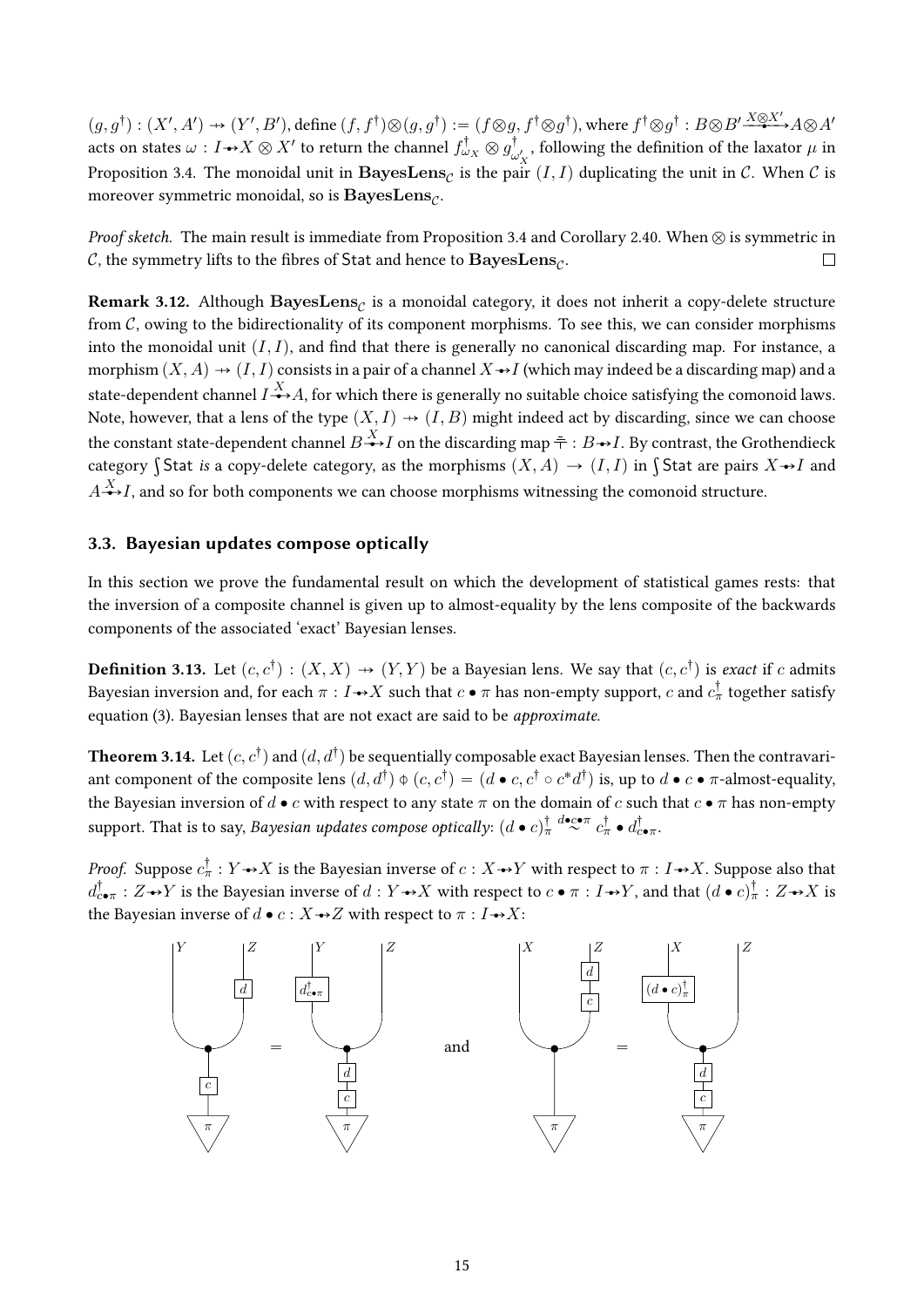The lens composite of these Bayesian inverses has the form  $c_\pi^\dag\bullet d_{c\bullet\pi}^\dag:Z\to X,$  so to establish the result it suffices to show that



We have

where the first obtains because  $d_{c\bullet\pi}^\dag$  is the Bayesian inverse of  $d$  with respect to  $c\bullet\pi,$  and the second because  $c^\dagger_\pi$  is the Bayesian inverse of  $c$  with respect to  $\pi.$  Hence,  $c^\dagger_\pi\bullet d^\dagger_{c\bullet\pi}$  and  $(d\bullet c)^\dagger_\pi$  are both Bayesian inversions of  $d$   $\bullet$   $c$  with respect to  $\pi.$  Since Bayesian inversions are almost-equal (Prop. 2.34), we have  $c^\dagger_\pi\bullet d^\dagger_{c\bullet\pi}$   $d^\dagger_{c\bullet\pi}$   $(d\bullet c)^\dagger_\pi,$ as required.  $\Box$ 

**Remark 3.15.** Note that, in the context of finitely-supported probability (e.g., in  $\mathcal{K}\ell(\mathcal{D})$ ), where D is the finitely-supported probability distribution monad), almost-equality coincides with simple equality, and so Bayesian inversions are then just equal.

Remark 3.16. Lenses were originally studied in the context of database systems [3], where one thinks of the forward channel as 'viewing' a record in a database, and the backward channel as 'updating' a record by taking a record and a new piece of data and returning the updated record. In this context, lenses have often been subject to additional axioms characterizing well-behavedness; for example, that updating a record with some data is idempotent (the 'put-put' law). Bayesian lenses do not in general satisfy these laws, and nor even do exact Bayesian lenses. This is because Bayesian updating mixes information in the prior state (the 'record') with the observation (the 'data'), rather than replacing the prior information outright. We refer the reader to our preprint [6, §6] for a more detailed discussion of this situation.

#### 3.4. Parameterized Bayesian lenses

Bayesian lenses for which the component channels are equipped with parameters will play an important role in certain applications: an example which we will meet in the next section is the variational autoencoder, a neural network architecture originally developed for machine learning and which is well described by a particular class of parameterized statistical games. Since  $\mathbf{BayesLens}_{\mathcal{C}}$  is a monoidal category, it induces a self-parameterization  $\mathbf{Para}(\mathbf{BayesLens}_{\mathcal{C}})$  by Proposition 2.45, which is sufficient for the purposes of this paper. Therefore, in this section, we summarize the resulting structure for later reference.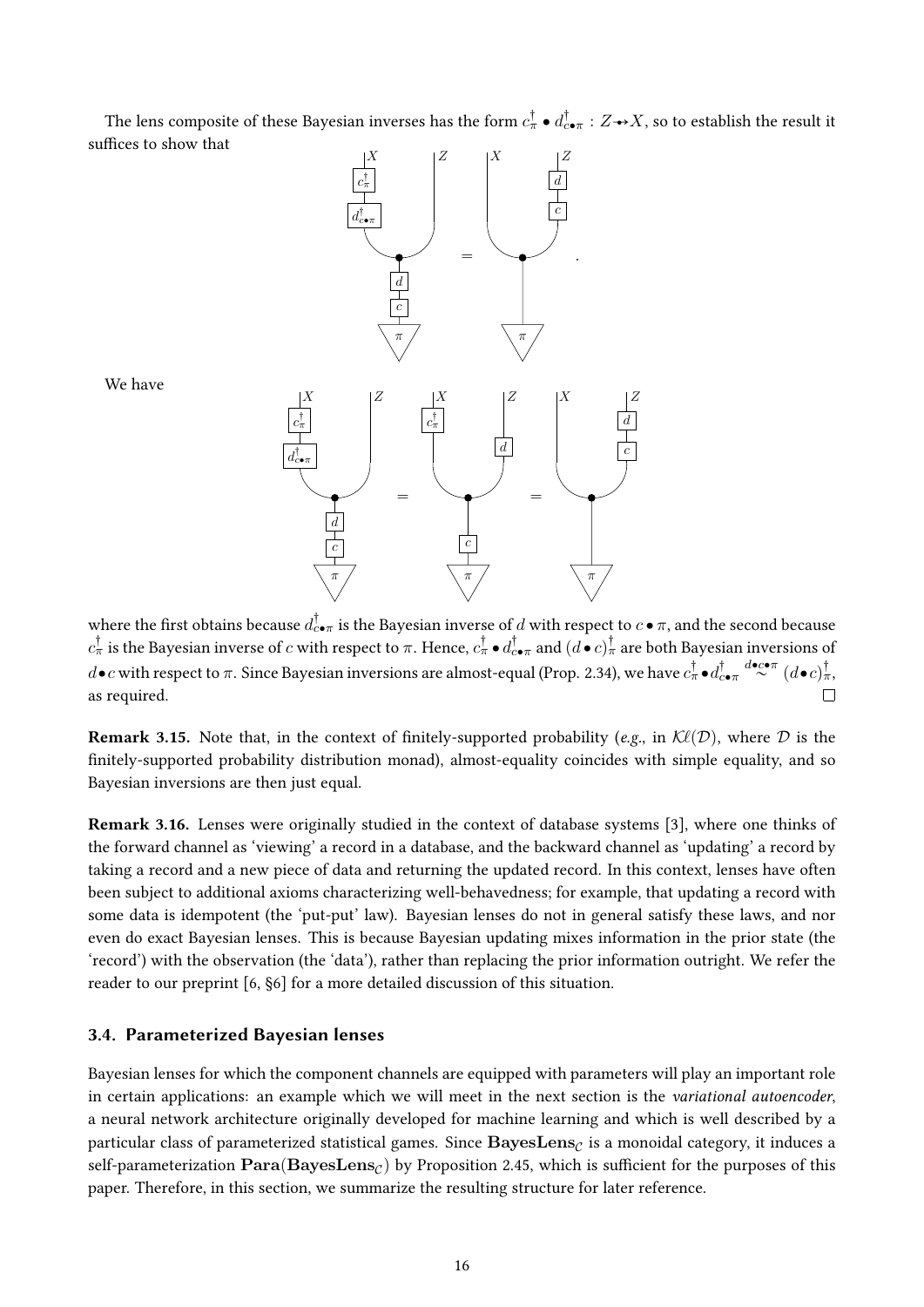**0-cells and 1-cells** The 0-cells of the bicategory  $\textbf{Para}(\textbf{BayesLens}_{\mathcal{C}})$  are pairs  $(X, A)$  of objects in  $\mathcal{C}$ . The 1-cells  $(c, c^{\dagger})$ :  $(X, A) \xrightarrow{(\Omega, \Theta)} (Y, B)$  are Bayesian lenses  $(c, c^{\dagger})$ :  $(\Omega \otimes X, \Theta \otimes A) \rightarrow (Y, B)$ . The forwards component c is a channel  $\Omega \otimes X \rightarrow Y$  in C, and hence also a parameterized channel  $X \rightarrow Y$  in  $\textbf{Para}(C)$ ; we often think of this channel as representing a system's model of the process by which observations (of type Y) are generated from causes (of type X), with the parameters (of type  $\Omega$ ) representing the system's beliefs about the structure of this generative process.

Conversely, the backwards component  $c^{\dagger}$  is a state-dependent channel  $B \xrightarrow{\Omega \otimes X} \Theta \otimes A$ , which means a Vmorphism  $\mathcal{C}(I, \Omega \otimes X) \to \mathcal{C}(B, \Theta \otimes A)$ . This is a generalized Bayesian inversion which takes a state (or 'prior' belief) jointly over parameters and causes  $\Theta \otimes X$  and returns a channel  $B \rightarrow \Theta \otimes A$  that we think of as taking an observation (of possibly different type  $B$ ) and returning an updated joint belief about parameters and causes (of possibly different types  $\Theta$  and A). Note that this 'update' channel is not itself parameterized: the parameterization of the inversion is mediated through  $\Omega$ , with  $\Theta$  being the type of *updated* parameters.

**Sequential composition** Given parameterized Bayesian lenses  $(c, c^{\dagger}) : (X, A) \xrightarrow{(\Omega, \Theta)} (Y, B)$  and  $(d, d^{\dagger})$ :  $(Y, B) \xrightarrow{(Y, \Theta')} (Z, C)$ , their composite  $(d, d^{\dagger}) \oint (c, c^{\dagger})$  is defined as the following morphism in **BayesLens**<sub>*c*</sub>:

$$
(\Omega' \otimes \Omega \otimes X, \Theta' \otimes \Theta \otimes A) \xrightarrow{(\mathrm{id}, \mathrm{id}) \otimes (c, c^{\dagger})} (\Omega' \otimes Y, \Theta' \otimes B) \xrightarrow{(d, d^{\dagger})} (Z, C)
$$

**Parallel composition** Given parameterized Bayesian lenses  $(c, c^{\dagger})$  :  $(X, A) \xrightarrow{(\Omega, \Theta)} (Y, B)$  and  $(d, d^{\dagger})$  :  $(X', A') \xrightarrow{(\Omega', \Theta')} (Y', B')$ , their tensor  $(c, c^{\dagger}) \otimes (d, d^{\dagger})$  is defined as the following morphism in **BayesLens**<sub> $c$ </sub>:

$$
\left(\begin{array}{c}\Omega\otimes\Omega'\otimes X\otimes X'\\ \Theta\otimes\Theta'\otimes A\otimes A'\end{array}\right)\stackrel{\sim}{\dashrightarrow}\left(\begin{array}{c}\Omega\otimes X\otimes\Omega'\otimes X'\\ \Theta\otimes A\otimes\Theta'\otimes A'\end{array}\right)\frac{\left(\begin{array}{c}c\\ c^{\dagger}\end{array}\right)\otimes\left(\begin{array}{c}d\\ d^{\dagger}\end{array}\right)}{\left(B\otimes B'\right)}
$$

where we have written the pairs vertically, so that  $\begin{pmatrix} X \\ A \end{pmatrix} := (X, A)$ .

**Reparameterization** Given 1-cells  $(f, f^{\dagger})$ :  $(X, A) \xrightarrow{( \Omega, \Theta)} (Y, B)$  and  $(g, g^{\dagger})$ :  $(X, A) \xrightarrow{(\Omega', \Theta')} (Y, B)$ , the 2-cells  $\alpha : (f, f^{\dagger}) \Rightarrow (g, g^{\dagger})$  of  $\textbf{Para}(\textbf{BayesLens}_{\mathcal{C}})$  are Bayesian lenses  $\alpha : (\Omega, \Theta) \rightarrow (\Omega', \Theta')$  such that  $(f, f^{\dagger}) = (g, g^{\dagger}) \Phi(\alpha \otimes id_{(X,A)})$ . We can think of the 2-cells as *reparameterizations*, or higher-order processes that predict the parameters on the basis of yet more abstract data.

Higher structure The Para construction turns a (monoidal) category into a (monoidal) bicategory, thereby "adding a dimension". We can consider morphisms in a parameterized category (as well as morphisms in Stat; see Remark 3.3) as processes by which processes are chosen, and reparameterizations witness the factorization of these choice processes. In many cybernetic and statistical situations, it is of interest to consider adding more than just one extra dimension: that is, we may be interested in the processes by which these choice processes are chosen, and, as in the Bayesian setting, we may be interested in improving the performance of these 'meta-processes'. More concretely, in statistics, we may wish to describe meta-learning algorithms (such as "learning to learn"), or in neuroscience, we may wish to describe how neuromodulation affects synaptic plasticity (which in turn affects the generation of action potentials).

Since  $\textbf{Para}(\textbf{BayesLens}_{\mathcal{C}})$  is itself monoidal, one has a further parameterization  $\textbf{Para}(\textbf{Para}(\textbf{BayesLens}_{\mathcal{C}})),$ and indeed Para has a monad structure whose multiplication collapses a doubly-parameterized morphism to a singly-parameterized one [8, Prop. 3]. However, the full structure that emerges when iterating this construction *ad infinitum* is not yet well understood<sup>3</sup>. A similar structure appears when one considers arbitrarily

<sup>&</sup>lt;sup>3</sup>At present, we believe the resulting structure may have an opetopic shape, and constitute something like an ' $\infty$ -fibration'.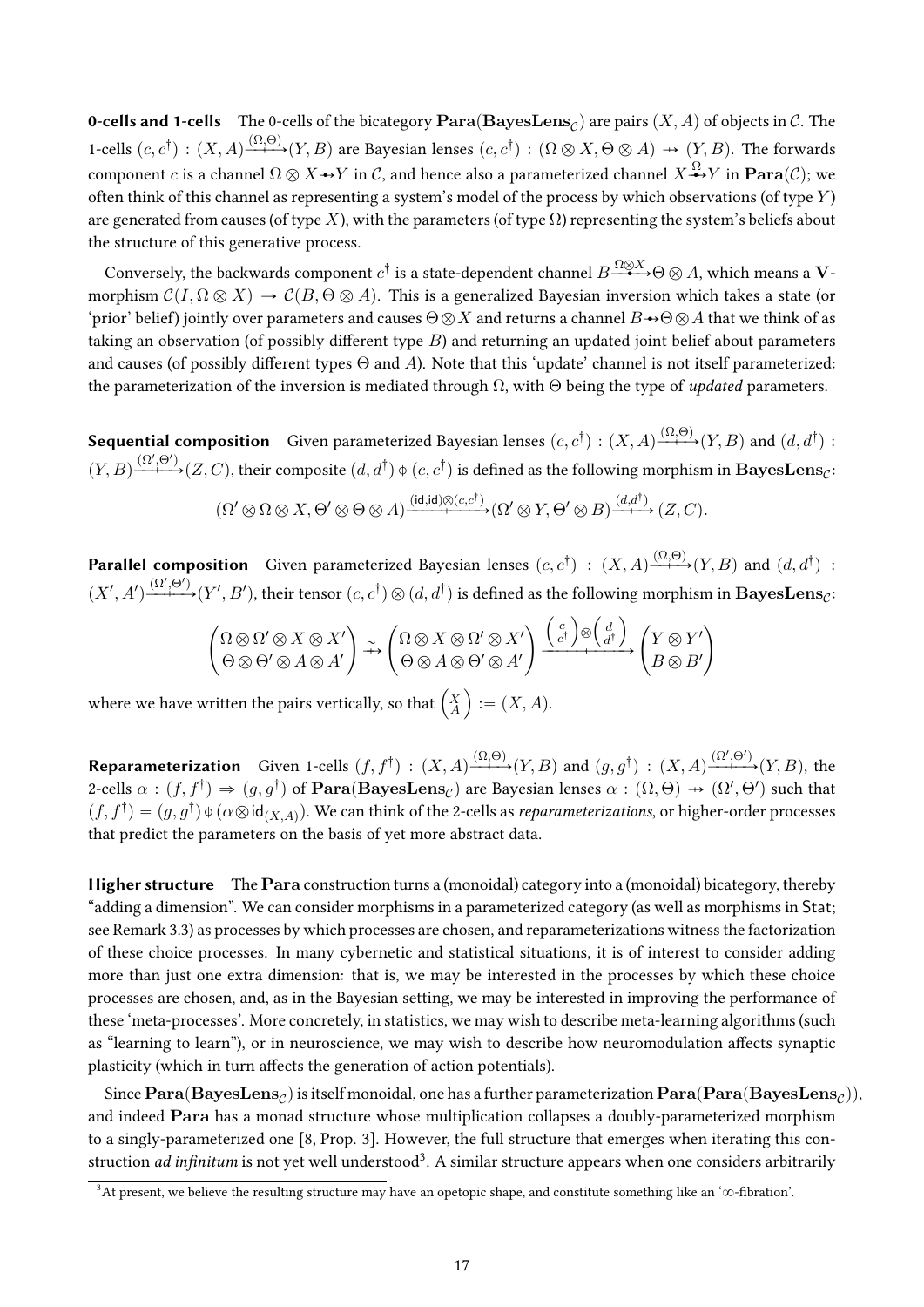'nested' dynamical systems (such as cells in an organism, organisms in societies, and societies in ecosystems; or the ownership structure of a complex modern economy); see St. Clere Smithe [25, Remark 2.3]. Such cybernetic systems will be treated in a future chapter of the present series.

## 4. Statistical games

The Bayesian lenses of Theorem 3.14 are exact, but most physically realistic cybernetic systems do not compute exact inversions: the inversion of a channel c with respect to a prior  $\pi$  generally involves evaluating the composite  $c \cdot \pi$ , which is typically computationally costly; consequently, realistic systems typically instantiate approximate Bayesian lenses. Fortunately, as a consequence of Theorem 3.14, an approximate inversion of a composite channel will be approximately equal to this lens composite; conversely, the lens composite of approximate inversions will be approximately equal to the exact inversion of the corresponding composite.

We can thus approximate the inversion of a composite channel by the lens composite of approximations to the inversions of the components. But what do we mean by "approximate"? There is often substantial freedom in the choice of approximation scheme—often manifest as some form of parameterization—and in typical situations, the 'fitness' of a particular scheme will be context-dependent. We think of Bayesian lenses as representing 'open' statistical systems, in interaction with some environment or 'context', and so the fitness of a particular lens then depends not only on the configuration of the system (*i.e.*, the choice of lens), but also on the suitability of its configuration for the environment.

In this section, we introduce statistical games in order to quantify this context-dependent fitness: a statistical game will be a Bayesian lens paired with a contextual fitness function. The fitness function measures how well the lens performs in each context, and the "aim of the game" is then to choose the lens or context (depending on your perspective) that somehow optimizes the fitness. In order to define statistical games, we first therefore define our notion of context, following compositional game theory  $[2, 7]$ : a context is "everything" required to make an open system closed". In the next section, we exemplify statistical games by formalizing a number of classic and not-so-classic problems in statistics.

#### 4.1. Contexts for Bayesian lenses

Our first step is to define the notion of *simple context*, with which we will be able to "close off" a lens with respect to sequential composition  $\phi$ , and thereby define our categories of statistical games.

**Definition 4.1.** A simple context for a Bayesian lens over C is an element of the V-profunctor  $\overline{\text{BayesLens}}_C$ defined by

$$
\begin{array}{cccc}\textbf{BayesLens}_{\mathcal{C}}&\times&\textbf{BayesLens}_{\mathcal{C}}^{\text{op}}&\to&{\bf V}\\ &-&\times&=&\mapsto&\textbf{BayesLens}_{\mathcal{C}}((I,I),-)\times\textbf{BayesLens}_{\mathcal{C}}(=,(I,I))\,. \end{array}
$$

If the lens is  $(A, S) \rightarrow (B, T)$ , its object of simple contexts is

 $\operatorname{BayesLens}_\mathcal{C}$  $(I, I), (A, S)$  $\times$  BayesLens $_{\mathcal{C}}$  $(B, T), (I, I)$ .

If we denote the lens by  $f$ , then we can denote this object of simple contexts by

$$
\mathsf{Ctx}(f) := \overline{\mathbf{BayesLens}_{\mathcal{C}}} \bigl( (A, S), (B, T) \bigr) .
$$

When the monoidal unit I is terminal in C, or equivalently when C is semicartesian, the object of simple contexts acquires a simplified (and intuitive) form.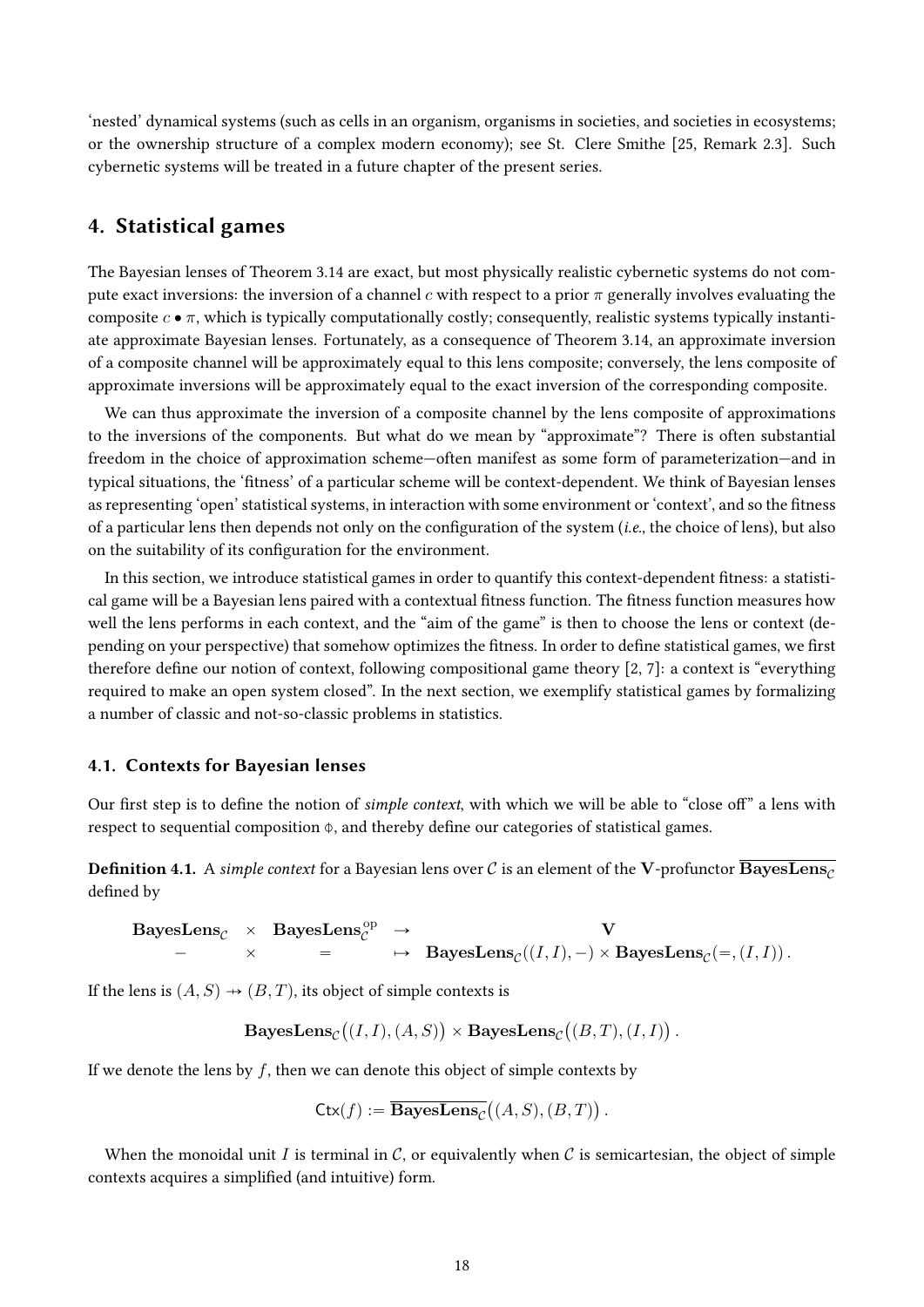**Proposition 4.2.** When I is terminal in C, we have

**BayesLens**<sub>C</sub>
$$
((X, A), (Y, B)) \cong C(I, X) \times V(C(I, B), C(I, Y))
$$
.

Proof. A straightforward calculation which we omit: use causality (Definition 2.24).

**Remark 4.3.** Proposition 4.2 means that, when C is a Markov category (such as  $\mathcal{K}\ell(\mathcal{G})$ ), a context for a Bayesian lens consists of a 'prior' on the domain of the forwards channel and a 'continuation': a V-morphism (such as a function) which takes the output of the forwards channel (possibly a 'prediction') and returns an observation for the update map. We think of the continuation as encoding the response of the environment given the prediction.

In order to define the sequential composition of statitistical games, we will need to construct, from the context for a composite lens, contexts for each factor of the composite. The functoriality of  $\overline{\text{BayesLens}_{c}}$ guarantees the existence of such local contexts.

**Definition 4.4.** Given another lens  $g : (B, T) \rightarrow (C, U)$  and a simple context for their composite  $g \phi f$ :  $(A, S) \rightarrow (C, Y)$ , then we can obtain a 1-local context for f by the action of the profunctor

 $\operatorname{BayesLens}_{\mathcal{C}}$  $\overline{\mathcal{B}}( (A, S), g) : \overline{\mathbf{BayesLens}}_{\mathcal{C}}$ `  $(A, S), (C, U)$  $\rightarrow$  BayesLens $_\mathcal{C}$ `  $(A, S), (B, T)$ 

and we can obtain a simple context for  $g$  similarly:

 $\operatorname{BayesLens}_{\mathcal{C}}$  $f,(C, U)$ :  $\mathrm{BayesLens}_{\mathcal{C}}$ `  $(A, S), (C, U)$  $\rightarrow$  BayesLens $_\mathcal{C}$ `  $(B, T), (C, U)$ .

Note that we can write  $g^*$ :  $\text{Ctx}(g \oplus f) \rightarrow \text{Ctx}(f)$  for the former action and  $f_*$ :  $\text{Ctx}(g \oplus f) \rightarrow \text{Ctx}(g)$  for the latter, since  $g^*$  acts by precomposition (pullback) and  $f_*$  acts by postcomposition (pushforwards). Note also that, given  $h \oplus g \oplus f$ , we have  $h^* \circ f_* = f_* \circ h^* : \mathsf{Ctx}(h \oplus g \oplus f) \to \mathsf{Ctx}(g)$  by the associativity of composition.

Remark 4.5. The local contexts of the preceding definition are local with respect to sequential composition of lenses. If we view the monoidal category  $\mathbf{BayesLens}_{\mathcal{C}}$  as a one-object bicategory, then sequential composition is composition of 1-cells, which explains their formal naming as 1-local contexts.

To lift the monoidal structure of  $\mathbf{BayesLens}_{\mathcal{C}}$  to our categories of statistical games, we will similarly need '2-local' contexts: from the one-object bicategory perspective, these are local contexts with respect to 2-cell composition. By analogy with the 1-local case, this means exhibiting maps of the form  $\mathsf{Ctx}(f \otimes f') \to \mathsf{Ctx}(f)$ and  $\mathsf{Ctx}(f \otimes f') \to \mathsf{Ctx}(f')$  which give the 'left' and 'right' local contexts for a parallel pair of lenses.

Without requiring extra structure from  $\mathcal C$  or  $\mathbf{BayesLens}_{\mathcal C}^{-4},$  we first need to pass from simplex contexts to complex ones: a 2-local context should allow for information to pass alongside a lens, through a process that is parallel to it. Formally, we adjoin an object to the domain and codomain of the context, and quotient by the rule that, if there is any process that 'fills the hole' represented by the adjoined objects, then we consider the objects equivalent: this allows us to forget about the contextually parallel processes, and keep track only of the type of information that flows. Such adioining-and-quotienting gives us the following coend<sup>5</sup> formula defining complex contexts.

```
\Box
```
<sup>&</sup>lt;sup>4</sup>An alternative is to ask for  $\bf BayesLens_{C}$  to be equipped with a natural family of 'discarding' morphisms  $(A, S) \rightarrow (I, I)$ . This in turn means asking for canonical states  $I \rightarrow S$ , which in general we do not have: if we are working with stochastic channels, we could obtain such canonical states by allowing the channels to emit subdistributions, and letting the canonical states be given by those which assign 0 density everywhere. But even though we can make the types check this way, the semantics are not quite what we want: rather, we seek to allow information to "pass in parallel".

<sup>&</sup>lt;sup>5</sup>For more information about (co)ends and (co)end calculus, we refer the reader to Loregian [26].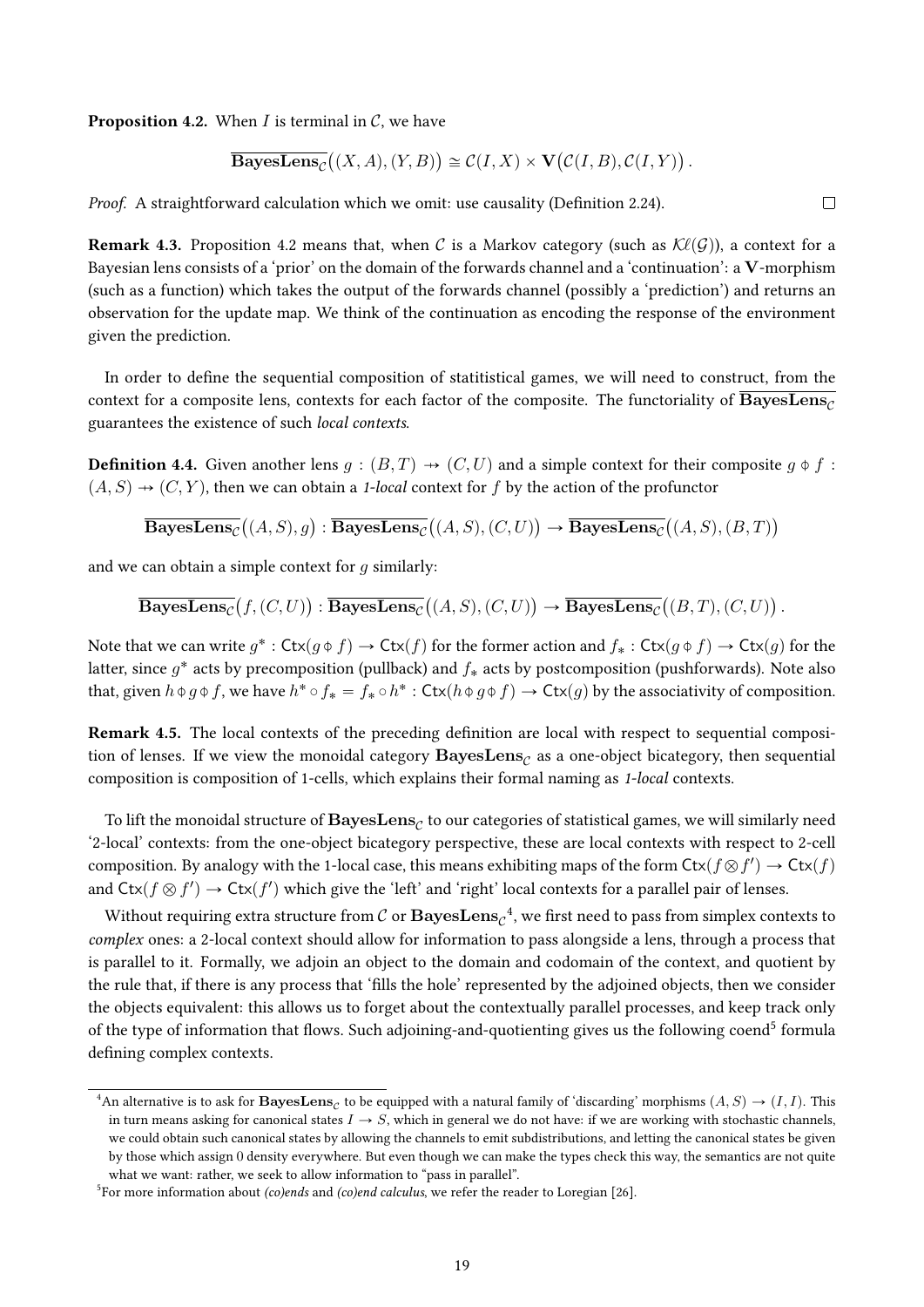**Definition 4.6.** We define a *complex context* to be an element of the profunctor

$$
\widetilde{\mathbf{BayesLens}}_{\mathcal{C}}\big((A, S), (B, T)\big) := \int^{(M, N): \mathbf{BayesLens}_{\mathcal{C}}}\overline{\mathbf{BayesLens}_{\mathcal{C}}}\big((M, N)\otimes (A, S), (M, N)\otimes (B, T)\big)\,.
$$

If  $f: (A, S) \to (B, T)$  is a lens, then we will write  $\mathbb C$ tx $(f) := {\bf BayesLens}_{\mathcal C}\big((A, S), (B, T)\big).$  As in the case of simple contexts, we have 'projection' maps  $g^*: \mathbb{C}tx(g \oplus f) \to \mathbb{C}tx(f)$  and  $f_* : \mathbb{C}tx(g \oplus f) \to \mathbb{C}tx(g)$ ; these are defined similarly. We will call the adjoined object, here denoted  $(M, N)$ , the *residual*. There is a canonical inclusion  $\text{Ctx}(f) \hookrightarrow \text{Ctx}(f)$  given by adjoining the trivial residual  $(I, I)$  to each simple context.

We immediately have the following corollary of Proposition 4.2:

**Corollary 4.7.** When *I* is terminal in  $C$ ,

**BayesLens**<sub>C</sub>
$$
((A, S), (B, T)) \approx \int^{(M,N)} C(I, M \otimes A) \times \mathbf{V}(C(I, M \otimes B), C(I, N \otimes T)).
$$

Remark 4.8. Since the coend denotes a quotient, its elements are equivalence classes. The preceding corollary says that, when I is terminal, an equivalence class of contexts is represented by a choice of residual  $(M, N)$ , a prior on  $M \otimes A$  in C, and a continuation  $C(I, M \otimes B) \to C(I, N \otimes T)$  in V.

Of course, when  $I$  is not terminal, then the definition says that a general complex context for a lens  $(A, S) \rightarrow (B, T)$  is an equivalence class represented by: as before, a choice of residual  $(M, N)$ , a prior on  $M \otimes A$ , and a continuation  $\mathcal{C}(I, M \otimes B) \to \mathcal{C}(I, N \otimes T)$ ; as well as an 'effect'  $M \otimes B \rightarrow I$  in C, and what we might call a 'vector'  $C(I, I) \to C(N \otimes S, I)$  in V. The effect and vector measure the environment's 'internal response' to the lens' outputs (as opposed to representing the environment's feedback to the lens).

Using complex contexts, it is easy to define the 'projections' that give 2-local contexts.

**Definition 4.9.** Given lenses  $f : \Phi \to \Psi$  and  $f' : \Phi' \to \Psi'$  and a complex context for their tensor  $f \otimes f'$ , the left 2-local context is the complex context for  $f$  given by

$$
\pi_f : \mathbb{C}tx(f \otimes f') = \mathbf{BayesLens}_{\mathcal{C}} (\Phi \otimes \Phi', \Psi \otimes \Psi')
$$
\n
$$
= \int_{\mathcal{C} \to \mathbf{BayesLens}_{\mathcal{C}}} \frac{\mathbf{BayesLens}_{\mathcal{C}}}{\mathbf{BayesLens}_{\mathcal{C}}} (\Theta \otimes \Phi \otimes \Phi', \Theta \otimes \Psi \otimes \Psi')
$$
\n
$$
\tilde{\to} \int_{\mathcal{C} \to \mathbf{BayesLens}_{\mathcal{C}}} \frac{\mathbf{BayesLens}_{\mathcal{C}}}{\mathbf{BayesLens}_{\mathcal{C}}} (\Theta \otimes \Phi' \otimes \Phi, \Theta \otimes \Psi' \otimes \Psi)
$$
\n
$$
= \int_{\mathcal{C} \to \mathbf{BayesLens}_{\mathcal{C}}} \frac{\mathbf{BayesLens}_{\mathcal{C}}}{\mathbf{BayesLens}_{\mathcal{C}}} (\mathcal{I}, \mathcal{I}, \Theta \otimes \Psi' \otimes \Phi) \times \mathbf{BayesLens}_{\mathcal{C}} (\Theta \otimes \Psi' \otimes \Psi, (\mathcal{I}, \mathcal{I}))
$$
\n
$$
= \int_{\Theta \to \mathbf{BayesLens}_{\mathcal{C}}} \frac{\mathbf{BayesLens}_{\mathcal{C}}}{\mathbf{BayesLens}_{\mathcal{C}}} (\Theta \otimes \Psi' \otimes \Phi, \Theta \otimes \Psi' \otimes \Psi)
$$
\n
$$
\tilde{\to} \int_{\Theta' : \mathbf{BayesLens}_{\mathcal{C}}} \frac{\mathbf{BayesLens}_{\mathcal{C}}}{\mathbf{BayesLens}_{\mathcal{C}}} (\Theta' \otimes \Phi, \Theta' \otimes \Psi) = \mathbb{C}tx(f).
$$

The equalities here are just given by expanding and contracting definitions; the isomorphism uses the symmetry of  $\otimes$  in  $\mathcal C$ ; the arrow marked  $f'$  is given by composing id $_\Theta\otimes f'\otimes$ id $_\Phi$  after the 'prior' part of the context; and the inclusion is given by collecting the tensor of  $\Theta$  and  $\Psi'$  together into the residual. These steps formalize the idea of filling the right-hand hole of the complex context with  $f'$  to obtain a local context for  $f$ .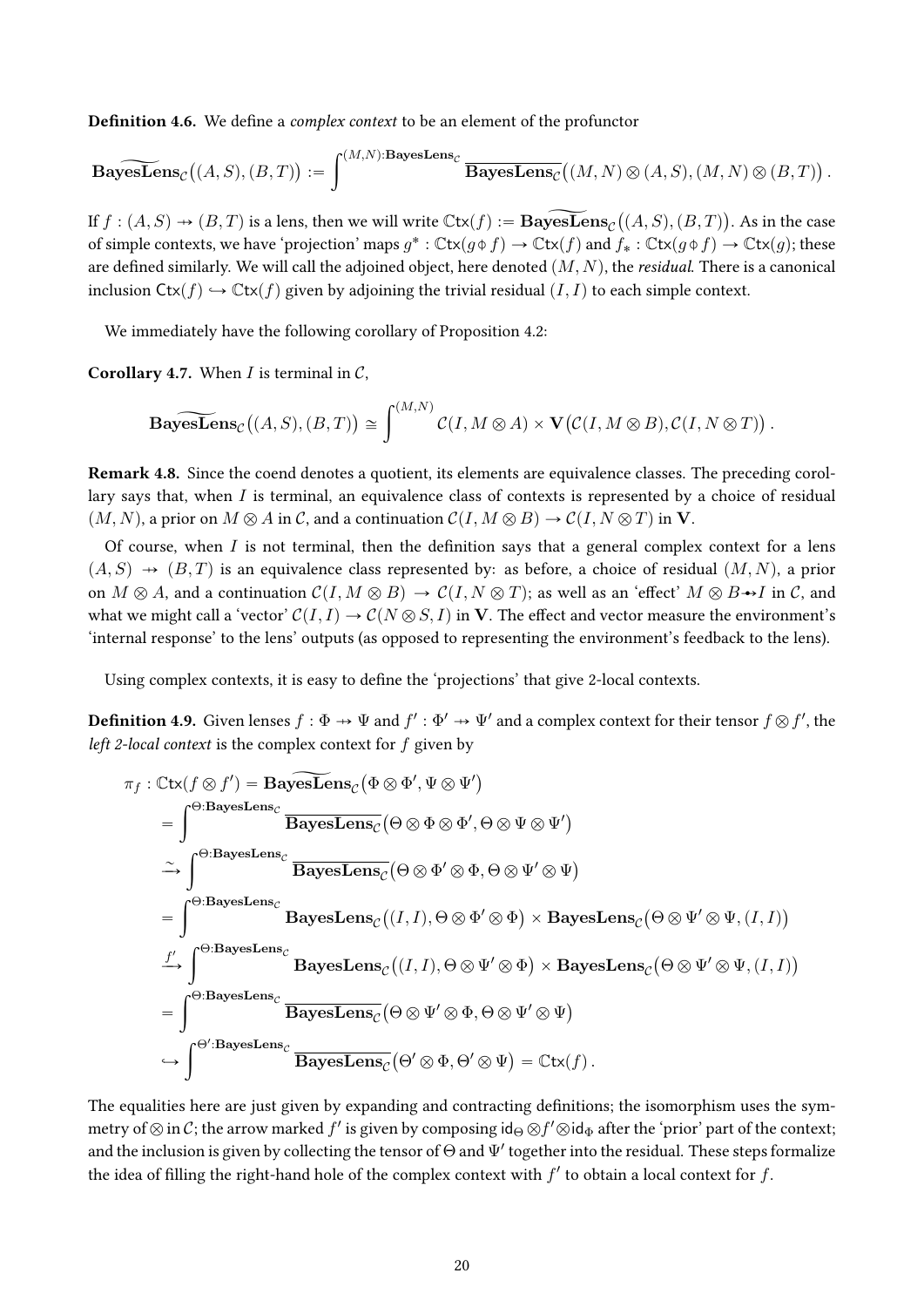The right 2-local context is the complex context for  $f'$  obtained similarly:

$$
\pi_{f'} : \mathbb{C}\mathsf{tx}(f \otimes f') = \mathbf{BayesLens}_{\mathcal{C}}(\Phi \otimes \Phi', \Psi \otimes \Psi')
$$
\n
$$
= \int^{\Theta: \mathbf{BayesLens}_{\mathcal{C}}}_{\Theta \otimes \Phi \otimes \Phi} \mathbf{BayesLens}_{\mathcal{C}}(\Theta \otimes \Phi \otimes \Phi', \Theta \otimes \Psi \otimes \Psi')
$$
\n
$$
= \int^{\Theta: \mathbf{BayesLens}_{\mathcal{C}}}_{\Theta \otimes \Phi \otimes \Phi} \mathbf{BayesLens}_{\mathcal{C}}((I, I), \Theta \otimes \Phi \otimes \Phi') \times \mathbf{BayesLens}_{\mathcal{C}}(\Theta \otimes \Psi \otimes \Psi', (I, I))
$$
\n
$$
= \int^{\Theta: \mathbf{BayesLens}_{\mathcal{C}}}_{\Theta \otimes \Phi \otimes \Phi \otimes \Phi} \mathbf{BayesLens}_{\mathcal{C}}(\Theta \otimes \Psi \otimes \Phi', \Theta \otimes \Psi \otimes \Psi')
$$
\n
$$
\Rightarrow \int^{\Theta': \mathbf{BayesLens}_{\mathcal{C}}}_{\Theta \otimes \Phi \otimes \Phi \otimes \Phi \otimes \Phi', \Theta \otimes \Psi \otimes \Psi') = \mathbb{C}\mathsf{tx}(f')
$$

Note here that we do not need to use the symmetry, as both the residual and the 'hole' (filled with  $f$ ) are on the left of the tensor. (Strictly, we do not require symmetry of  $\otimes$  for  $\pi_f$  either, only a braiding.)

Remark 4.10. It is possible to make the intuition of "filling the left and right holes" more immediately precise, at the cost of introducing another language, by rendering the 2-local context functions in the graphical calculus of the monoidal bicategory of V-profunctors. We demonstrate how this works, making the hole-filling explicit, in Appendix A.

Henceforth, when we say 'context', we will mean 'complex context'.

#### 4.2. Monoidal categories of statistical games

We are now in a position to define monoidal categories of statistical games over  $\mathcal{C}$ . In typical examples, the fitness functions will be valued in the real numbers, but this is not necessary for the categorical definition; instead, we allow the fitness functions to take values in an arbitrary monoid.

**Proposition 4.11.** Let C be a V-category admitting Bayesian inversion and let  $(R, +, 0)$  be a monoid in V. Then there is a category  $_R{\bf SGame}_C$  whose objects are the objects of  ${\bf BayesLens}_C$  and whose morphisms  $(X, A) \to (Y, B)$  are statistical games: pairs  $(f, \phi)$  of a lens  $f :$  BayesLens $_{\mathcal{C}}((X, A), (Y, B))$  and a fitness function  $\phi : \mathbb{C}tx(f) \to R$ . When R is the monoid of reals R, then we just denote the category by **SGame**<sub>C</sub>.

*Proof.* Suppose given statistical games  $(f, \phi) : (X, A) \to (Y, B)$  and  $(g, \psi) : (Y, B) \to (Z, C)$ . We seek a composite game  $(g, \psi) \circ (f, \phi) := (gf, \psi \phi) : (X, A) \to (Z, C)$ . We have  $gf = g \phi f$  by lens composition. The composite fitness function  $\psi \phi$  is obtained using the 1-local contexts by

$$
\psi \phi := \mathbb{C} \mathsf{tx}(g \uplus f) \xrightarrow{\blacktriangleright} \mathbb{C} \mathsf{tx}(g \uplus f) \times \mathbb{C} \mathsf{tx}(g \uplus f) \xrightarrow{(g^*, f_*)} \mathbb{C} \mathsf{tx}(f) \times \mathbb{C} \mathsf{tx}(g) \xrightarrow{(\phi, \psi)} R \times R \xrightarrow{+} R
$$

The identity game  $(X, A) \to (X, A)$  is given by (id, 0), the pairing of the identity lens on  $(X, A)$  with the unit  $0$  of the monoid  $R$ . Associativity and unitality follow from those properties of lens composition, the coassociativity of copying  $\check{\mathbf{y}}$  in **V**, and the monoid laws of R.  $\Box$ 

 $\bf{Definition 4.12.}$  We will write  $\bf{Simple_{C}} \hookrightarrow \bf{SGame_{C}}$  for the full subcategory of  $\bf{SGame_{C}}$  defined on simple Bayesian lenses  $(X, X) \rightarrow (Y, Y)$ . As the case of simple lenses (Definition 2.37), we will eschew redundancy by writing the objects  $(X, X)$  simply as X.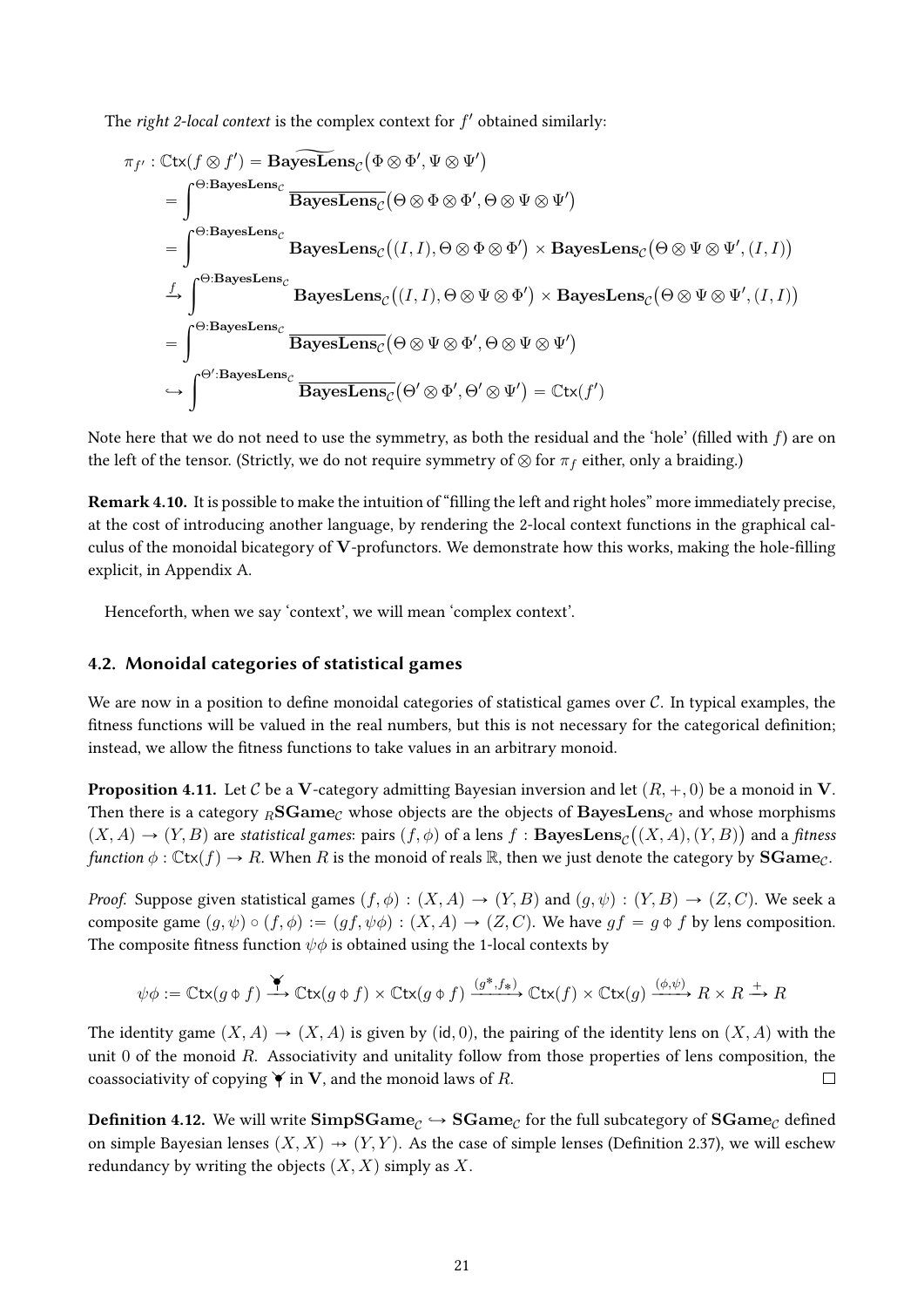**Proposition 4.13.**  $_R$ **SGame**<sub>C</sub> inherits a monoidal structure  $(\otimes, (I, I))$  from  $(\mathbf{BayesLens}_{C}, \otimes, (I, I))$ . When  $(C, \otimes, I)$  is furthermore symmetric monoidal and  $(R, +, 0)$  is a commutative monoid, then the monoidal structure on  $_B\text{SGame}_C$  is symmetric.

*Proof.* The structure on objects and on the lens components of games is defined as in Proposition 3.11. On fitness functions, we use the monoidal structure of R: given games  $(f, \phi) : (X, A) \to (Y, B)$  and  $(f', \phi')$ :  $(X', A') \to (Y', B')$ , we define the fitness function  $\phi \otimes \phi'$  of their tensor  $(f, \phi) \otimes (f', \phi')$  as the composite

$$
\phi \otimes \phi' := \mathbb{C} \mathsf{tx}(f \otimes f') \xrightarrow{\blacktriangleright} \mathbb{C} \mathsf{tx}(f \otimes f') \times \mathbb{C} \mathsf{tx}(f \otimes f') \xrightarrow{(\pi_f, \pi_{f'})} \mathbb{C} \mathsf{tx}(f) \times \mathbb{C} \mathsf{tx}(f') \xrightarrow{(\phi, \phi')} R \times R \xrightarrow{+} R
$$

That is, we form the left and right 2-local contexts, compute the local fitnesses, and compose them using the monoidal operation in R. Unitality and associativity follow from that of  $\otimes$  in  $\textbf{BayesLens}_{\mathcal{C}}$  and + in R.  $\Box$ 

**Corollary 4.14.** Since each category <sub>*R*</sub>SGame<sub>C</sub> is thus monoidal, we obtain categories  $\textbf{Para}$ ( $_R$ SGame<sub>C</sub>) of parameterized statistical games by Proposition 2.45, which are themselves monoidal. The structure is as described for Bayesian lenses in Section 3.4, with some minor additions to incorporate the fitness functions, the details of which we leave to the reader.

**Remark 4.15** (Parameters as strategies). A parameterized statistical game of type  $(X, A) \xrightarrow{(\Omega, \Theta)} (Y, B)$  in **Para**( $_R$ **SGame**<sub>C</sub>) is a statistical game  $\begin{pmatrix} \frac{\Omega \otimes X}{\Theta \otimes A} \end{pmatrix} \rightarrow \begin{pmatrix} Y \\ B \end{pmatrix}$  in  $_R$ **SGame**<sub>C</sub>; that is a pair of a Bayesian lens  $\begin{pmatrix} \frac{\Omega \otimes X}{\Theta \otimes A} \end{pmatrix} \rightarrow \begin{pmatrix} Y \\ B \end{pmatrix}$  and a fitness function **Bayes** induced by the lens  $(\omega, \bar{\bar{\tau}}) : (I, I) \to (\Omega, \Theta)$ —then we obtain an unparameterized statistical game  $(X, A) \to$  $(Y, B)$ . In this way, we can think of the parameters of a parameterized statistical game as the *strategies* by which the game is to be played: each parameter  $\omega$ :  $\Omega$  picks out a Bayesian lens, whose forwards channel we think of as a model by which the system predicts its observations and whose backwards channel describes how the system updates its beliefs. And, if we don't just discard them, then these updated beliefs may include updated parameters (of a possibly different type  $\Theta$ ). A successful strategy (a good choice of parameter) for a statistical game is then one which optimizes the fitness function in the contexts of relevance to the system: we can think of these "relevant contexts" as something like the system's ecological niche.

**Remark 4.16** (Multi-player games). In a later instalment of this series of papers, we will see how to compose the statistical games of multiple interacting agents, so that the game-playing metaphor becomes more visceral: the observations predicted by each system will then be generated by other systems, with each playing a game of optimal prediction. In this paper, however, we usually think of each statistical game as representing a single system's model of its environment (its context), even where the games at hand are themselves sequentially or parallelly composite. That is to say, our games here are fundamentally 'two-player', with the two players being the system and the context.

**Remark 4.17.** Both in the case of sequential of parallel composition of statistical games, the local fitnesses are computed independently and then summed. If a fitnesss function depends somehow on the residual, this might lead to 'double-counting' the fitness of any overlapping factors of the residual. For our purposes, this assumption of 'independent fitness' will suffice, and so we leave the question of gluing together correlated fitness functions for future work.

## 5. Examples

In this section, we describe how a number of common concepts in statistics and particularly statistical inference fit into the framework of statistical games. We begin with the simple example of maximum likelihood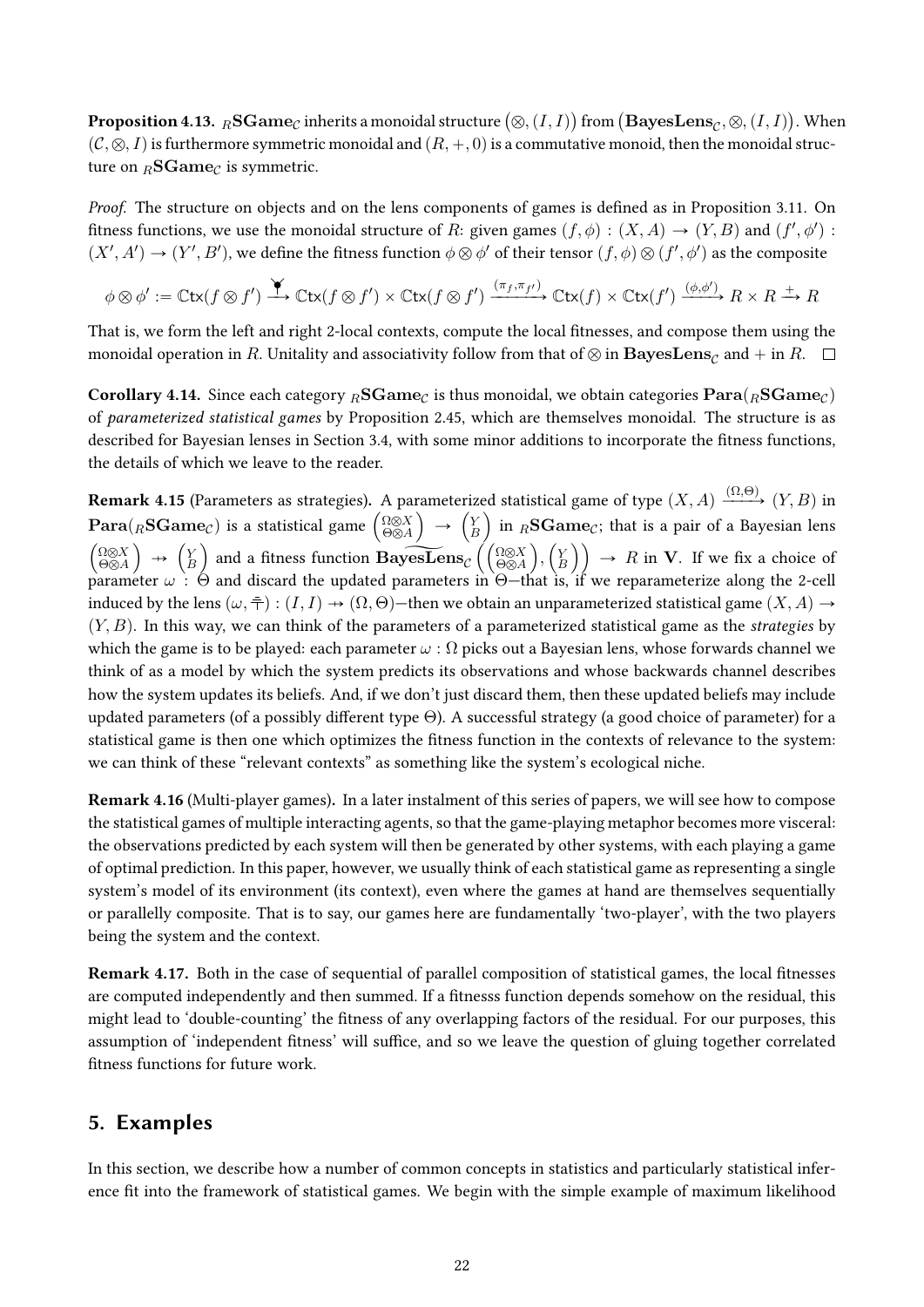estimation and progressively generalize to include 'variational' [27] methods such as the variational autoencoder [28] and generalized variational inference [29]. Along the way, we introduce the concepts of free energy and evidence upper bound. We do not here consider the algorithms by which statistical games may be played or optimized; that is a matter for a subsequent paper in this series. Instead, we see statistical games as providing an 'algebra' for the compositional construction of inference problems.

Remark 5.1 (The role of fitness functions). Before we introduce our first example, we note that the games here are classified by their fitness functions, with the choice of lens being somewhat incidental to the classification $^6$ . We note furthermore that our fitness functions will tend to be of the form  $\mathbb{E}_{k\bullet c\bullet\pi}[f]$ , where  $(\pi, k)$  is a context for a lens,  $c$  is a channel, and  $f$  is an appropriately typed effect<sup>7</sup>. This form hints at the existence of a compositional treatment of fitness functions, which seem roughly to be something like "lens functionals". We leave such a treatment, and its connection to Remark 4.17, to future work.

We first study the classic problem of maximum likelihood estimation, beginning by establishing an auxiliary results about contexts.

**Proposition 5.2.** Let I denote the monoidal unit  $(I,I)$  in  $\mathbf{BayesLens}_{\mathcal{C}}$ , and let  $l: I \rightarrow \Psi$  be a lens. Then

$$
\begin{aligned} \mathbb{C}\mathsf{tx}(l) & = \int^{\Theta:\mathbf{BayesLens}_{\mathcal{C}}}\mathbf{BayesLens}_{\mathcal{C}}(\mathbf{I},\Theta\otimes\mathbf{I})\times\mathbf{BayesLens}_{\mathcal{C}}(\Theta\otimes\Psi,\mathbf{I})\\ & \cong \int^{\Theta:\mathbf{BayesLens}_{\mathcal{C}}}\mathbf{BayesLens}_{\mathcal{C}}(\mathbf{I},\Theta)\times\mathbf{BayesLens}_{\mathcal{C}}(\Theta\otimes\Psi,\mathbf{I})\\ & \cong\mathbf{BayesLens}_{\mathcal{C}}(\mathbf{I}\otimes\Psi,\mathbf{I})\\ & \cong\mathbf{BayesLens}_{\mathcal{C}}(\Psi,\mathbf{I})\,. \end{aligned}
$$

Suppose  $\Psi = (A, S)$ . Then  $\mathrm{Ctx}(l) = \mathcal{C}(A, I) \times \mathbf{V}(\mathcal{C}(I, A), \mathcal{C}(I, S))$  by the definition of  $\mathbf{BayesLens}_{\mathcal{C}}$ .

Proof. The first and third isomorphisms hold by unitality of  $\otimes$ ; the second holds by the Yoneda lemma (see Loregian [26, Prop. 2.2.1] for the argument).  $\Box$ 

**Example 5.3** (Maximum likelihood). When I is terminal in C, a Bayesian lens of the form  $(I, I) \rightarrow (X, X)$ is determined by its forwards channel, which is simply a state  $\pi : I \rightarrow X$ . Following Proposition 5.2, and using that I is terminal, a context for such a lens is given simply by a continuation  $k : \mathcal{C}(I, X) \to \mathcal{C}(I, X)$ taking states on X to states on X. A maximum likelihood game is then any statistical game  $\pi$  of the type  $(I, I) \to (X, X)$  with fitness function  $\phi : \mathbb{C}tx(\pi) \to \mathbb{R}$  given by  $\phi(k) = \mathbb{E}_{k(\pi)}[p_{\pi}]$ , where  $p_{\pi}$  is a density function for  $\pi$ . More generally, we might consider *maximum f-likelihood games* for monotone functions  $f:\mathbb{R}\to\mathbb{R}$ , in which the fitness function is given by  $\phi(k)=\mathbb{E}_{k(\pi)}\left[f\circ p_\pi\right]$ . A typical choice here is  $f:=\log p$ .

In order that there may be some freedom to optimize the fitness function, one typically works in the parameterized category: the aim of the game is then to choose the optimal parameter for the context, as quantified by the fitness function. This gives us the notion of parameterized maximum likelihood game; but first, we define some simplifying notation.

Notation 5.4 (Feedback). Let  $I$  be terminal in  $\mathcal C$  and consider a Bayesian lens  $l = (l_1, l'): (A, S) \to (B, T)$ , with a context represented by: a residual  $(M, N)$ ; a prior  $\pi : I \rightarrow M \otimes A$ ; and a continuation  $k : \mathcal{C}(I, M \otimes B) \rightarrow$  $\mathcal{C}(I,N\otimes T)$ . Write  $(\pi | l | k)$  to denote  $k((id_M\otimes l_1)\bullet\pi)_T$  where  $(id_M\otimes l_1)\bullet\pi$  is the map

$$
I^{\pi}_{\longrightarrow} M \otimes A \xrightarrow{\mathrm{id}_M \otimes l_1} M \otimes B
$$

 $6$ This incidentality is lessened when we consider examples of *parameterized* games, but even here the parameterization only induces something of a 'sub'-classification; the main classification remains due to the fitness functions.

<sup>&</sup>lt;sup>7</sup>The resulting 'optimization-centric' perspective is in line with the aesthetic preference of [29], though we do not yet know what this alignment might signify; we are interested to find examples of a different flavour.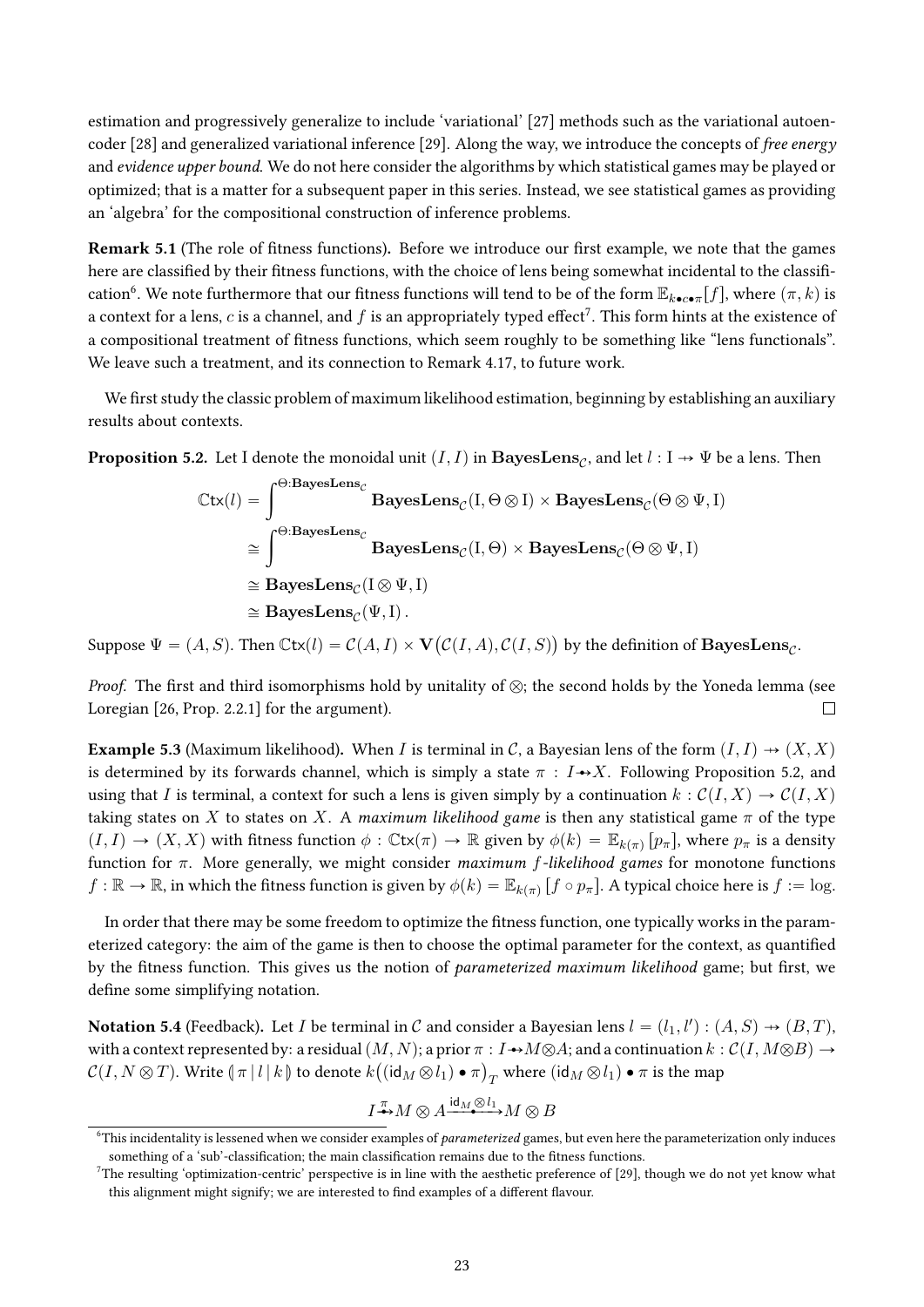and where  $(-)_T$  denotes the projection (marginalization) onto T; here, by the channel  $N \otimes T \rightarrow T$ .

Note that  $\|\pi\| l | k$  therefore has the type  $I \rightarrow T$  in C: it encodes the environment's feedback in T to the lens, given its output in  $B$  and the context.

**Example 5.5** (Parameterized maximum likelihood). A parameterized Bayesian lens  $(I,I) \xrightarrow{(\Omega,\Theta)} (X,X)$  is equivalently a Bayesian lens  $(\Omega, \Theta) \rightarrow (X, X)$ , and hence given by a pair of a channel (or "parameterdependent state")  $\Omega{\to}X$  and a parameter-update  $X{\overset \Omega\to} \Theta.$  When  $I$  is terminal in  $\mathcal C,$  a context for the lens is represented by  $\pi : I \rightarrow M \otimes \Omega$  and  $k : C(I, M \otimes X) \rightarrow C(I, N \otimes X)$ . We then define a parameterized maximum  $f$ -likelihood game to be a parameterized statistical game of the form  $l\,=\,(l_1,l')\,:\,(I,I)\!\stackrel{(\Omega,\Theta)}{\longrightarrow}\!\!\!\!\!\rightarrow$   $(X,X)$  with fitness function  $\phi : \mathbb{C}\mathsf{tx}(\pi) \to \mathbb{R}$  given by  $\phi(\pi, k) = \mathbb{E}_{\llbracket \pi | l | k \rrbracket} \left[ f \circ p_{l \bullet \pi_{\Omega}} \right]$ .

Here,  $p_{l\bullet\pi\Omega}:X\to[0,\infty]$  is a density function for the composite channel  $l\bullet\pi\Omega$ . In applications one often fixes a single choice of parameter  $o$ , with the marginal state  $\pi_{\Omega}$  then being a Dirac delta distribution on that choice. One then writes the density function  $p_{l\bullet\pi_{\Omega}}(-)$  as  $p_l(-|o)$  or  $p_l(-|\Omega = o)$ .

Remark 5.6. Recalling that we can think of probability density as a measure of the likelihood of an observation, we have the intuition that an "optimal strategy" (i.e., an optimal choice of lens or parameter) for a maximum likeihood game is one that maximizes the likelihood of the state obtained from the context, or in other words provides the "best explanation" of the data generated by the continuation.

Considering parameterized maximum likelihood games, which are equipped with parameter-update maps, leads one to wonder how to optimize this 'inferential' backwards part of the game, and not just the 'predictive' forwards part. Such backwards optimization is approximate Bayesian inference.

**Example 5.7** (Bayesian inference). Let  $D : C(I, X) \times C(I, X) \rightarrow \mathbb{R}$  be a measure of divergence between states on X. Then a (simple) D-Bayesian inference game is a statistical game  $(c, \phi) : (X, X) \rightarrow (Y, Y)$  with fitness function  $\phi$  :  $\mathbb{C}$ tx $(c) \to \mathbb{R}$  given by  $\phi(\pi, k) = \mathbb{E}_{y \sim (\pi | c | k)} \left[ D\left(c'_{\pi}(y), c^{\dagger}_{\pi}(y)\right) \right]$ , where  $c = (c_1, c')$ constitutes the lens part of the game and  $c_\pi^\dagger$  is the exact inversion of  $c_1$  with respect to  $\pi.$ 

Note that we say that D is a "measure of divergence between states on  $X$ ". By this we mean any function of the given type with the semantical interpretation that it acts like a distance measure between states. But this is not to say that  $D$  is a metric or even pseudometric. One usually requires that  $D(\pi, \pi') = 0 \iff \pi = \pi',$ but typical choices do not also satisfy symmetry nor subadditivity. An important such typical choice is the relative entropy or Kullback-Leibler divergence, denoted  $D_{KL}$ .

**Definition 5.8.** The Kullback-Leibler divergence  $D_{KL}$ :  $C(I, X) \times C(I, X) \rightarrow \mathbb{R}$  is defined by

$$
D_{KL}(\alpha, \beta) := \mathop{\mathbb{E}}_{x \sim \alpha} [\log p(x)] - \mathop{\mathbb{E}}_{x \sim \alpha} [\log q(x)]
$$

where p and q are density functions corresponding to the states  $\alpha$  and  $\beta$ .

In many situations, computing the exact inversion  $c^\dagger_\pi(x)$  is costly, and so is computing the divergence  $D\left(c_\pi'(x),c_\pi^\dagger(x)\right)$ . Consequently, approximate inversion schemes typically either approximate the divergence (as in Monte Carlo methods), or they optimize an upper bound on it (as in variational methods). In this section, we are interested in different choices of fitness function, rather than the algorithms by which the functions are exactly or approximately evaluated; hence we here consider the latter 'variational' choice, leaving the former for future work.

One widespread choice is to construct an upper bound on the divergence called the free energy or the evidence upper bound.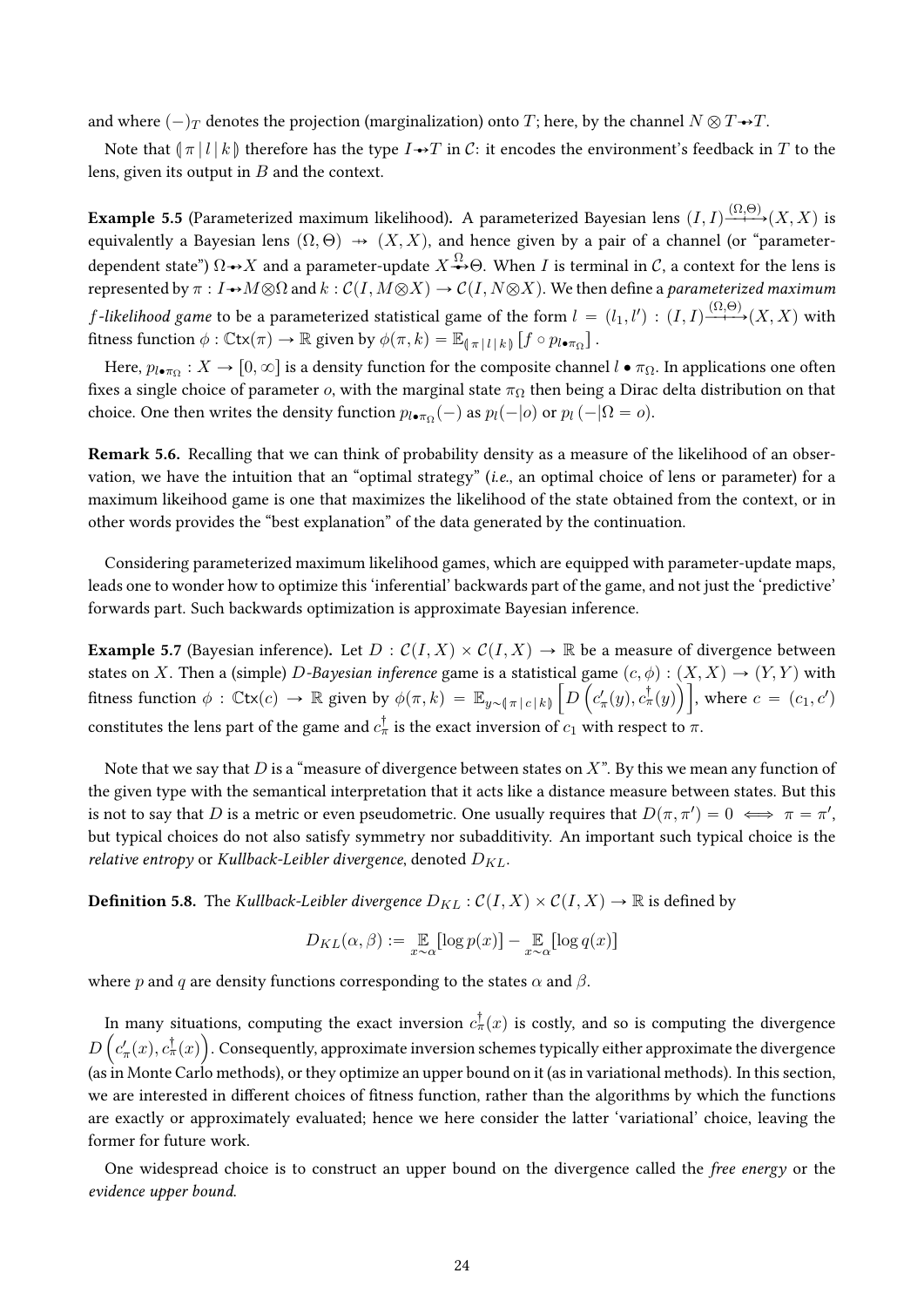**Definition 5.9** (*D*-free energy). Let  $(\pi, c)$  be a generative model with  $c : X \rightarrow Y$ . Let  $p_c : Y \times X \rightarrow \mathbb{R}_+$  and  $p_\pi : X \to \mathbb{R}_+$  be density functions corresponding to c and  $\pi$ . Let  $p_{c \bullet \pi} : Y \to \mathbb{R}_+$  be a density function for the composite  $c \bullet \pi$ . Let  $c'_\pi$  be a channel  $Y \to X$  that we take to be an approximation of the Bayesian inversion of  $c$ with respect to  $\pi$  and that admits a density function  $q: X \times Y \to \mathbb{R}_+$ . Finally, let  $D: C(I, X) \times C(I, X) \to \mathbb{R}$ be a measure of divergence between states on  $X.$  Then the  $D$ *-free energy* of  $c_\pi'$  with respect to the generative model given an observation  $y:Y$  is the quantity

$$
\mathcal{F}_D(c'_{\pi}, c, \pi, y) := \mathop{\mathbb{E}}_{x \sim c'_{\pi}(y)} \left[ -\log p_c(y|x) \right] + D\left(c'_{\pi}(y), \pi\right) . \tag{5}
$$

ı

 $\Box$ 

We will elide the dependence on the model when it is clear from the context, writing only  $\mathcal{F}_D(y)$ .

The D-free energy is an upper bound on  $D$  when  $D$  is the relative entropy  $D_{KL}$ , as we now show.

**Proposition 5.10** (Evidence upper bound). The  $D_{KL}$ -free energy satisfies the following equality:

$$
\mathcal{F}_{D_{KL}}(y) = D_{KL} \left[ c'_{\pi}(y), c^{\dagger}_{\pi}(y) \right] - \log p_{c \bullet \pi}(y) = \mathop{\mathbb{E}}_{x \sim c'_{\pi}(y)} \left[ \log \frac{q(x|y)}{p_c(y|x) \cdot p_{\pi}(x)} \right]
$$

Since  $\log p_{c \bullet \pi}(y)$  is always negative, the free energy is an upper bound on  $D_{KL}\left[c'_{\pi}(y), c^{\dagger}_{\pi}(y)\right]$ , where  $c^{\dagger}_{\pi}$  is the exact Bayesian inversion of the channel c with respect to the prior  $\pi$ . Similarly, the free energy is an upper bound on the negative log-likelihood  $-\log p_{c\bullet\pi}(y)$ . Thinking of this latter quantity as a measure of the "model evidence" gives us the alternative name evidence upper bound for the  $D_{KL}$ -free energy.

*Proof.* Let  $p_\omega : Y \times X \to \mathbb{R}_+$  be the density function  $p_\omega(y, x) := p_c(y|x) \cdot p_\pi(x)$  corresponding to the joint distribution of the generative model  $(\pi, c)$ . We have the following equalities:

$$
-\log p_{c \bullet \pi}(y) = \mathop{\mathbb{E}}_{x \sim c'_{\pi}(y)} [-\log p_{c \bullet \pi}(y)]
$$
  
\n
$$
= \mathop{\mathbb{E}}_{x \sim c'_{\pi}(y)} \left[ -\log \frac{p_{\omega}(y, x)}{p_{c_{\pi}^{\dagger}}(x|y)} \right] \qquad \text{(by Bayes' rule)}
$$
  
\n
$$
= \mathop{\mathbb{E}}_{x \sim c'_{\pi}(y)} \left[ -\log \frac{p_{\omega}(y, x)}{q(x|y)} \frac{q(x|y)}{p_{c_{\pi}^{\dagger}}(x|y)} \right]
$$
  
\n
$$
= - \mathop{\mathbb{E}}_{x \sim c'_{\pi}(y)} \left[ \log \frac{p_{\omega}(y, x)}{q(x|y)} \right] - D_{KL} \left[ c'_{\pi}(y), c_{\pi}^{\dagger}(y) \right]
$$

**Definition 5.11.** We will call  $\mathcal{F}_{D_{KL}}$  the *variational free energy*, or simply *free energy*, and denote it by  $\mathcal F$  where this will not cause confusion. We will take the result of Proposition 5.10 as a definition of the variational free energy, writing " 

$$
\mathcal{F}(y) = \mathop{\mathbb{E}}_{x \sim c'_{\pi}(y)} \left[ \log \frac{q(x|y)}{p_c(y|x) \cdot p_{\pi}(x)} \right]
$$

where each term is defined as in Definitions 5.9 and 5.8.

Remark 5.12. The name *free energy* is due to an analogy with the Helmholtz free energy in thermodynamics, as, when  $D = D_{KL}$ , we can write it as the difference between an (expected) energy and an entropy term:

$$
\mathcal{F}(y) = \mathop{\mathbb{E}}_{x \sim c'_{\pi}(y)} \left[ \log \frac{q(x|y)}{p_c(y|x) \cdot p_{\pi}(x)} \right]
$$
  
\n
$$
= \mathop{\mathbb{E}}_{x \sim c'_{\pi}(y)} \left[ -\log p_c(y|x) - \log p_{\pi}(x) \right] - S_X \left[ c'_{\pi}(y) \right]
$$
  
\n
$$
= \mathop{\mathbb{E}}_{x \sim c'_{\pi}(y)} \left[ E_{(\pi, c)}(x, y) \right] - S_X \left[ c'_{\pi}(y) \right] = U - TS
$$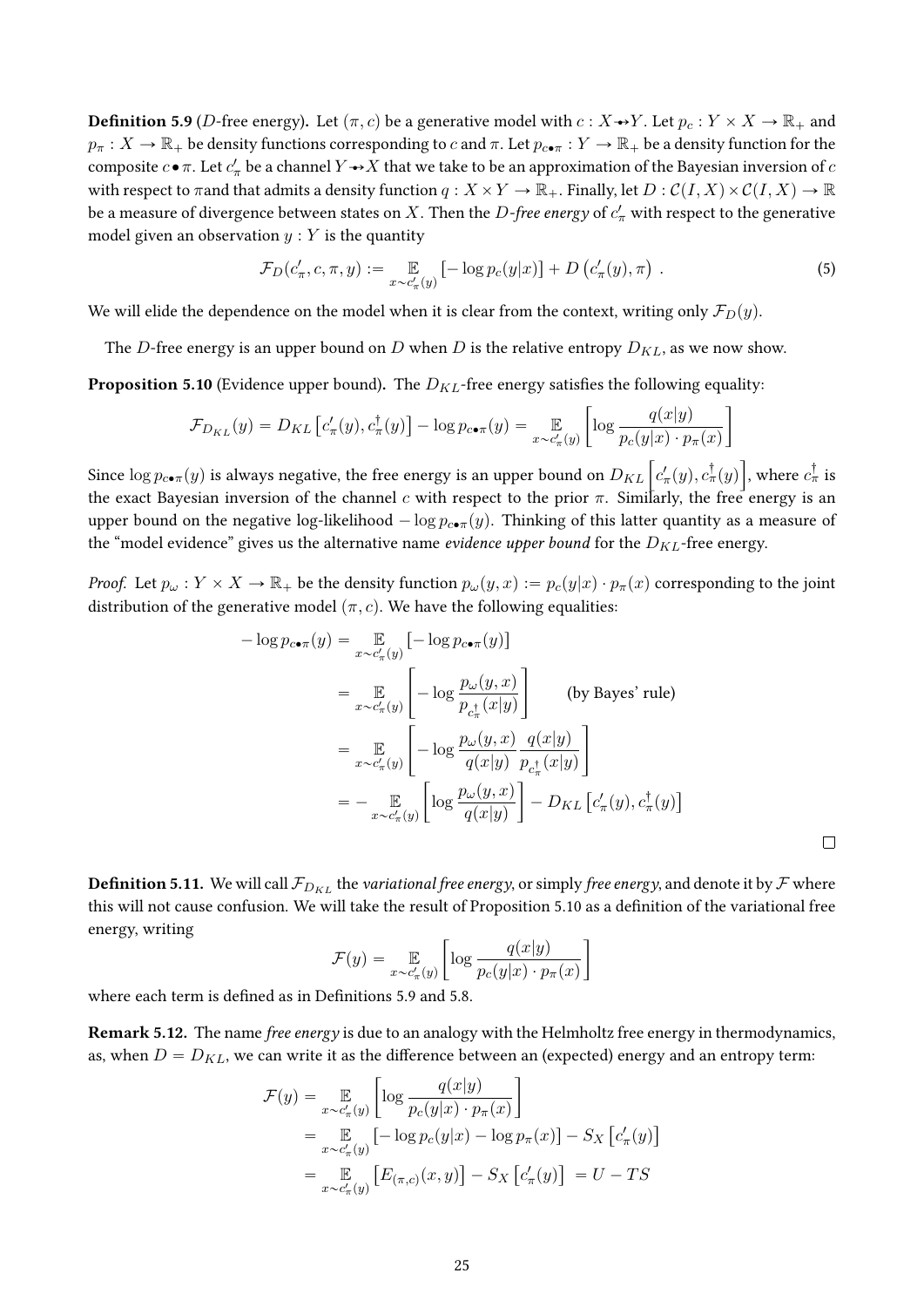where we call  $E_{(\pi,c)}: X \times Y \to \mathbb{R}_+$  the *energy* of the generative model  $(\pi, c)$ , and where  $S_X: \mathcal{C}(I, X) \to \mathbb{R}_+$ is the Shannon entropy on  $X$ . The last equality makes the thermodynamic analogy:  $U$  is the internal energy of the system;  $T = 1$  is the *temperature*; and S is again the entropy.

Having now defined a more tractable fitness function, we can construct statistical games accordingly. Since the free energy is an upper bound on relative entropy, optimizing the former can have the side effect of optimizing the latter<sup>8</sup>. We call the resulting games *autoencoder games*, for reasons that will soon be clear.

**Example 5.13** (Autoencoder). Let  $D: C(I, X) \times C(I, X) \rightarrow \mathbb{R}$  be a measure of divergence between states on X. Then a simple D-autoencoder game is a simple statistical game  $(c, \phi) : (X, X) \to (Y, Y)$  with fitness function  $\phi$  :  $\mathbb{C}\mathsf{tx}(c) \to \mathbb{R}$  given by  $\phi(\pi, k) = \mathbb{E}_{y \sim (\pi | c | k)} [\mathcal{F}_D(c'_{\pi}, c, \pi, y)]$  where  $c = (c, c') : (X, X) \to (X, X)$  $(Y, Y)$  constitutes the lens part of the game.

One also of course has parameterized versions of the autoencoder games.

Example 5.14 (Simply parameterized autoencoder). A simply parameterized D-autoencoder game is a simple parameterized statistical game  $(c, \pi) : (X, X) \xrightarrow{(\Omega, \Omega)} (Y, Y)$  with the  $D$ -autoencoder fitness function  $\phi$  :  $\mathbb{C}tx(c) \to \mathbb{R}$  given by  $\phi(\pi, k) = \mathbb{E}_{y \sim (\pi | c | k)} [\mathcal{F}_D(c'_\pi, c, \pi, y)]$ . That is, a simply parameterized Dautoencoder game is just a simple D-autoencoder game with tensor product domain type.

More often in applications, one doesn't use the same backwards channel to update both the "belief about the causes" in X and the parameters in  $\Omega$  simultaneously. Instead, the backwards channel updates only the beliefs over  $X$ , and any updating of the parameters is left to another 'higher-order' process. The  $X$ -update channel may nonetheless still itself be parameterized in  $\Omega$ : for instance, if it represents an approximate inference algorithm, then one often wants to be able to improve the approximation, and such improvement amounts to a change of parameters. The 'higher-order' process that performs the parameter updating is then often represented as a reparameterization: a 2-cell in the bicategory  $\textbf{Para}(\textbf{SGame}_C)$ . The next example tells the first part of this story.

Example 5.15 (Parameterized autoencoder). A (simple) parameterized D-autoencoder game is a parameterized statistical game  $(c, \phi) : (X, X) \xrightarrow{(\Omega, \Theta)} (Y, Y)$  with fitness function  $\phi : \mathbb{C}$ tx $(c) \to \mathbb{R}$  given by

$$
\phi(\pi, k) = \mathop{\mathbb{E}}_{y \sim (\pi |c|k)} \left[ \mathcal{F}_D((c'_{\pi})_X, c | \pi_{\Omega}, \pi_X, y) \right].
$$

As before, the notation  $(-)_X$  indicates taking the X marginal, along the projection  $\Theta \otimes X \rightarrow X$ . We also define  $c|\pi_{\Omega} := c \bullet (\pi_{\Omega} \otimes id_X)$ , indicating "c given the parameter state  $\pi_{\Omega}$ ". Written out in full, the fitness function is therefore given by

$$
\phi(\pi,k) = \mathop{\mathbb{E}}_{y \sim (\pi |c|k)} \left[ \mathcal{F}_D \left( \text{proj}_X \bullet c'_{\pi}, c \bullet (\pi_{\Omega} \otimes \text{id}_X), \text{proj}_X \bullet \pi, y \right) \right].
$$

Note that the pair  $\bigl(c|\pi_\Omega,(c'_{\pi_\Omega})_X\bigr)$ defines an unparameterized simple Bayesian lens  $(X, X) \rightarrow (Y, Y)$ , with  $c|\pi_{\Omega}: X \rightarrow Y$  and  $(c'_{\pi_{\Omega}})_X : Y \xrightarrow{X} X$ .

Remark 5.16 (Meaning of 'autoencoder'). Why do we call autoencoder games thus? The name originates in machine learning, where one thinks of the forwards channel as 'decoding' some latent state into a prediction

<sup>8</sup> Strictly speaking, one can have a decrease in free energy along with an increase in relative entropy, as long as the former remains greater than the latter. Therefore, optimizing the free energy does not necessarily optimize the relative entropy. However, as elaborated in Remark 5.16, the difference between the variational free energy and the relative entropy is the log-likelihood, so optimizing the free energy corresponds to simultaneous maximum-likelihood estimation and Bayesian inference.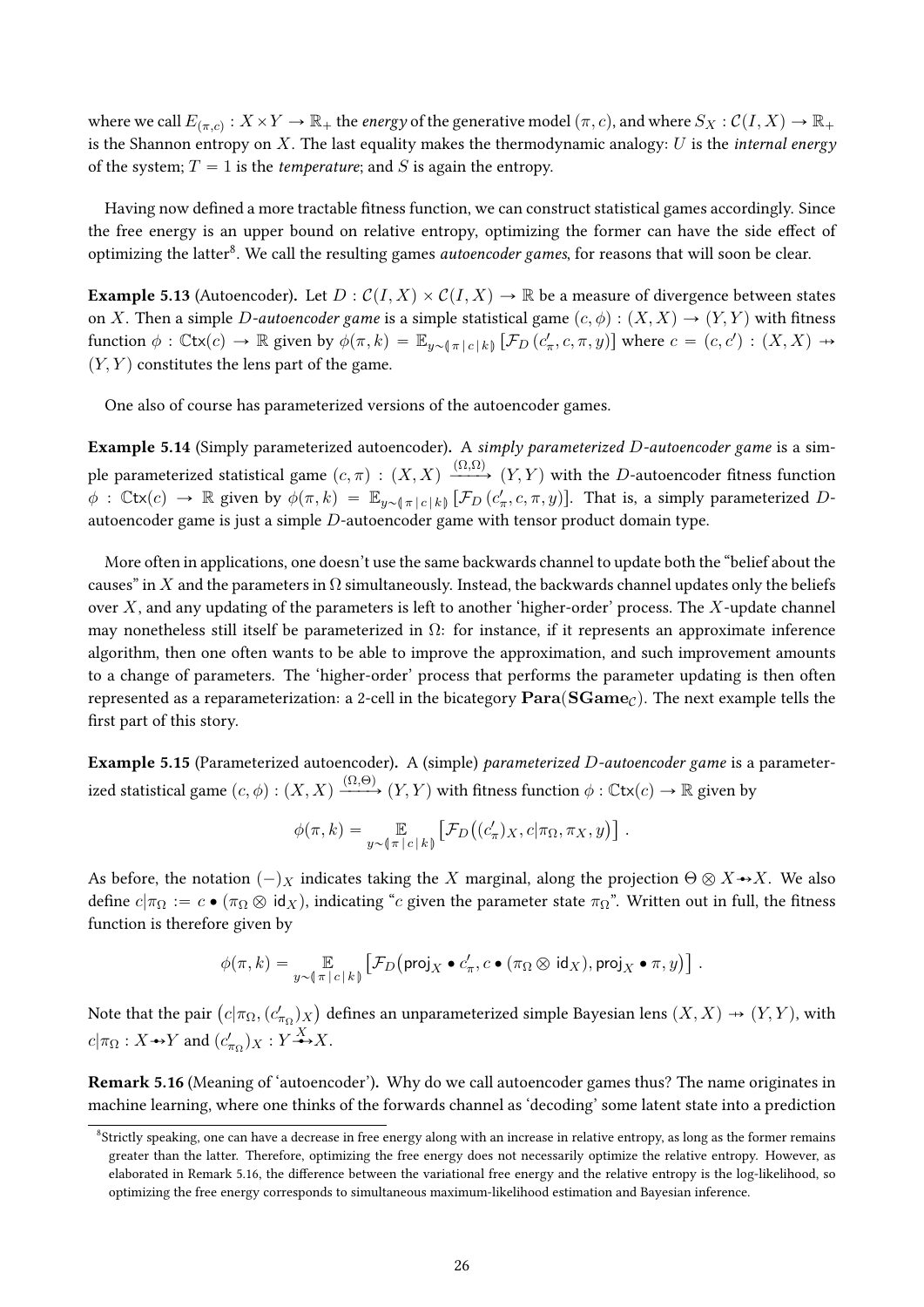of some generated data, and the backwards channel as 'encoding' a latent state given an observation of the data; typically, the latent state space is thought to have lower dimensionality than the observed data space, justifying the use of this 'compression' terminology. A slightly more precise way to see this is to consider an autoencoder game where the context and forwards channel are fixed. The only free variable available for optimization in the fitness function is then the backwards channel, and the optimum is obtained when the backwards channel equals the exact inversion of the forwards channel (given the prior in the context, and for all elements of the support of the state obtained from the continuation). Conversely, allowing only the forwards channel to vary, it is easy to see that the autoencoder fitness function is then equal to the fitness function of a maximum log-likelihood game (up to a constant). Consequently, optimizing the fitness of an autoencoder game in general corresponds to performing approximate Bayesian inference and maximum likelihood estimation simultaneously. The optimal strategy (lens or parameter) can then be considered as representing an 'optimal' model of the process by which observations are generated, along with a recipe for inverting that model (and hence 'encoding' the causes of the data). The prefix *auto-* indicates that this model is learnt in an unsupervised manner, without requiring input about the 'true' causes of the observations.

Some authors (in particular, Knoblauch et al. [29]) take a variant of the  $D$ -autoencoder fitness function to define a generalization of Bayesian inference: in an echo of Remark 5.16, the intuition here is that Bayesian inference simply is maximum likelihood estimation, except 'regularized' by the uncertainty encoded in the prior, which stops the optimum strategy being trivially given by a Dirac delta distribution. By allowing both the choice of likelihood function and divergence measure to vary, one obtains a family of generalized inference methods. Moreover, when one retains the standard choices of log-density as likelihood and relative entropy as divergence, the resulting generalized Bayesian inference games coincide with variational autoencoder games; then, when the forwards channel (or its parameter) is fixed, both types of game coincide with the Bayesian inference games of Example 5.7 above.

**Example 5.17** (Generalized Bayesian inference [29]). Let  $D : C(I, X) \times C(I, X) \rightarrow \mathbb{R}$  be a measure of divergence between states on X, and let  $l : Y \otimes X \rightarrow I$  be any effect on  $Y \otimes X$ . Then a simple generalized  $(l, D)$ -Bayesian inference game is a simple statistical game  $(c, \phi) : (X, X) \to (Y, Y)$  with fitness function  $\phi : \mathbb{C}$ tx $(c) \rightarrow \mathbb{R}$  given by

$$
\phi(\pi, k) = \mathop{\mathbb{E}}_{y \sim (\pi |c|k)} \left[ \mathop{\mathbb{E}}_{x \sim c'_{\pi}(y)} [l(y, x)] + D(c'_{\pi}(y), \pi) \right]
$$

where  $(c, c') : (X, X) \rightarrow (Y, Y)$  constitutes the lens part of the game.

**Proposition 5.18.** Generalized Bayesian inversion and autoencoder games coincide when  $D = D_{KL}$  and  $l = -\log p_c$ , where  $p_c$  is a density function for the forwards channel c.

*Proof.* Consider the  $D_{KL}$ -free energy. We have

$$
\mathcal{F}_{D_{KL}}(c'_{\pi}, c, \pi, y) = \mathop{\mathbb{E}}_{x \sim c'_{\pi}(y)} [-\log p_c(y|x) - \log p_{\pi}(x)] - S_X[c'_{\pi}(y)] \qquad \text{by Remark 5.12}
$$

$$
= \mathop{\mathbb{E}}_{x \sim c'_{\pi}(y)} [-\log p_c(y|x)] + \mathop{\mathbb{E}}_{x \sim c'_{\pi}(y)} [\log q(x|y) - \log p_{\pi}(x)]
$$

$$
= \mathop{\mathbb{E}}_{x \sim c'_{\pi}(y)} [-\log p_c(y|x)] + D_{KL}(c'_{\pi}(y), \pi)
$$

$$
= \mathop{\mathbb{E}}_{x \sim c'_{\pi}(y)} [l(y, x)] + D(c'_{\pi}(y), \pi)
$$

where  $q$  is a density function for  $c'_\pi$ .

 $\Box$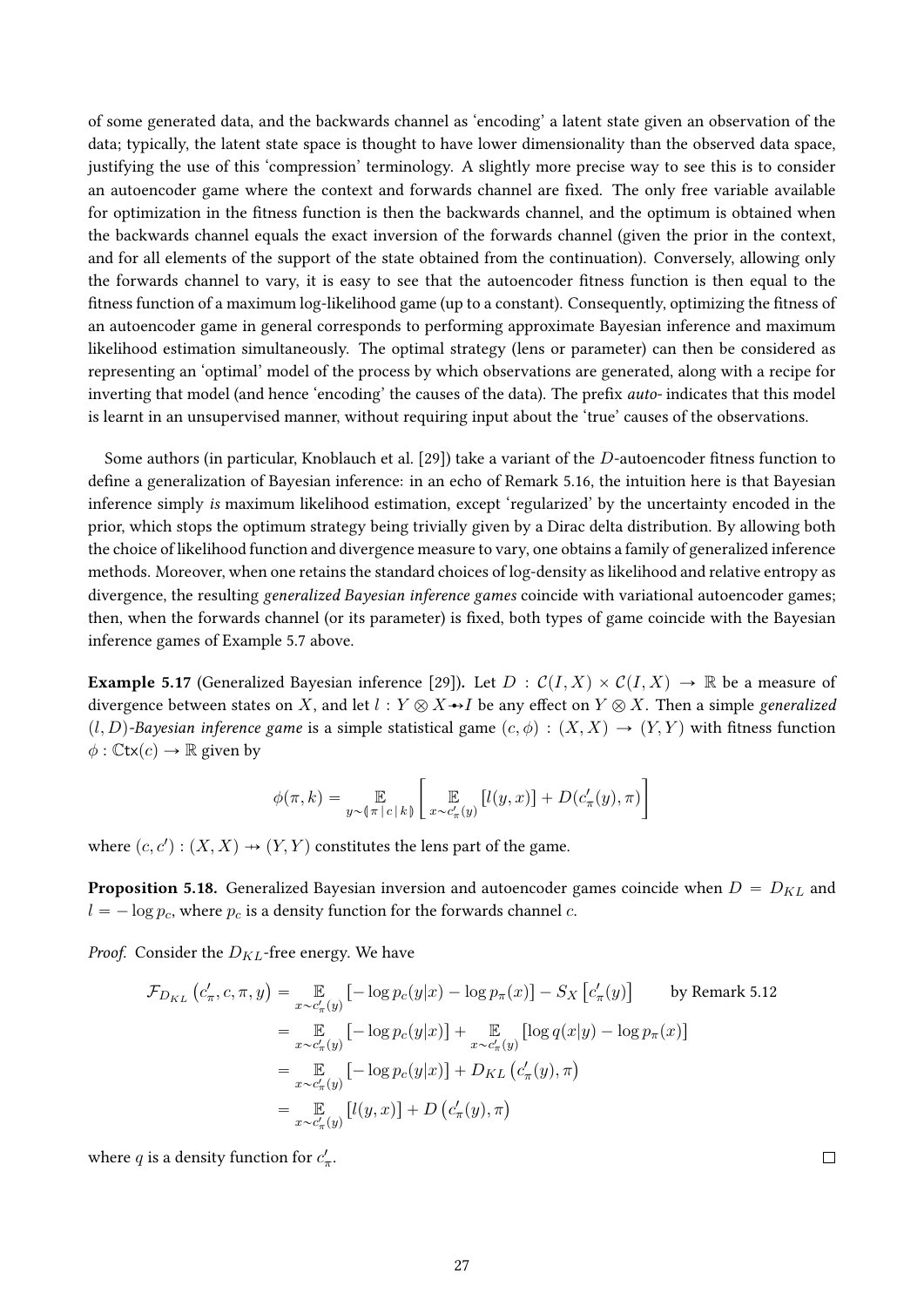Unsurprisingly, as in the autoencoder case, there are parameterized and simply parameterized variants of generalized Bayesian inference games.

Finally, we remark that, in the case where  $C = \textbf{sfKrn}$ , where I is not terminal and morphisms into I correspond to functions into  $[0, \infty]$ , composing a Bayesian lens and its context gives a lens  $(I, I) \rightarrow (I, I)$ : both the forwards and backwards parts of this 'I-endolens' return positive reals (which in this context Jacobs and colleagues call validities [12, 30]), and which we can think of as "the environment's measurements of its compatibility with the lens". In this case, we can therefore define validity games, where the fitness function is simply given by computing the backwards validity $^9$ . Since such a fitness function measures the interaction of the lens with its environment, the corresponding statistical games may be of relevance in modelling multiagent or otherwise interacting statistical systems—for instance, in modelling evolutionary dynamics. We leave the exploration of this for future work.

## 6. References

- [1] Christopher L Buckley et al. "The free energy principle for action and perception: A mathematical review". In: Journal of Mathematical Psychology 81 (05/24/2017), pp. 55-79. arXiv: http://arxiv.org/abs/170.
- [2] Neil Ghani et al. "Compositional game theory". In: Proceedings of Logic in Computer Science (LiCS) 2018 (2016). arXiv: http://arxiv.org/abs/1603.04641 [cs.GT].
- [3] Aaron Bohannon, Benjamin C Pierce, and Jeffrey A Vaughan. "Relational lenses: a language for updatable views". In: Proceedings of the twenty-fifth ACM SIGMOD-SIGACT-SIGART symposium on Principles of database systems. ACM. 2006, pp. 338–347.
- [4] Brendan Fong and Michael Johnson. "Lenses and Learners". In: In: J. Cheney, H-S. Ko (eds.): Proceedings of the Eighth International Workshop on Bidirectional Transformations (Bx 2019), Philadelphia, PA, USA, June 4, 2019, published at http://ceur-ws.org (03/05/2019). arXiv: http://arxiv.org/abs/1903.03671v2 [cs.
- [5] A. M. Bastos et al. "Canonical microcircuits for predictive coding". In: Neuron 76.4 (11/2012), pp. 695– 711. doi: 10.1016/j.neuron. 2012.10.038.
- [6] Toby St. Clere Smithe. "Bayesian Updates Compose Optically". In: (05/31/2020). arXiv: 2006.01631v1 [math.C
- [7] Joe Bolt, Jules Hedges, and Philipp Zahn. "Bayesian open games". In: (10/08/2019). arXiv: http://arxiv.org/a
- [8] Matteo Capucci et al. "Towards foundations of categorical cybernetics". In: (05/13/2021). arXiv: 2105.06332 [math.CT].
- [9] Kenta Cho and Bart Jacobs. "Disintegration and Bayesian Inversion via String Diagrams". In: Math. Struct. Comp. Sci. 29 (2019) 938-971 (08/29/2017). poi: 10.1017/S0960129518000488. arXiv: http://arxiv.org/abs/1709.00322v3 [cs.AI].
- [10] Sam Staton. "Commutative Semantics for Probabilistic Programming". In: Programming Languages and Systems. Springer Berlin Heidelberg, 2017, pp. 855–879. doi: 10.1007/978-3-662-54434-1\_32.
- [11] Tobias Fritz. "A synthetic approach to Markov kernels, conditional independence and theorems on sufficient statistics". In: (08/19/2019). arXiv: http://arxiv.org/abs/1908.07021v3 [math.ST].

 $9$ Note that the backwards effect, as an  $I$ -state-dependent effect (or 'vector'), already depends upon the forwards validity, so we do not need to include the forwards validity directly in the fitness computation.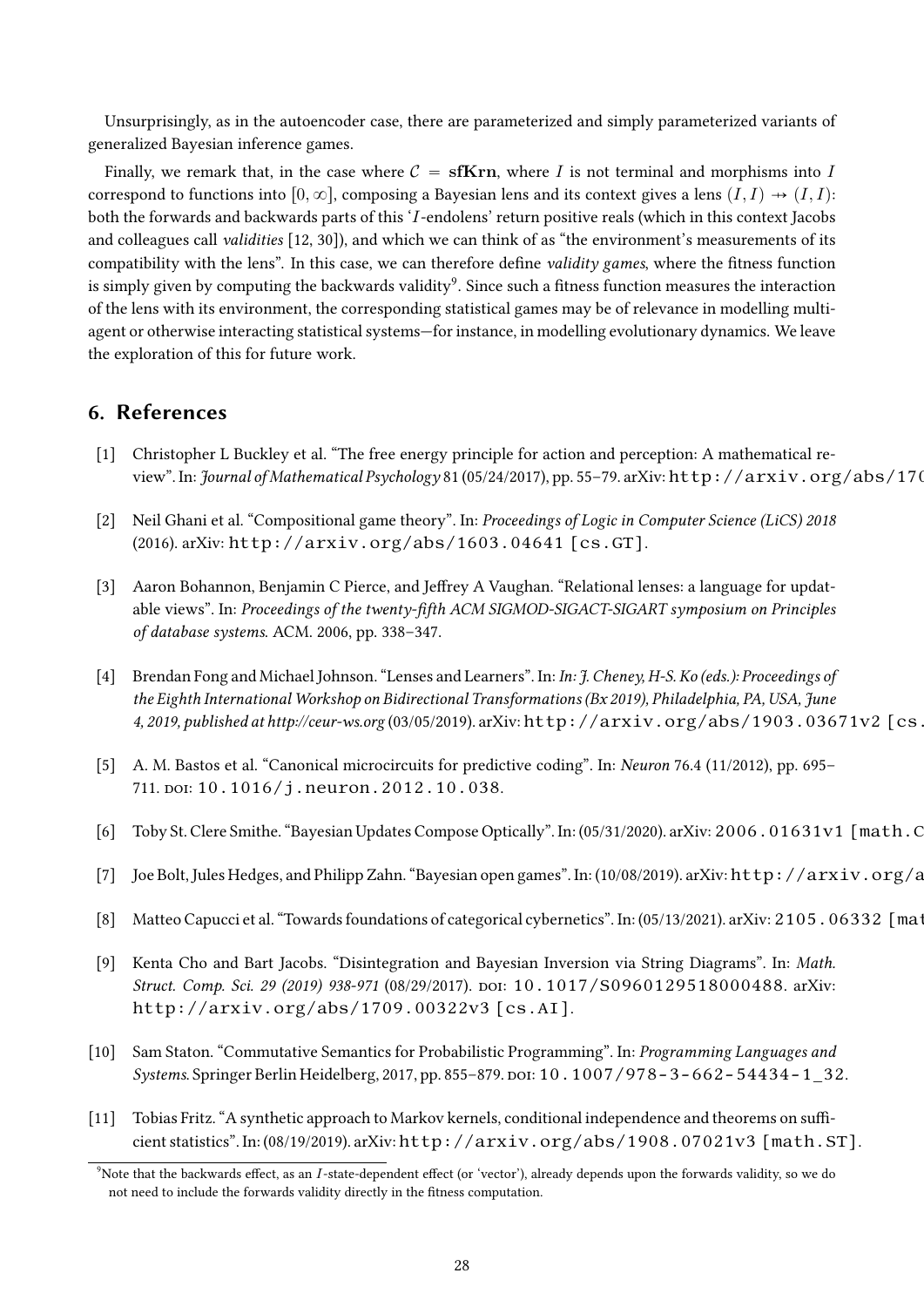- [12] Kenta Cho et al. "An Introduction to Effectus Theory". In: arXiv preprint arXiv:1512.05813 (2015). arXiv: http://arxiv.org/abs/1512.05813v1 [cs.LO].
- [13] Brendan Fong and David I Spivak. "Supplying bells and whistles in symmetric monoidal categories". In: (08/07/2019). arXiv: http://arxiv.org/abs/1908.02633v1 [math.CT].
- [14] Martti Karvonen. "The Way of the Dagger". In: (04/24/2019). arXiv: 1904.10805 [math.CT].
- [15] J.M. Stoyanov. Counterexamples in Probability: Third Edition. Dover Books on Mathematics. Dover Publications, 2014. ISBN: 9780486499987. URL: https://books.google.co.uk/books?id=xaH8AQAAQBAJ
- [16] David I. Spivak. "Generalized Lens Categories via functors  $C^{op} \to \mathbf{Cat}$ ". In: (08/06/2019). arXiv: http://arxiv.
- [17] Joe Moeller and Christina Vasilakopoulou. "Monoidal Grothendieck Construction". In: (09/03/2018). arXiv: 1809.00727v2 [math.CT].
- [18] Bryce Clarke et al. "Profunctor optics, a categorical update". In: (01/21/2020). arXiv: 2001.07488v1 [cs.PL].
- [19] Pietro Vertechi. "Dependent Optics". In: (04/20/2022). arXiv: 2204.09547 [math.CT].
- [20] Matteo Capucci. "Seeing double through dependent optics". In: (04/22/2022). arXiv: 2204.10708 [math.CT].
- [21] Dylan Braithwaite et al. "Fibre optics". In: (12/21/2021). arXiv: 2112.11145 [math.CT].
- [22] Matteo Capucci, Bruno Gavranović, and Toby St. Clere Smithe. "Parameterized Categories and Categories by Proxy". In: Category Theory 2021. 2021.
- [23] Chris Heunen et al. "A Convenient Category for Higher-Order Probability Theory". In: (01/10/2017). doi: 10.1109/lics.2017.8005137. arXiv: http://arxiv.org/abs/1701.02547 [cs.PL].
- [24] Matthijs Vákár and Luke Ong. "On S-Finite Measures and Kernels". In: (10/03/2018). arXiv: 1810.01837 [math.]
- [25] Toby St. Clere Smithe. "Some Notions of (Open) Dynamical System on Polynomial Interfaces". In: (08/25/2021). arXiv: 2108.11137 [math.DS].
- [26] Fosco Loregian. (Co)end Calculus. London Mathematical Society Lecture Note Series. Cambridge University Press, 01/11/2015. poi: 10.1017/9781108778657. arXiv: https://arxiv.org/abs/1501.0.
- [27] David M. Blei, Alp Kucukelbir, and Jon D. McAuliffe. "Variational Inference: A Review for Statisticians". In: Journal of the American Statistical Association, Vol. 112, Iss. 518, 2017 (01/04/2016). DOI: 10.1080/01621459.2017.1285773. arXiv: 1601.00670v9 [stat.CO].
- [28] Diederik P Kingma and Max Welling. "Auto-Encoding Variational Bayes". In: (12/20/2013). arXiv: http://arxiv
- [29] Jeremias Knoblauch, Jack Jewson, and Theodoros Damoulas. "Generalized Variational Inference". In: (12/13/2019). arXiv: http://arxiv.org/abs/1904.02063 [stat.ML].
- [30] Bart Jacobs. Structured Probabilitistic Reasoning (forthcoming). 2019.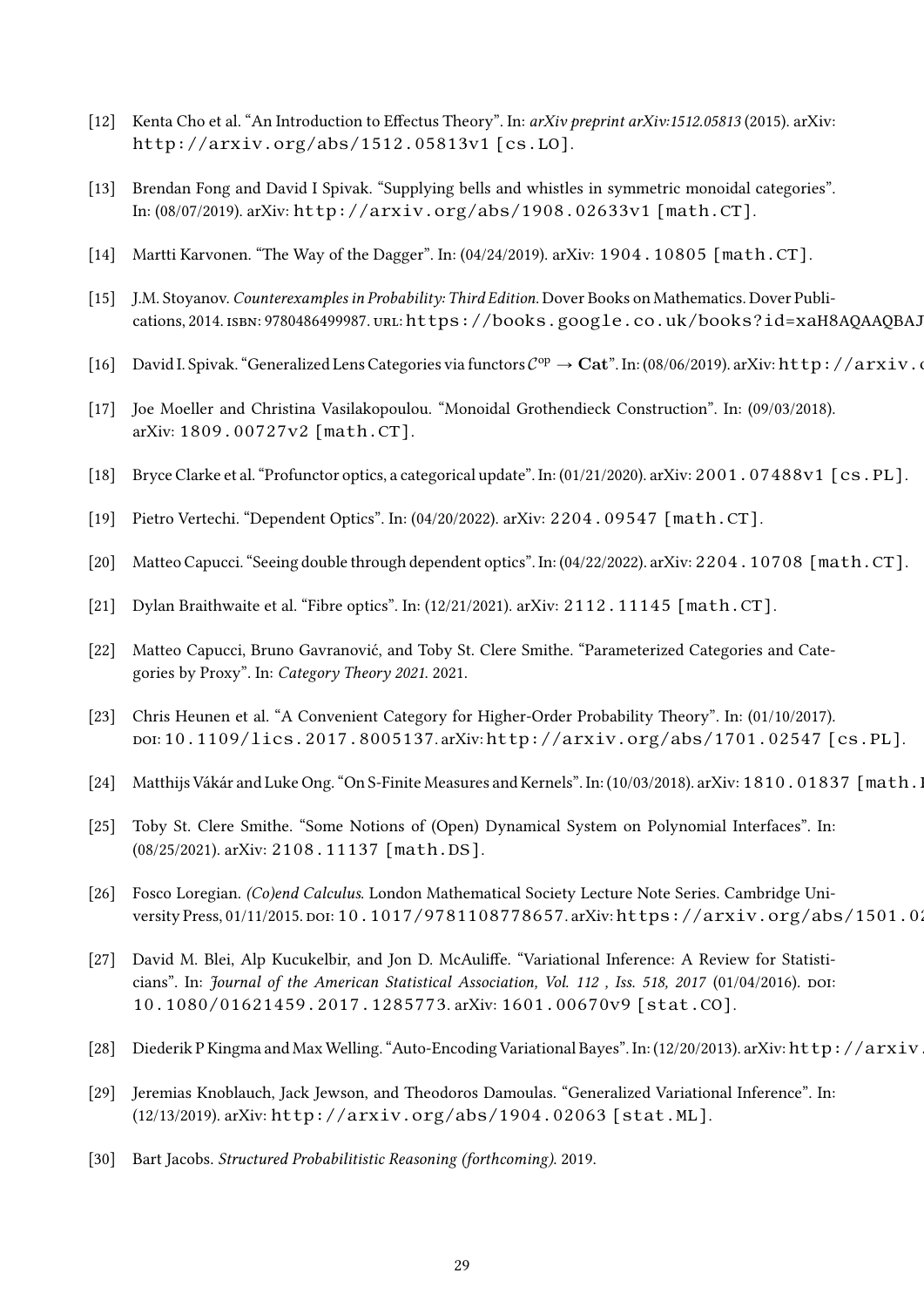- [31] Mario Román. "Open Diagrams via Coend Calculus". In: (04/09/2020). arXiv: 2004.04526v2 [math.CT].
- [32] Toby St. Clere Smithe. "Cyber Kittens, or Some First Steps Towards Categorical Cybernetics". In: Proceedings 3rd Annual International Applied Category Theory Conference 2020 (ACT 2020). 2020.
- [33] Guillaume Boisseau. "String Diagrams for Optics". In: (02/11/2020). arXiv: 2002. 11480v1 [math.CT].

## A. 2-local contexts, graphically

To clarify the idea that the 2-local contexts for the factors of a tensor product game (or morphism more generally) are obtained by "filling the hole" on the left or right of the tensor, one can work in the monoidal bicategory of V-profunctors and use the associated graphical calculus [31] to depict the 'hole' in the context and its filler. In this section, we work with a general monoidal category  $\mathcal C$ , which may or may not be a category of lenses or games. Nonetheless, the basic idea is the same: a (complex) context for a morphism  $X \to Y$  is given by a triple of a residual denoted  $\Theta$ , a state  $I \to \Theta \otimes X$  and a 'continuation' (or 'effect')  $\Theta \otimes Y \to I$ , coupled according to the coend quotient rule.

Below, we show how to obtain the object of right local 2-contexts for a tensor product morphism  $f \otimes f'$  :  $X \otimes X' \to Y \otimes Y'$ , using the graphical calculus of **V-Prof**. At each stage, we depict on the left the object named on the right. We start with a complex context for the tensor along with a 'filler' object of morphisms  $X' \to Y'$ , which is shown "filling the (left-hand) hole". In the first step, we use the composition rule of C to connect the matching 'ports' on the domain X. We then couple the matching  $Y$  port using the coend and gather Θ and Y together into a single residual. Note that these steps correspond directly to factors in the definition of  $\pi_{f'} : \mathbb{C}\mathsf{tx}(f \otimes f') \to \mathbb{C}\mathsf{tx}(f')$  (Definition 4.9).



We find this graphical representation to be a useful aid in comprehension, and often simplifies the symbolic 'book-keeping' that can complicate expressions such as those in Definition 4.9. The cost of this expressivity is the introduction of another categorical structure, and its associated cognitive load. In previous work [32], we have made more use of this representation: there, we worked with the 'optical' definition of Bayesian lenses described in St. Clere Smithe [6]; and we note that an earlier informal version of this graphical language was